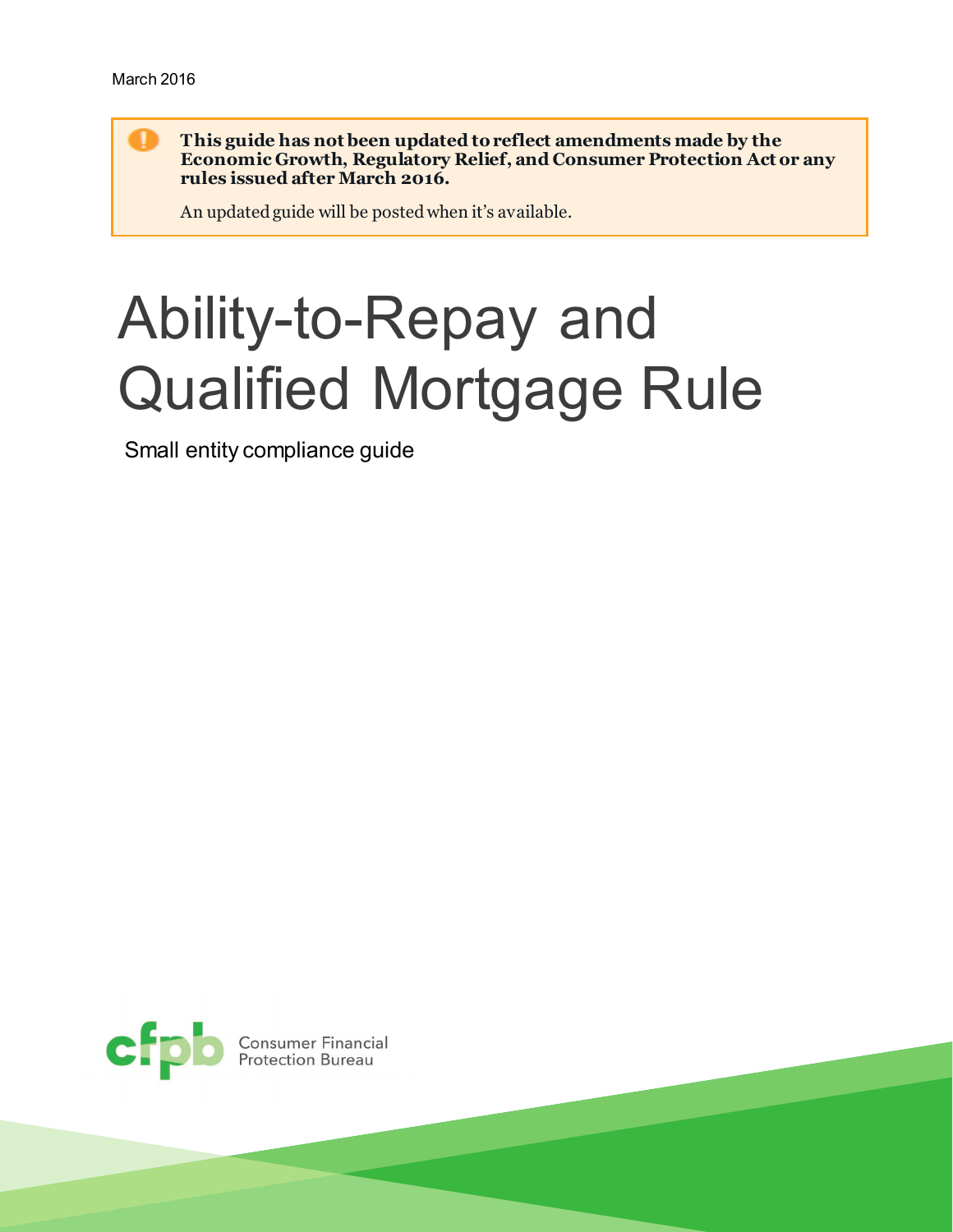# Version log

The Bureau updates this guide on a periodic basis to reflect rule changes and administrative updates which impact guide content. Below is a version log noting the history of this document and its updates:

| <b>Date</b> | <b>Version</b> | <b>Rule Changes</b>                                                                                                                                                                                                                                                                                                                                                                                                                                                                               |
|-------------|----------------|---------------------------------------------------------------------------------------------------------------------------------------------------------------------------------------------------------------------------------------------------------------------------------------------------------------------------------------------------------------------------------------------------------------------------------------------------------------------------------------------------|
|             |                |                                                                                                                                                                                                                                                                                                                                                                                                                                                                                                   |
| March 28,   | 2.4            | The Bureau issued a final rule, the September 2015 Final                                                                                                                                                                                                                                                                                                                                                                                                                                          |
| 2016        |                | Rule, amending certain mortgage rules, and the March 2016                                                                                                                                                                                                                                                                                                                                                                                                                                         |
|             |                | <b>Interim Final Ruleto</b>                                                                                                                                                                                                                                                                                                                                                                                                                                                                       |
|             |                | Revise the definitions of small creditor and rural<br>area.                                                                                                                                                                                                                                                                                                                                                                                                                                       |
|             |                | Amend the requirements to make QM's for small<br>creditors                                                                                                                                                                                                                                                                                                                                                                                                                                        |
|             |                | Establish a grace period to allow a creditor that<br>does not meet the small creditor origination limit or<br>asset limit in the preceding year to operate as a<br>small creditor for mortgage transactions with<br>applications received before April 1 of the current<br>calendar year if it meets the limits in the calendar<br>year before the preceding calendar year.                                                                                                                       |
|             |                | Establish a grace period to allow a small creditor<br>٠<br>that did not meet the test for operating in a rural or<br>underserved area in the preceding calendar year to<br>operate as a small rural creditor for mortgage<br>transactions with applications received prior to<br>April 1 of the current calendar year if it met the<br>rural or underserved test in the calendar year before<br>the preceding calendar year. (See "What type of<br>QMs can small creditor originate?" on page 38) |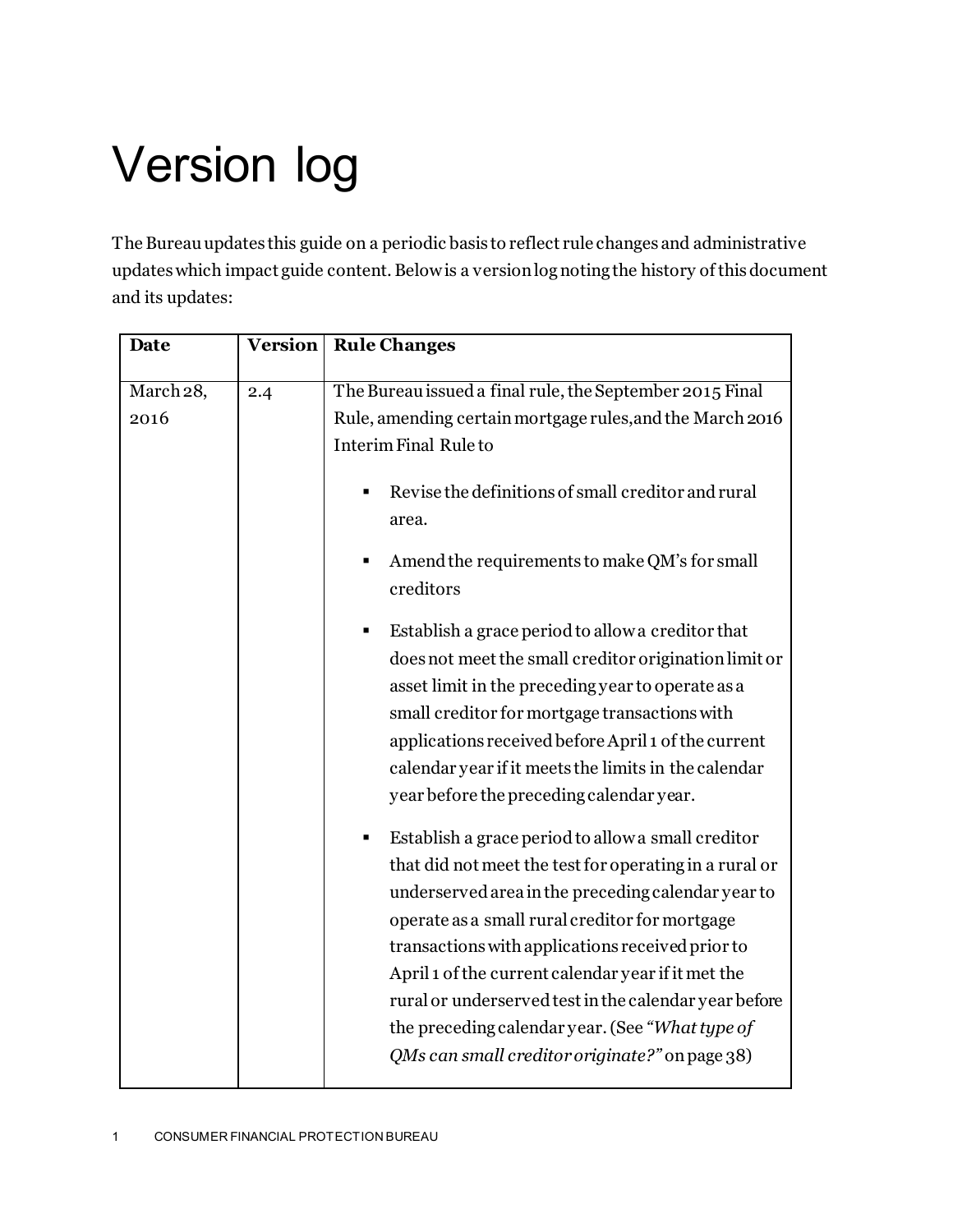|             |     | Temporary QM Provision. The Federal Housing                 |
|-------------|-----|-------------------------------------------------------------|
|             |     | Administration (FHA) and the U.S. Department of             |
|             |     | Veterans Affairs (VA) have each issued their own QM rules.  |
|             |     | Therefore, the section of the guide that addresses this has |
|             |     | been modified. (See "Type 2: Temporary QM definition"       |
|             |     | on page 37)                                                 |
|             |     |                                                             |
| November 3, | 2.3 | The Bureau published a final rule amending certain          |
| 2014        |     | mortgage rules to                                           |
|             |     | amend the existing exemption from the ability-to-           |
|             |     | repay rule for nonprofit entities that meet certain         |
|             |     | requirements(See "Which types of creditors and              |
|             |     | loan programs are exempt from the ability-to-               |
|             |     | repay requirements?" on page 30),                           |
|             |     | provide a cure mechanism for the points and fees            |
|             |     | limit that applies to qualified mortgages (See "What        |
|             |     | are the QM points-and-fees caps and what do I               |
|             |     | include when calculating points and fees?" on page          |
|             |     | 43)                                                         |
|             |     |                                                             |
| January 8,  | 2.2 | Miscellaneous Administrative Changes                        |
| 2014        |     |                                                             |
| October 17, | 2.1 | Points-and-Fees Calculation: Loan Originator                |
| 2013        |     | Compensation. Clarifies for retailers of manufactured       |
|             |     | homes and their employees what compensation must be         |
|             |     | counted as loan originator compensation and thus included   |
|             |     | in the points and fees thresholds for qualified mortgages   |
|             |     | and high-cost mortgages. (See "What are the QM points-      |
|             |     | and-fees caps and what do I include when calculating        |
|             |     | points and fees?' on page 43.)                              |
|             |     | Points and Fees Calculation: Non-consumer                   |
|             |     | <i>payments.</i> Clarifies the treatment of payments        |
|             |     | made by the creditor or a seller or other third party,      |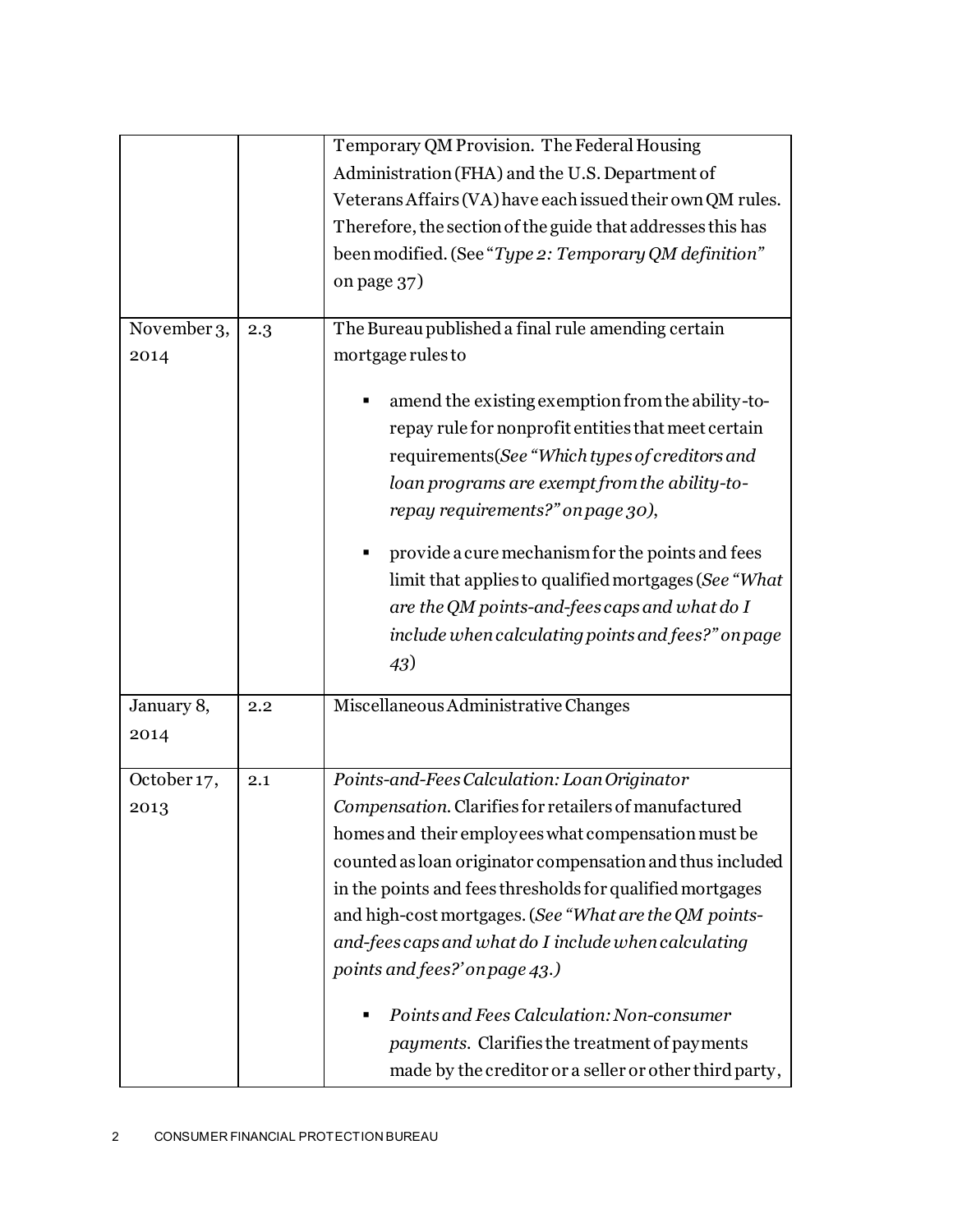|            |     | rather than by the consumer, for purposes of what                                                        |
|------------|-----|----------------------------------------------------------------------------------------------------------|
|            |     | must be included in the points and fees thresholds                                                       |
|            |     | for qualified mortgages and high-cost mortgages.                                                         |
|            |     | (See "What are the QM points-and-fees caps and                                                           |
|            |     | what do I include when calculating points and                                                            |
|            |     | fees? on page 43.)                                                                                       |
|            |     | Period to be considered when making Small Creditor                                                       |
|            |     | status determination after January 10, 2016. Changes the                                                 |
|            |     | look back period for rural and underserved lending activity                                              |
|            |     | that is used in the definition of Small Creditor, effective                                              |
|            |     | January 10, 2016. (See "What types of QMs can small                                                      |
|            |     | creditors originate?" Type 2: Balloon-Payment QM on                                                      |
|            |     | page 40.)                                                                                                |
| August 14, | 2.0 | Exemptions: Creditors with certain designations, loans                                                   |
| 2013       |     | pursuant to certain programs, certain nonprofit creditors,                                               |
|            |     | and mortgage loans made in connection with certain                                                       |
|            |     |                                                                                                          |
|            |     | Federal emergency economic stabilization programs are                                                    |
|            |     | exempt from ability to repay requirements. (See "Which                                                   |
|            |     | types of creditors and loan programs are exempt from the<br>ability-to-repay requirements?" on page 30.) |
|            |     |                                                                                                          |
|            |     | Qualified Mortgages (QMs): Additional definition of a                                                    |
|            |     | qualified mortgage for loans held in portfolio by small                                                  |
|            |     | creditors. (See "What types of QMs can small creditors                                                   |
|            |     | originate?" on page 38.)                                                                                 |
|            |     |                                                                                                          |
|            |     | Qualified Mortgages: Transitional definition of creditors                                                |
|            |     | eligible to originate Balloon-Payment Qualified Mortgages.                                               |
|            |     | (See "What types of QMs can small creditors originate?"<br>on page 38.)                                  |
|            |     | Qualified Mortgages: Shifts the annual percentage rate                                                   |
|            |     | (APR) threshold for Small Creditor and Balloon-Payment                                                   |
|            |     | QMs from 1.5 percentage points above the average prime                                                   |
|            |     |                                                                                                          |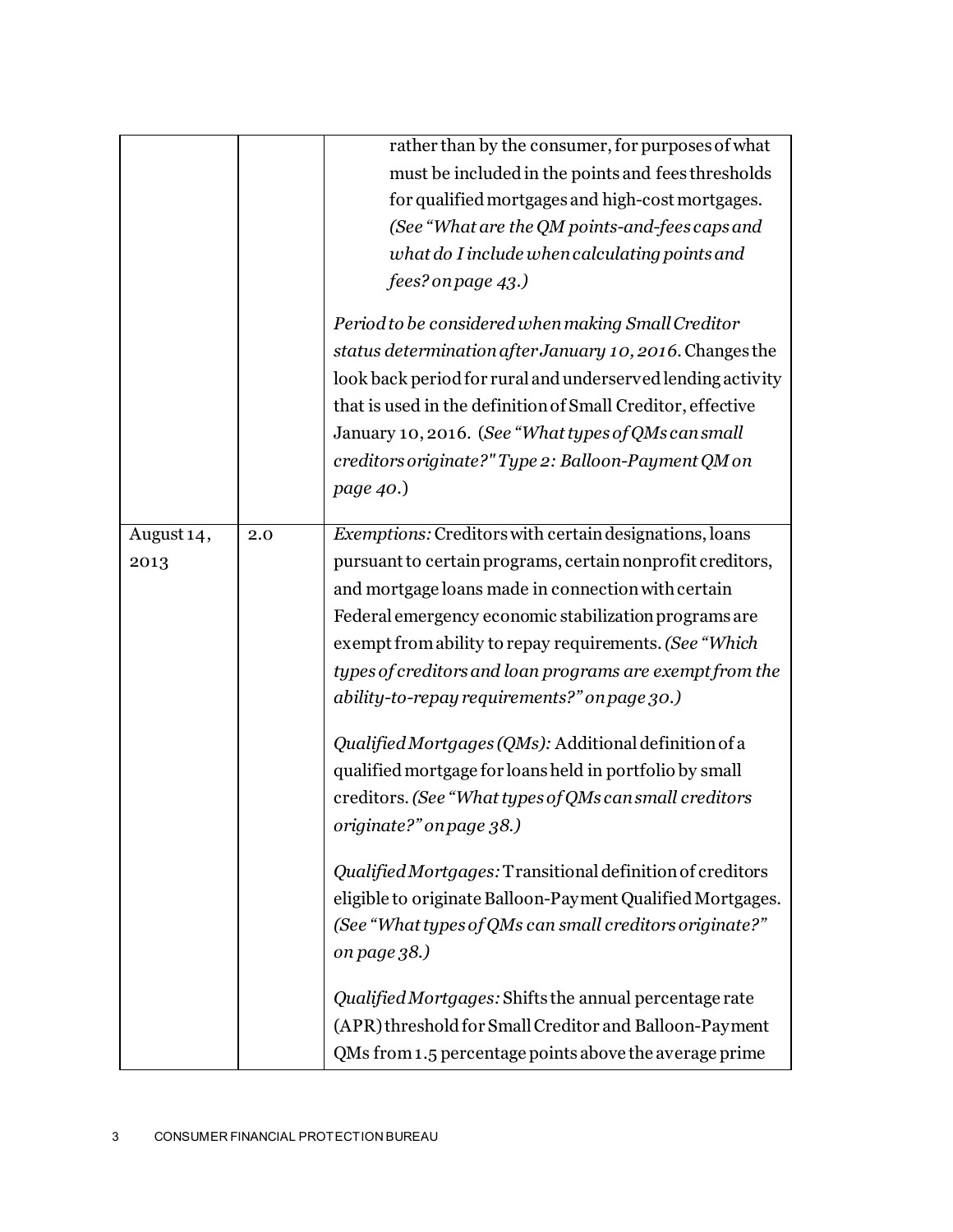|           |     | offer rate (APOR) on first-lien loans to 3.5 percentage    |
|-----------|-----|------------------------------------------------------------|
|           |     | points above APOR. (See "What makes a QM loan higher-      |
|           |     | priced?" on page 34.)                                      |
|           |     |                                                            |
|           |     | Points-and-Fees Calculation: Modifies the requirements     |
|           |     | regarding the inclusion of loan originator compensation in |
|           |     | the points-and-fees calculation. (See "What are the QM     |
|           |     | points-and-fees caps and what do I include when            |
|           |     | calculating points and fees?" on page 43.)                 |
|           |     |                                                            |
|           |     | Qualified Mortgages: Clarifies how eligibility will be     |
|           |     | determined for QMs under the temporary provision           |
|           |     | allowing QM status for loans eligible for purchase,        |
|           |     | guaranty, or insurance by the GSEs or certain federal      |
|           |     | agencies. (See "What types of QMs can all creditors        |
|           |     | originate? Type 2 on page 37.)                             |
|           |     |                                                            |
|           |     | Qualified Mortgages: Amends and clarifies how debt and     |
|           |     | income will be determined under appendix Q for the         |
|           |     | purpose of meeting the 43% DTI requirement under the       |
|           |     | general QM provision. (See "What types of QMs can all      |
|           |     | creditors originate? Type 1" on page 36).                  |
|           |     |                                                            |
| April 30, | 1.0 | Original Document                                          |
| 2013      |     |                                                            |
|           |     |                                                            |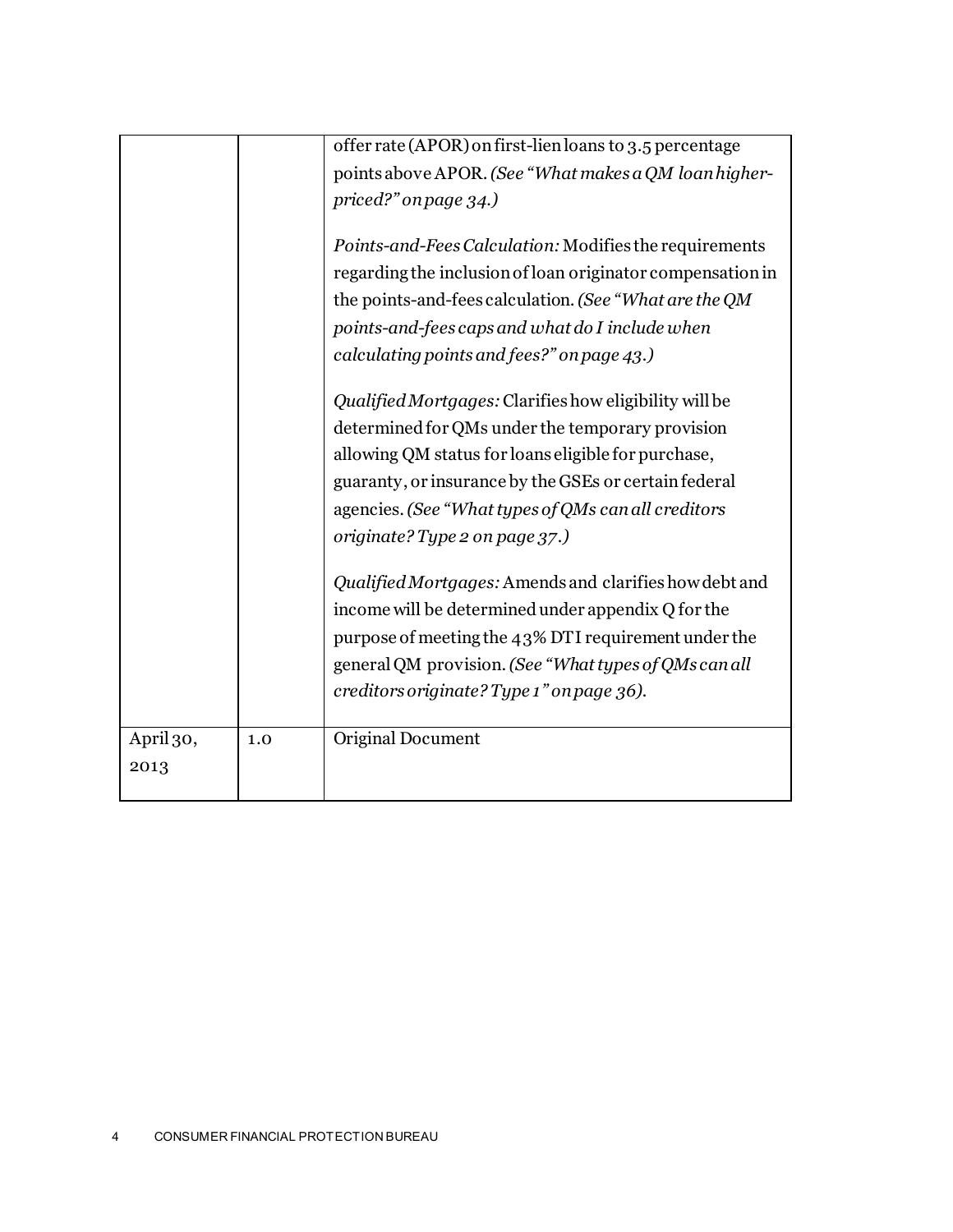# Table of contents

|    | 2.3 | How long do I have to keep records on compliance with the ATR/QM rule? (§                                                                                                                                                                                                                                                            |  |
|----|-----|--------------------------------------------------------------------------------------------------------------------------------------------------------------------------------------------------------------------------------------------------------------------------------------------------------------------------------------|--|
| 3. |     |                                                                                                                                                                                                                                                                                                                                      |  |
|    |     |                                                                                                                                                                                                                                                                                                                                      |  |
|    |     | 3.2 What are the eight ATR underwriting factors I must consider and verify under                                                                                                                                                                                                                                                     |  |
|    |     | 3.3 How do I verify information I considered using reliable third-party records?                                                                                                                                                                                                                                                     |  |
|    |     | 3.4 What is a reasonably reliable third-party record? $(\S 1026.43(c)(3))$ 19                                                                                                                                                                                                                                                        |  |
|    | 3.5 |                                                                                                                                                                                                                                                                                                                                      |  |
|    |     | 3.6 Do loans originated under the general ATR standard have to comply with a                                                                                                                                                                                                                                                         |  |
|    |     | 3.7 What do I include on the income side of the debt-to-income ratio when                                                                                                                                                                                                                                                            |  |
|    |     | 3.8 How do I calculate, consider, and confirm income, assets, employment, and                                                                                                                                                                                                                                                        |  |
|    |     | 3.9 What do I include on the debt side of the debt-to-income ratio when                                                                                                                                                                                                                                                              |  |
|    |     |                                                                                                                                                                                                                                                                                                                                      |  |
|    |     | <b>General rule:</b> If the interest rate on the loan can vary during the term of the loan,<br>as with an adjustable-rate or step-rate mortgage, when you calculate the<br>monthly payment the consumer will have to make for the new loan, you will<br>usually use the greater of the fully-indexed rate or the introductory rate25 |  |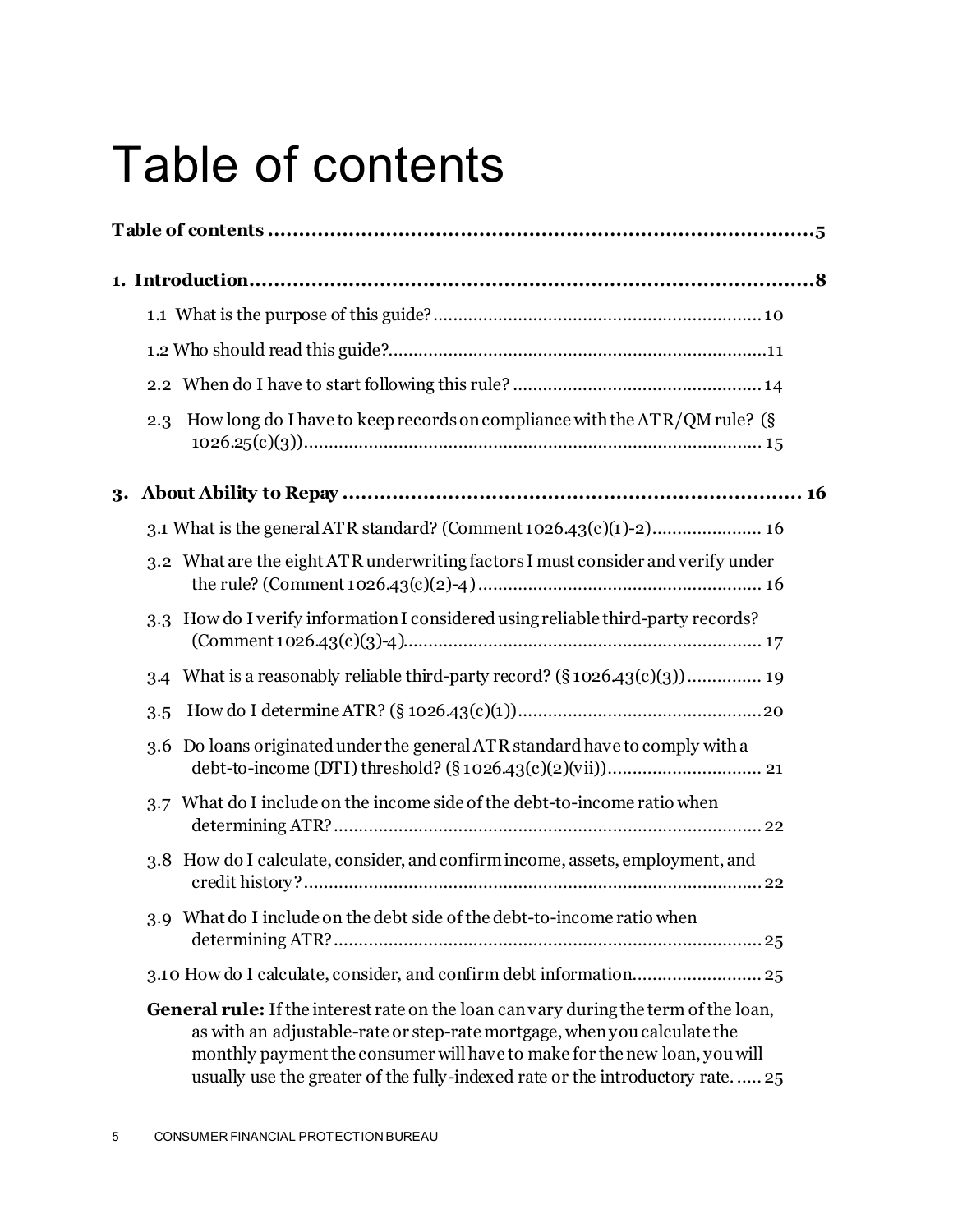| You must base your calculations on substantially equal monthly payments that                                                                                       |
|--------------------------------------------------------------------------------------------------------------------------------------------------------------------|
| 3.11 Does the ATR rule ban certain loan features or transaction types? (§                                                                                          |
| 3.12 What happens if a consumer has trouble repaying a loan I originate under the<br>general ATR rule? What happens if my organization violates the regulation? 29 |
| 3.13 Which types of creditors and loan programs are exempt from the ability-to-                                                                                    |
|                                                                                                                                                                    |
|                                                                                                                                                                    |
| 4.2 What is the difference between safe harbor and rebuttable presumption in                                                                                       |
|                                                                                                                                                                    |
|                                                                                                                                                                    |
|                                                                                                                                                                    |
|                                                                                                                                                                    |
| 4.7 Are there special requirements for calculating the DTI ratio on QM loans? (§                                                                                   |
| 4.8 What are the QM points-and-fees caps and what do I include when calculating                                                                                    |
| 4.9 Can I charge prepayment fees on a covered transaction? (§1026.43(g))49                                                                                         |
| 5. Refinancing from Non-Standard to Standard Loans: ATR Special                                                                                                    |
| 5.1 Do the standard ATR requirements apply when I refinance consumers from a                                                                                       |
| 5.2 How do I calculate non-standard and standard payment amounts to determine<br>whether the consumer's monthly payment on the standard mortgage will              |
|                                                                                                                                                                    |
| 7.                                                                                                                                                                 |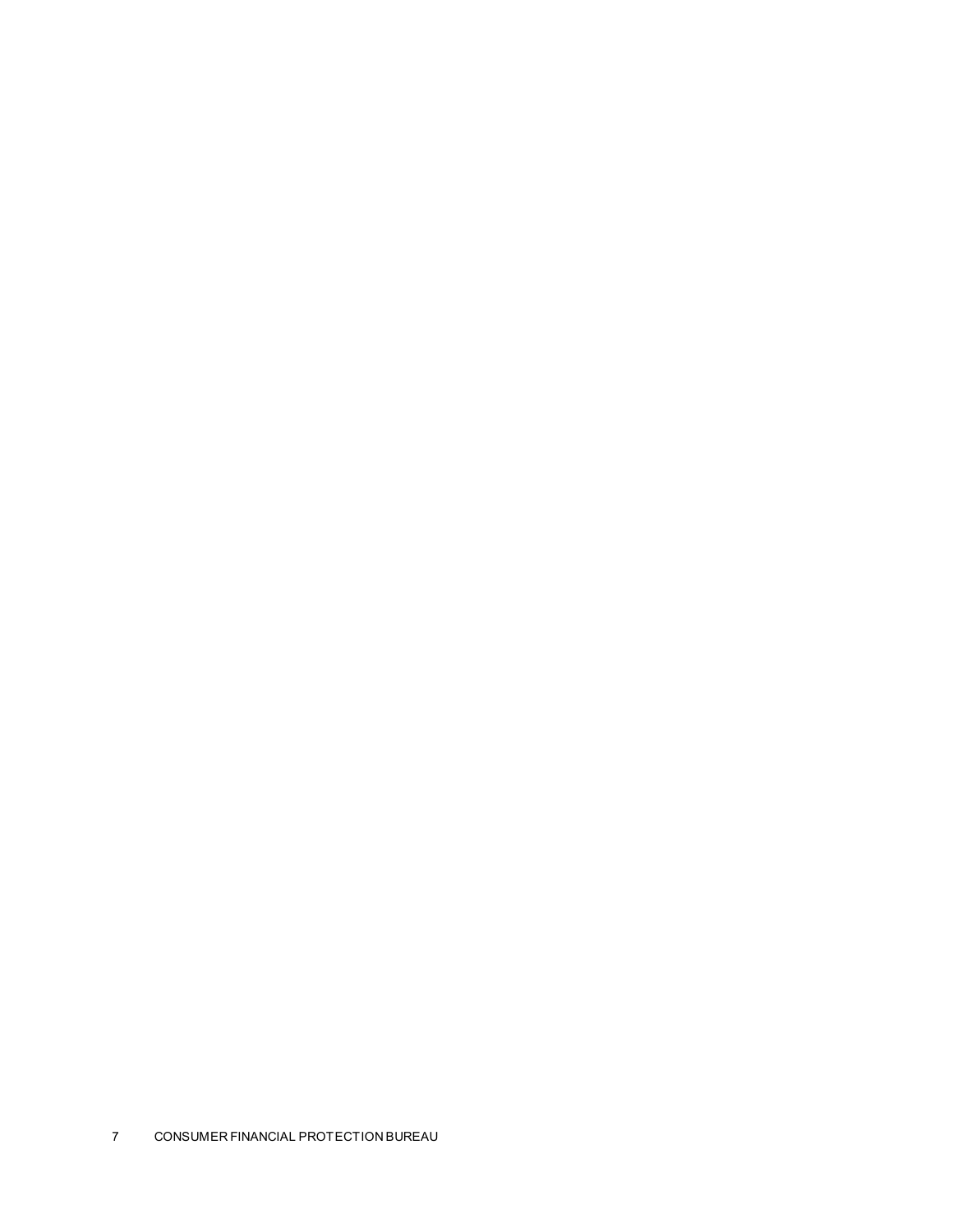# 1. Introduction

During the years preceding the mortgage crisis, too many mortgages were made to consumers without regard to the consumers' ability to repay the loans. Loose underwriting practices by some creditors – including failure to verify consumers' income or debts and qualifying consumers for mortgages based on "teaser" interest rates after which monthly payments would jump to unaffordable levels – contributed to a mortgage crisis that led to the nation's most serious recession since the Great Depression.

In response to this crisis, in 2008 the Board of Governors of the Federal Reserve System adopted a rule under the Truth in Lending Act prohibiting creditors from making higher-priced mortgage loans without assessing consumers' ability to repay the loans. Creditors have had to follow these requirements since October 2009.

In the 2010 Dodd-Frank Wall Street Reform and Consumer Protection Act (the Dodd-Frank Act), Congress adopted similar (but not identical) Ability-to-Repay (ATR) requirements for virtually all closed-end residential mortgage loans. Congress also established a presumption of compliance with the ATR requirements for a certain category of mortgages, called Qualified Mortgages (QMs).

In January 2013, the Consumer Financial Protection Bureau adopted a rule that implements the ATR/QM provisions of the Dodd-Frank Act. In May, July, and October 2013 and in October 2014, the Bureau issued rules amending certain provisions of the January 2013 rule. In September 2015 and March 2016, the Bureau issued rules further amending the ATR/QM rule's small creditor provisions. The ATR/QM rule is the subject of this guide.

This rule generally applies to closed-end consumer credit transactions that are secured by a dwelling for which you receive an application on or after January 10, 2014.

As you will see in reading this guide, the ATR rule describes the minimum standards you must use to determine that consumers have the ability to repay the mortgages they are extended.

While the ATR rule provides eight specific factors you must consider (including verifications of income or assets relied on, employment if relied on, and review of credit history), the rule does not dictate that you follow particular underwriting models.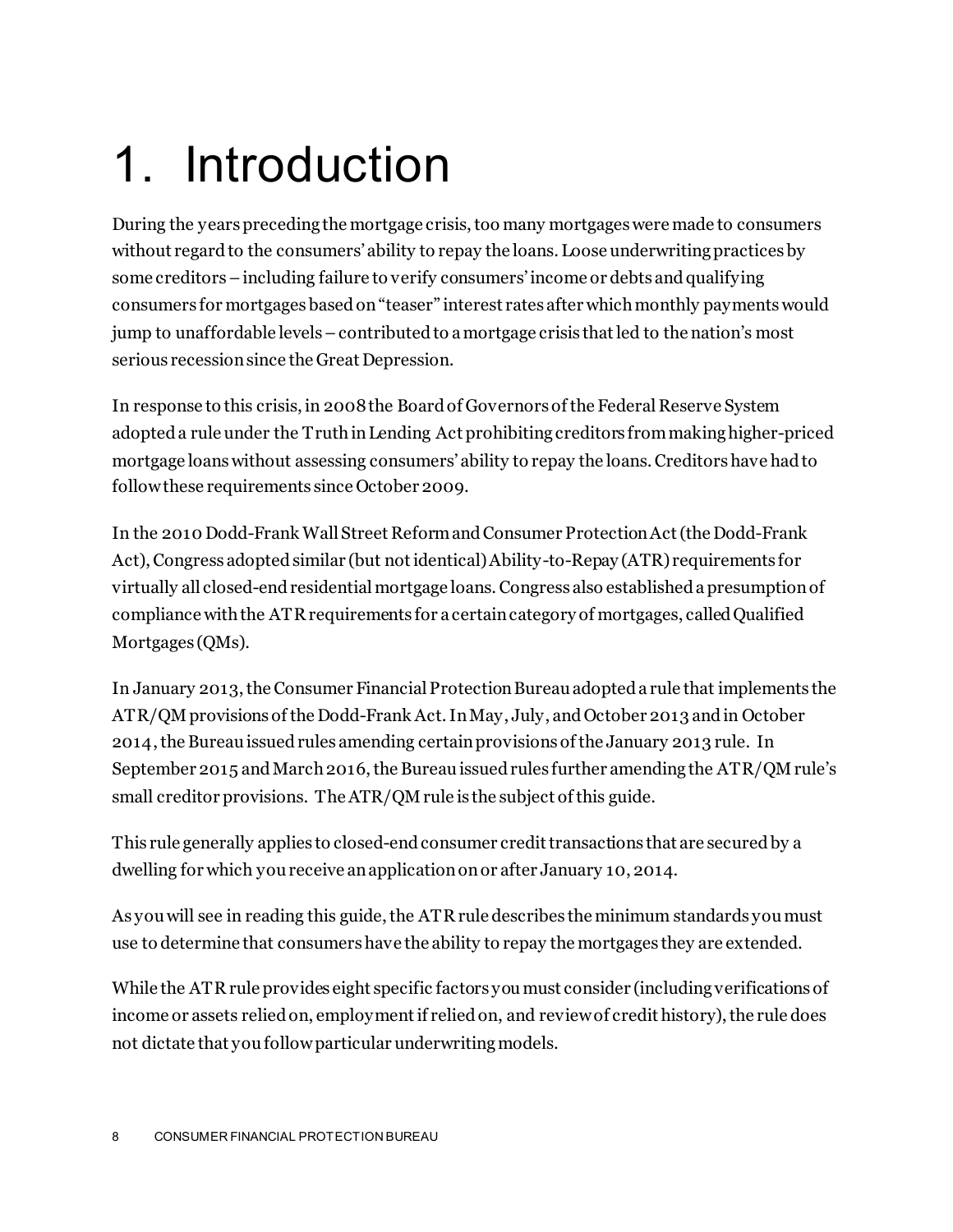The rule also contains special requirements for creditors that are refinancing their own customers into more affordable loans to help those customers avoid payment shock.

In addition to the general ATR requirements, the rule also defines the requirements for Qualified Mortgages and how QM status works if there is a question about whether a creditor has assessed the borrower's ATR.

The rule provides a safe harbor for QMs that are not higher-priced. Loans that are higher-priced and meet the definition of a Qualified Mortgage have a different protection, that of a rebuttable presumption that the creditor complied with the ATR requirements.

This guide explains the requirements for creditors to follow to determine whether the loans your organization originates meet the QM requirements and, if so, whether they will receive either a safe harbor or rebuttable presumption of compliance with the ATR requirements.

It also discusses the grounds for rebutting the presumption for higher-priced QMs – principally, that the consumer's income, debt obligations, and payments on the loan and any simultaneous loans – did not leave the consumer with sufficient residual income/assets left to live on.

Qualified Mortgages have three types of requirements: restrictions on loan features, points and fees, and underwriting. One of the underwriting requirements under the general definition for Qualified Mortgages is that the borrower's total debt-to-income ratio is not higher than 43 percent.

For a temporary, transitional period, certain loans that are eligible for sale or guarantee by a government-sponsored enterprise (GSE) – the Federal National Mortgage Association (Fannie Mae) or the Federal Home Loan Mortgage Corporation (Freddie Mac) – or are eligible under specified federal agencies' guarantee or insurance programs will be considered Qualified Mortgages under a temporary definition. The loans must meet certain QM restrictions on loan features and points and fees, but they are not subject to a flat 43 percent DTI limit.

In response to the special concerns of small creditors and to preserve access to nonconforming mortgages and mortgages in rural and underserved areas, there are also special provisions for Qualified Mortgages held in portfolio by small creditors, including some types of balloon-payment mortgages. These Qualified Mortgages have a different, higher threshold for when they are considered higher-priced for Qualified Mortgage purposes than other Qualified Mortgages. They also are not subject to the 43 percent DTI limit.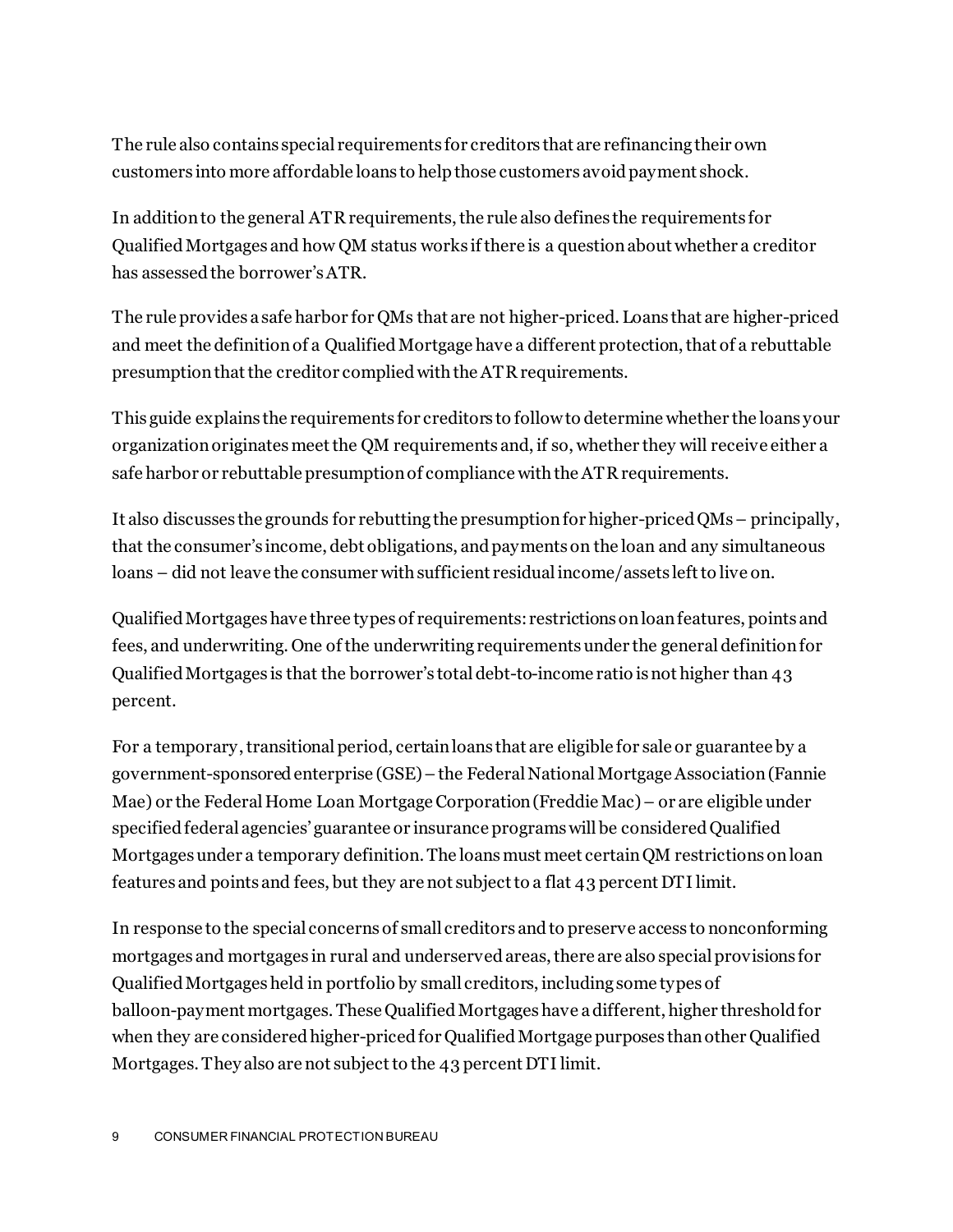Finally, the rule bans most prepayment penalties, except on certain non-higher-priced Qualified Mortgages with either fixed or step rates. Prepayment penalties are allowed on these nonhigher-priced loans only if the penalties satisfy certain restrictions and are permitted under law and if the creditor has offered the consumer an alternative loan without such penalties.

# 1.1 What is the purpose of this guide?

The purpose of this guide is to provide an easy-to-use summary of the ATR/QM rule. This guide also highlights issues that small creditors, and those that work with them, might find helpful to consider when implementing the rule.

This guide also meets the requirements of Section 212 of the Small Business Regulatory Enforcement Fairness Act of 1996, which requires the Bureau to issue a small-entity compliance guide to help small businesses comply with new regulations.

The guide summarizes the ATR/QM rule, but it is not a substitute for the rule. Only the rule and its Official Interpretations (also known as Commentary) can provide complete and definitive information regarding its requirements. The discussions below provide citations to the sections of the rule on the subject being discussed. Keep in mind that the Official Interpretations, which provide detailed explanations of many of the rule's requirements, are found after the text of the rule and its appendices. The interpretations are arranged by rule section and paragraph for ease of use. The complete rule, as issued on January 10, 2013 and the Official Interpretations are available a[t http://www.consumerfinance.gov/regulations.](http://www.consumerfinance.gov/regulations/Ability-To-Repay-and-qualified-mortgage-standards-under-the-truth-in-lending-act-regulation-z/) Additionally, the Bureau has issued four final rules and an interim final rule to amend and clarify provisions in the January 2013 Final Rule: the [June 2013 ATR/QM Concurrent Final Rule,](https://www.federalregister.gov/articles/2013/06/12/2013-13173/ability-to-repay-and-qualified-mortgage-standards-under-the-truth-in-lending-act-regulation-z) [July 2013 Final Rule,](https://www.federalregister.gov/articles/2013/07/24/2013-16962/amendments-to-the-2013-mortgage-rules-under-the-real-estate-settlement-procedures-act-regulation-x) [October 2013](https://www.federalregister.gov/articles/2013/10/01/2013-22752/amendments-to-the-2013-mortgage-rules-under-the-equal-credit-opportunity-act-regulation-b-real?utm_campaign=subscription+mailing+list&utm_medium=email&utm_source=federalregister.gov)  [Final Rule, November 2013 Final Rule, September 2015 Final Rule, and March2016 Interim](https://www.federalregister.gov/articles/2013/10/01/2013-22752/amendments-to-the-2013-mortgage-rules-under-the-equal-credit-opportunity-act-regulation-b-real?utm_campaign=subscription+mailing+list&utm_medium=email&utm_source=federalregister.gov)  [Final Rule.](https://www.federalregister.gov/articles/2013/10/01/2013-22752/amendments-to-the-2013-mortgage-rules-under-the-equal-credit-opportunity-act-regulation-b-real?utm_campaign=subscription+mailing+list&utm_medium=email&utm_source=federalregister.gov) 

The focus of this guide is the ATR/QM rule. This guide does not discuss other federal or state laws that may apply to the origination of closed-end credit.

At the end of this guide, there is more information about the rule and related implementation support from the Bureau.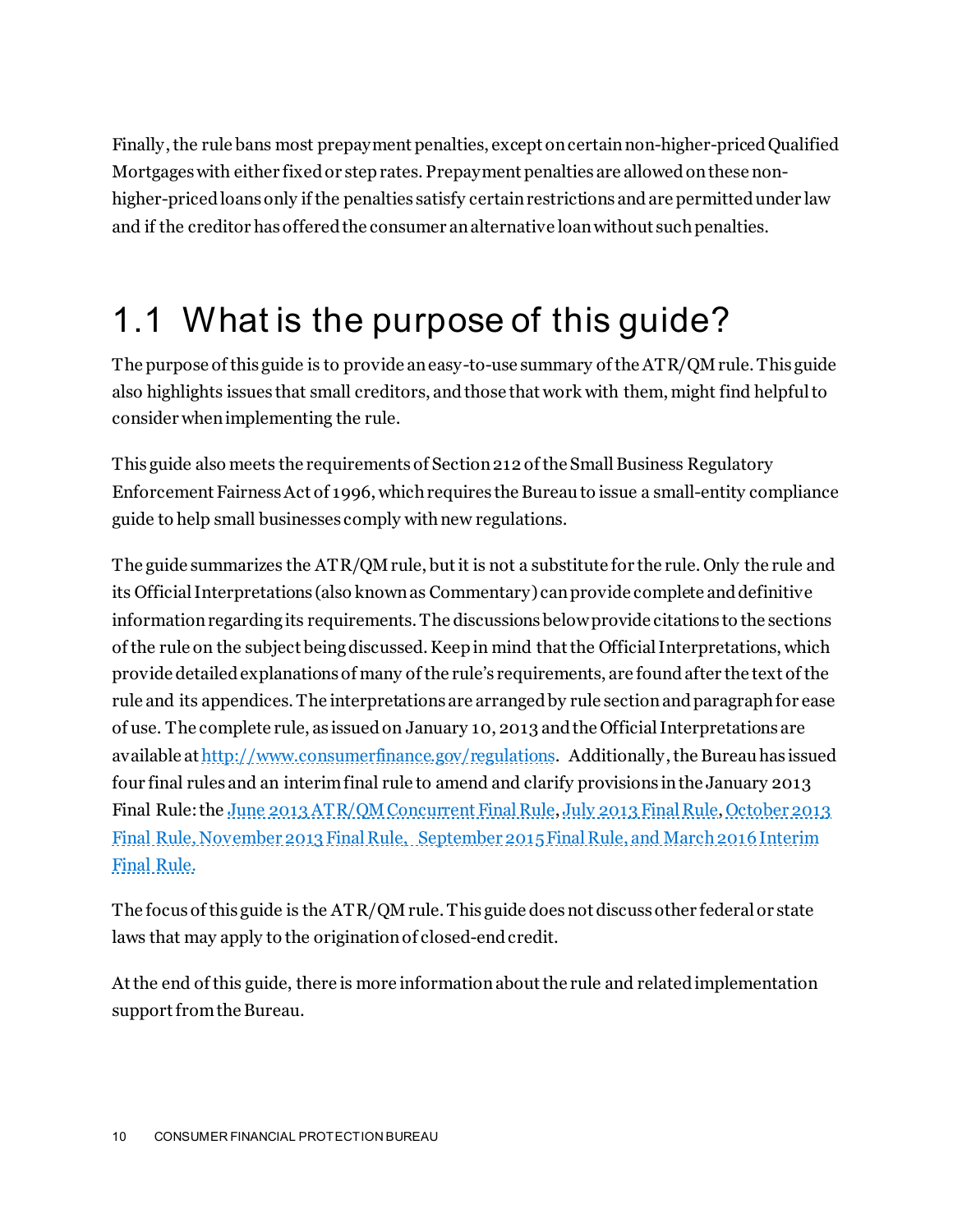# 1.2 Who should read this guide?

If your organization originates closed-end residential mortgage loans, you may find this guide helpful. This guide will help you determine your compliance obligations for the mortgage loans you originate.

This guide may also be helpful to secondary market participants, software providers, and other companies that serve as business partners to creditors.

### 1.3 Where can I find additional resources that will help me understand the ATR/QM rule?

Resources to help you understand and comply with the Dodd-Frank Act mortgage reforms and our regulations, including downloadable compliance guides, are available through the CFPB's website at [www.consumerfinance.gov/regulatory-implementation.](http://www.consumerfinance.gov/regulatory-implementation) If after reviewing these materials you have a specific ATR/QM regulatory interpretation question, submit a detailed message, including your name, contact information, details about your regulatory question, and the specific title, section, or subject matter of the regulation you are inquiring about, to [CFPB\\_RegInquiries@cfpb.gov](mailto:CFPB_RegInquiries@cfpb.gov). If you do not have access to the internet, you may leave this information in a voicemail at 202-435-7700. Please note that Bureau staff provide only an informal oral response to regulatory inquiries and that the response does not constitute an official interpretation or legal advice. Generally we are not able to respond to specific inquiries the same business day. Actual response times will vary depending on the number of questions we are handling and the amount of research needed to respond to your question.

Email comments about the guide to [CFPB\\_MortgageRulesImplementation@cfpb.gov.](mailto:CFPB_MortgageRulesImplementation@cfpb.gov) Your feedback is crucial to making this guide as helpful as possible. The Bureau welcomes your suggestions for improvements and your thoughts on its usefulness and readability.

The Bureau is particularly interested in feedback relating to:

- How useful you found this guide for understanding the rule
- How useful you found this guide for implementing the rule at your business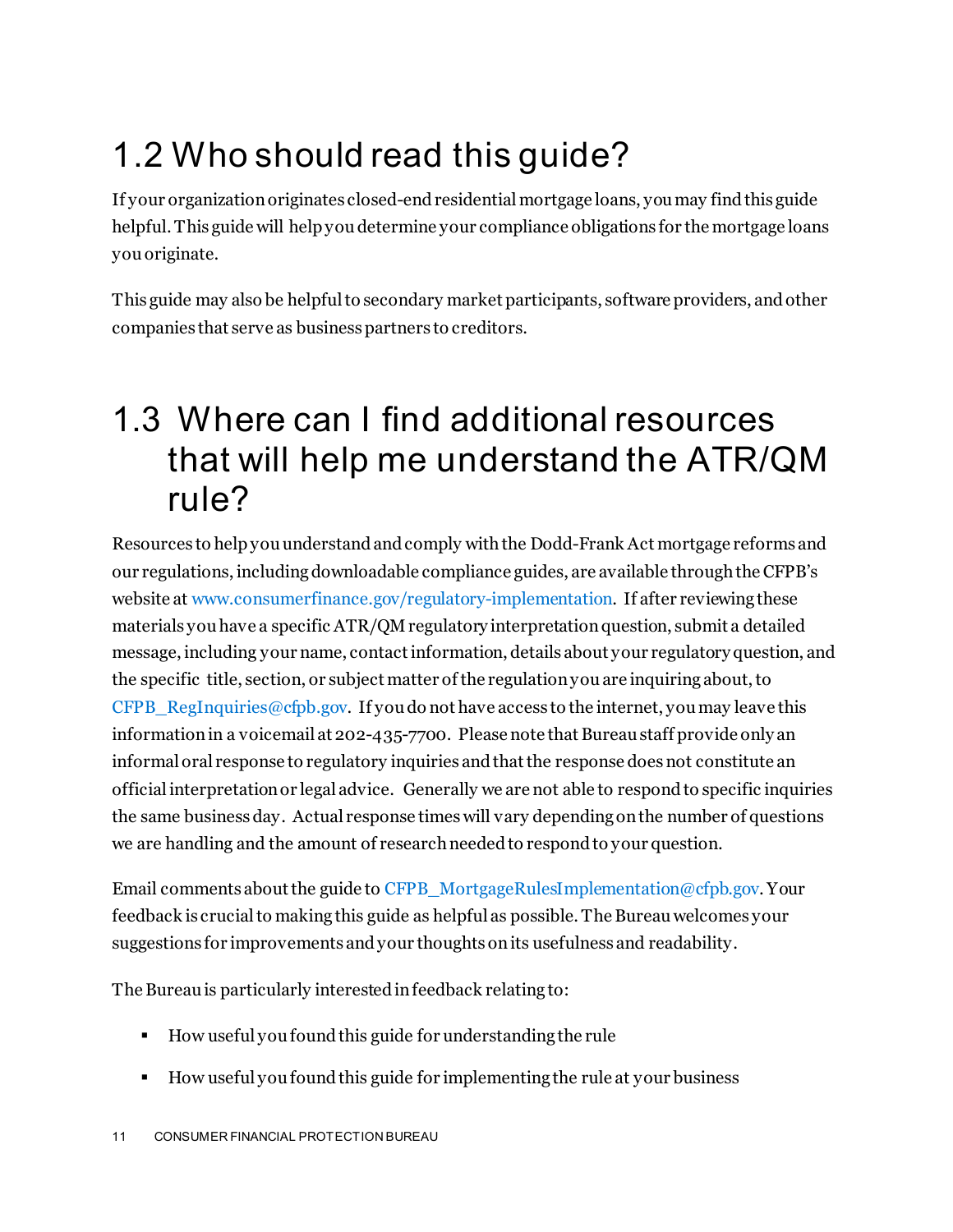Suggestions you have for improving the guide, such as additional implementation tips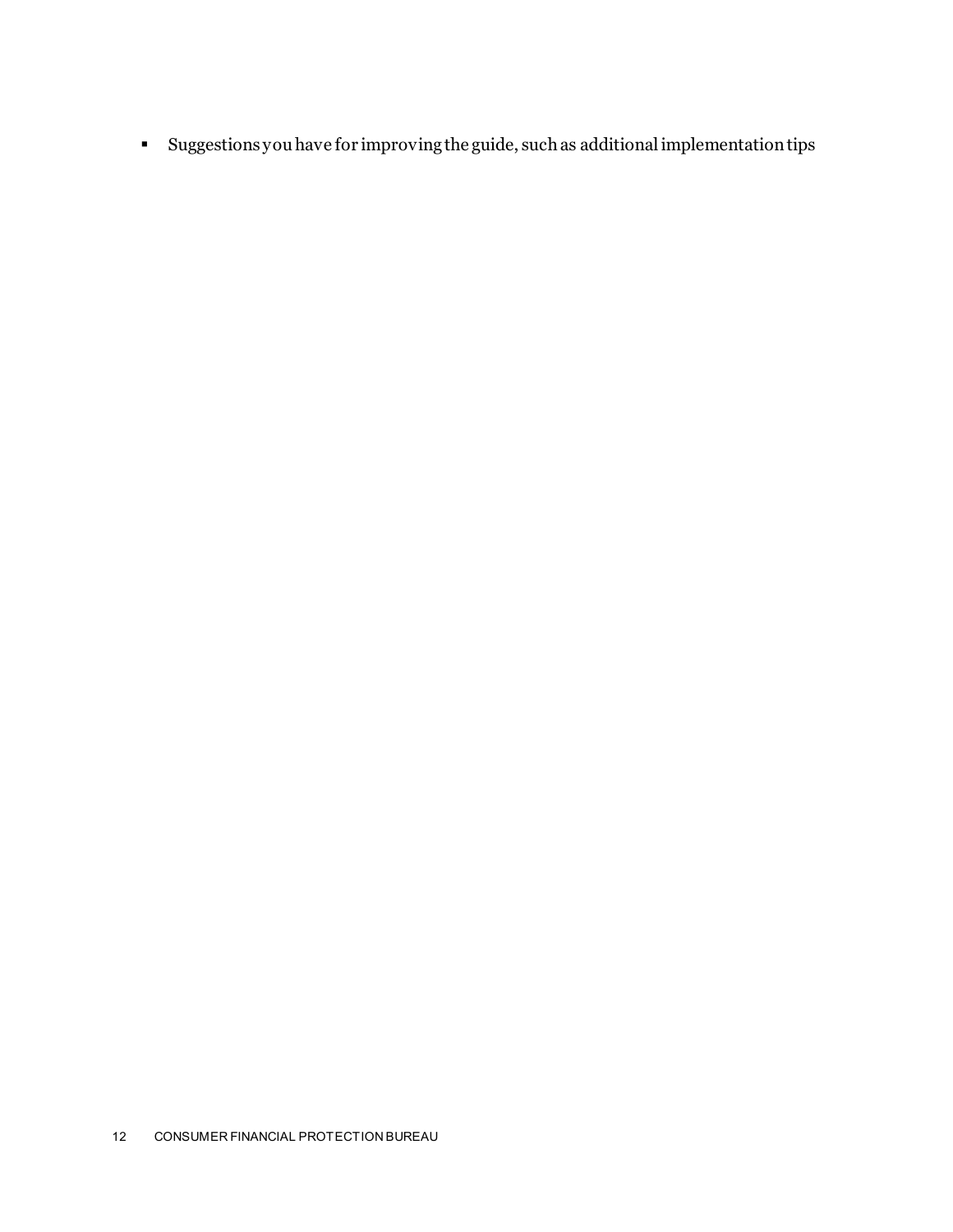# 2. Overview of the Ability-to-Repay/Qualified Mortgage Rule

# 2.1 What is the ATR/QM rule about?

The ATR/QM rule requires that you make a reasonable, good-faith determination before or when you consummate a mortgage loan that the consumer has a reasonable ability to repay the loan, considering such factors as the consumer's income or assets and employment status (if relied on) against:

- The mortgage loan payment
- Ongoing expenses related to the mortgage loan or the property that secures it, such as property taxes and insurance you require the consumer to buy
- **Payments on simultaneous loans that are secured by the same property**
- Other debt obligations, alimony, and child-support payments

The rule also requires you to consider and verify the consumer's credit history.

As discussed in more detail below, the rule provides a presumption that you have complied with the ATR rule if you originate QMs.

QMs generally cannot contain certain risky features (such as allowing interest-only payments or negative amortization). In addition, points and fees on QMs are limited. For a loan to be a QM, it also must meet certain underwriting criteria.

In exchange for meeting these requirements, QMs receive either a conclusive or a rebuttable presumption that you, the creditor, complied with the ATR requirements. The type of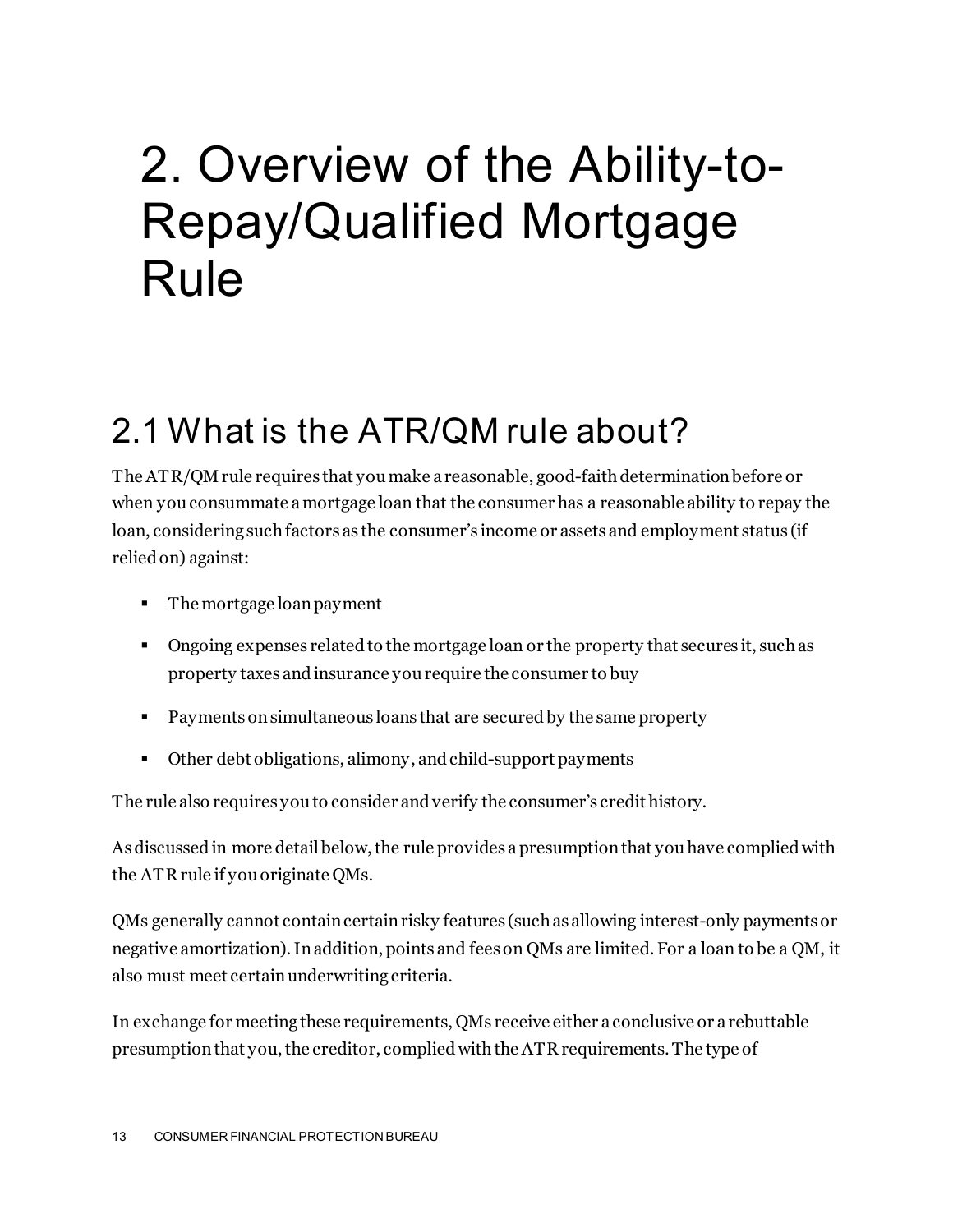presumption depends on the pricing of the loan - whether the loan is not higher-priced or is higher-priced.

The ATR/QM rule also implements other provisions of the Dodd-Frank Act that:

- Limit prepayment penalties
- Require that you retain records for three years after consummation showing you complied with ATR and other provisions of this rule

## 2.2 When do I have to start following this rule?

<span id="page-14-0"></span>The ATR-QM rule generally took effect on January 10, 2014. The Bureau will – from time to time – issue rule updates that have different effective dates.

The Truth in Lending Act applies to a loan modification only if it is considered a refinancing under Regulation Z. If a loan modification is not subject to the Truth in Lending Act, it is not subject to the ATR/QM rule. Therefore, you should determine if a loan modification is a refinancing to see if the ATR/QM rule applies. You will find the rules for determining whether a loan workout is a modification or a refinance in Regulation Z at § 1026.20(a) and accompanying Commentary.

The Bureau's ATR/QM rule applies to almost all closed-end consumer credit transactions secured by a dwelling including any real property attached to the dwelling. This means loans made to consumers and secured by residential structures that contain one to four units, including condominiums and co-ops. Unlike some other mortgage rules, the ATR/QM rule is not limited to first liens or to loans on primary residences.

However, some specific categories of loans are excluded from the rule. Specifically, the rule **does not apply to:**

- Open-end credit plans (home equity lines of credit, or HELOCs)
- **Time-share plans**
- Reverse mortgages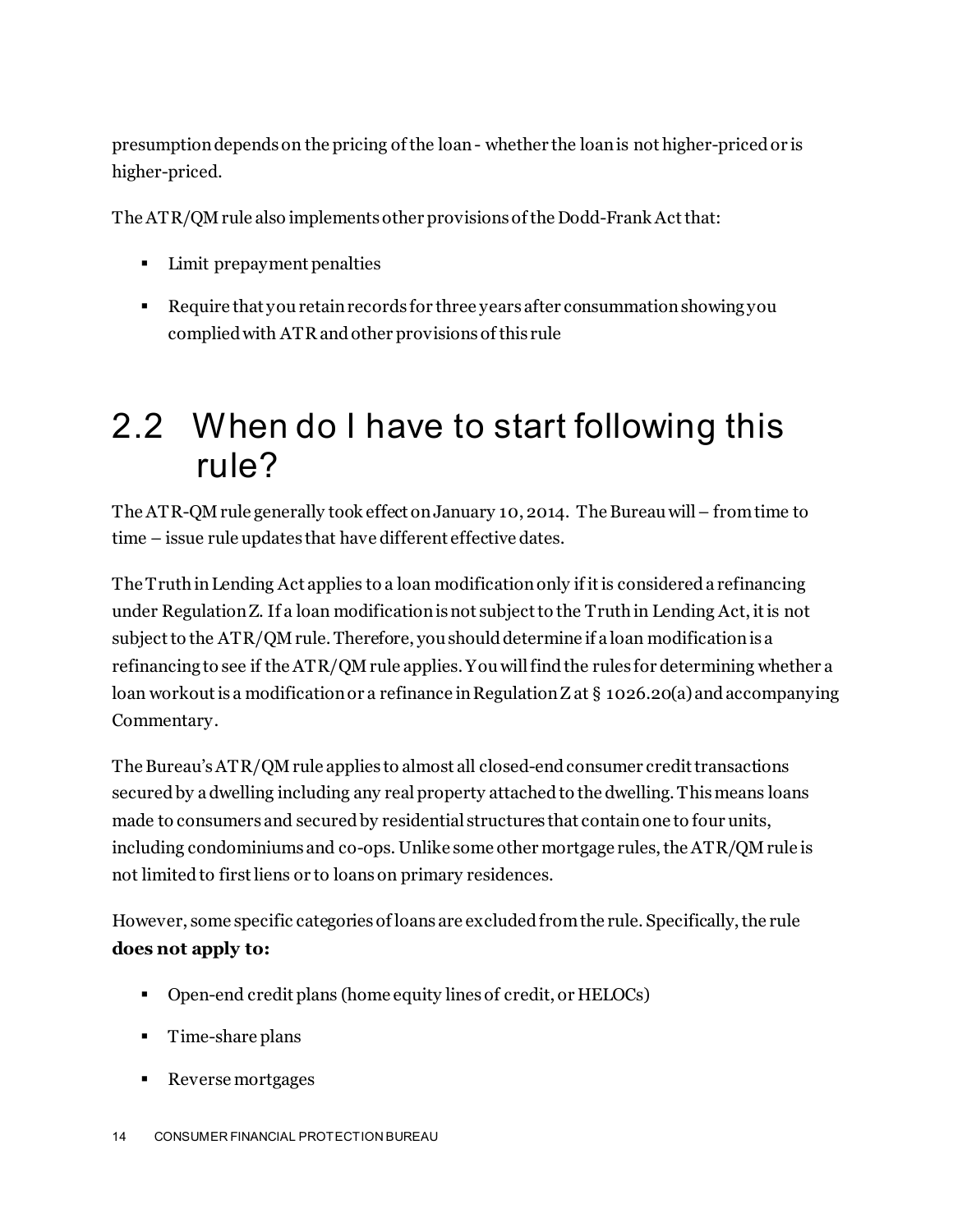- Temporary or bridge loans with terms of 12 months or less (with possible renewal)
- A construction phase of 12 months or less (with possible renewal) of a construction-topermanent loan
- Consumer credit transactions secured by vacant land

In addition, certain types of creditors or loan programs may be exempt from the ATR requirements. *(See "Which types of creditors and loan programs are exempt from the abilityto-repay requirements?" on page 30.)*

## 2.3 How long do I have to keep records on compliance with the ATR/QM rule? (§ 1026.25(c)(3))

The rule requires that you retain evidence that you complied with the ATR/QM rule, including the prepayment penalty limitations, for three years after consummation, though you may want to keep records longer for business purposes.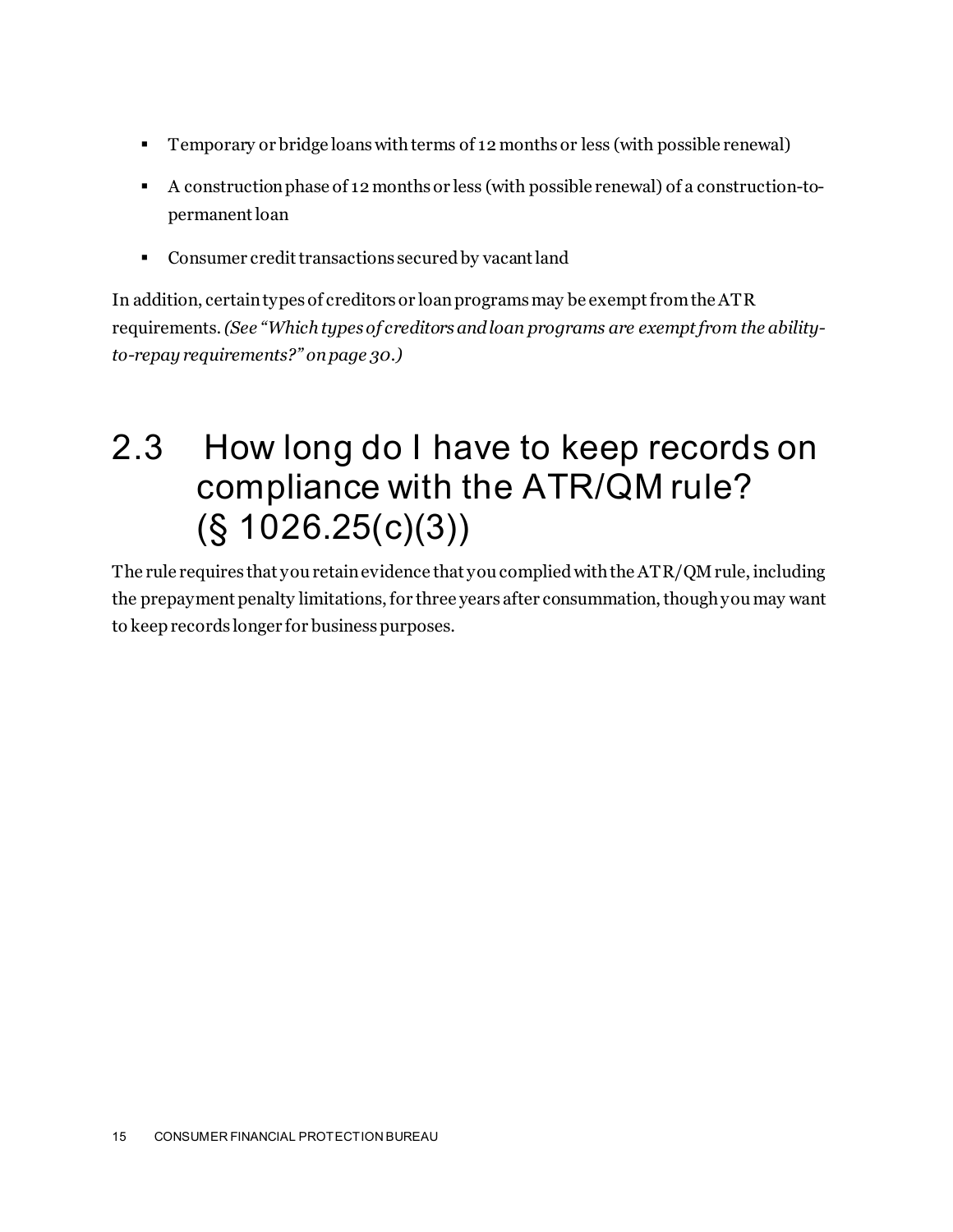# 3. About Ability to Repay

# 3.1 What is the general ATR standard? (Comment 1026.43(c)(1)-2)

Under the general ATR standard, you must make a reasonable, good-faith determination before or when you consummate a covered mortgage loan that the consumer has a reasonable ability to repay the loan.

#### 3.2 What are the eight ATR underwriting factors I must consider and verify under the rule? (Comment 1026.43(c)(2)-4)  $\Box$  You may already have

A reasonable, good-faith ATR evaluation must include eight ATR underwriting factors:

1.Current or reasonably expected income or assets (other than the value of the property that secures the loan) that the consumer will rely on to repay the loan

2. Current employment status (if you rely on employment income when assessing the consumer's ability to repay)

3. Monthly mortgage payment for this loan. You calculate this using the introductory or fully-indexed rate, whichever is higher, and monthly, fullyunderwriting policies, procedures, and internal controls that consider these factors. However, y ou should check your policies and procedures to ensure that they reflect that you will consider each of the eight factors. It may also behelpful to document how y ou consider the factors. However, the rule does not require validation of underwriting criteria using mathematical models.

amortizing payments that are substantially equal (*See "What do I include on the debt side of the debt-to-income ratio when determining ATR?" on pag[e 25](#page-25-0) for special rules for calculating payments for interest-only, negative-amortization, and balloon loans*.)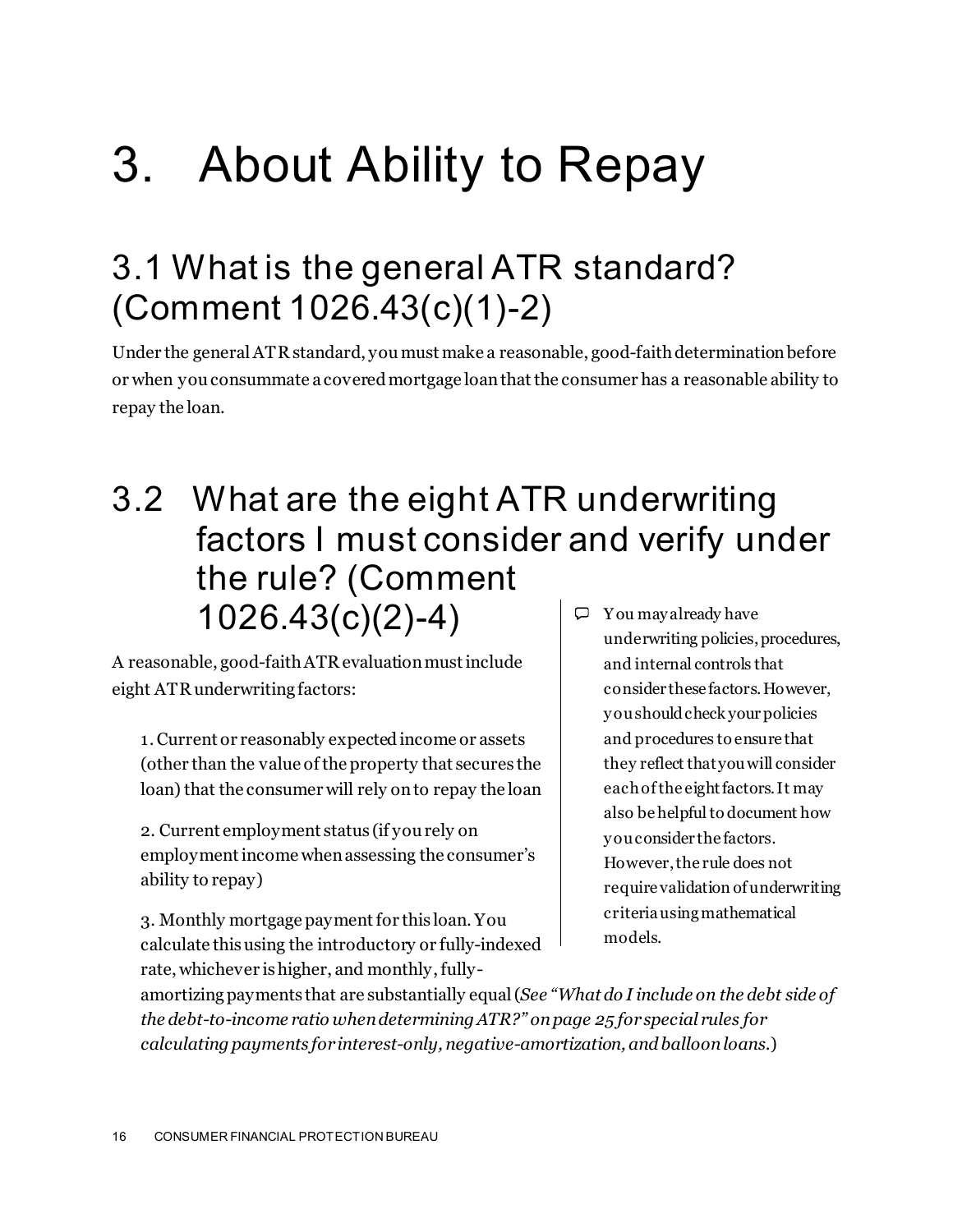4. Monthly payment on any simultaneous loans secured by the same property

5. Monthly payments for property taxes and insurance that you require the consumer to buy, and certain other costs related to the property such as homeowners association fees or ground rent

6. Debts, alimony, and child-support obligations

7. Monthly debt-to-income ratio or residual income, that you calculated using the total of all of the mortgage and non-mortgage obligations listed above, as a ratio of gross monthly income

8. Credit history

The rule does not preclude you from considering additional factors, but you must consider at least these eight factors.

## 3.3 How do I verify information I considered using reliable third-party records? (Comment 1026.43(c)(3)-4)

Your organization must verify the information you rely on using reasonably reliable third-party records. For example, you generally cannot rely on what consumers orally tell you about their income. You must verify a consumer's income using documents such as W-2s or payroll statements.

While you must follow the reasonably reliable third-party standard, the rule provides for a wide variety of sources that may help you to verify the information you rely on to determine ATR.

There are a wide variety of documents and sources of information your organization can use as you determine ATR, and you have significant flexibility in how you verify each of the eight factors. For example: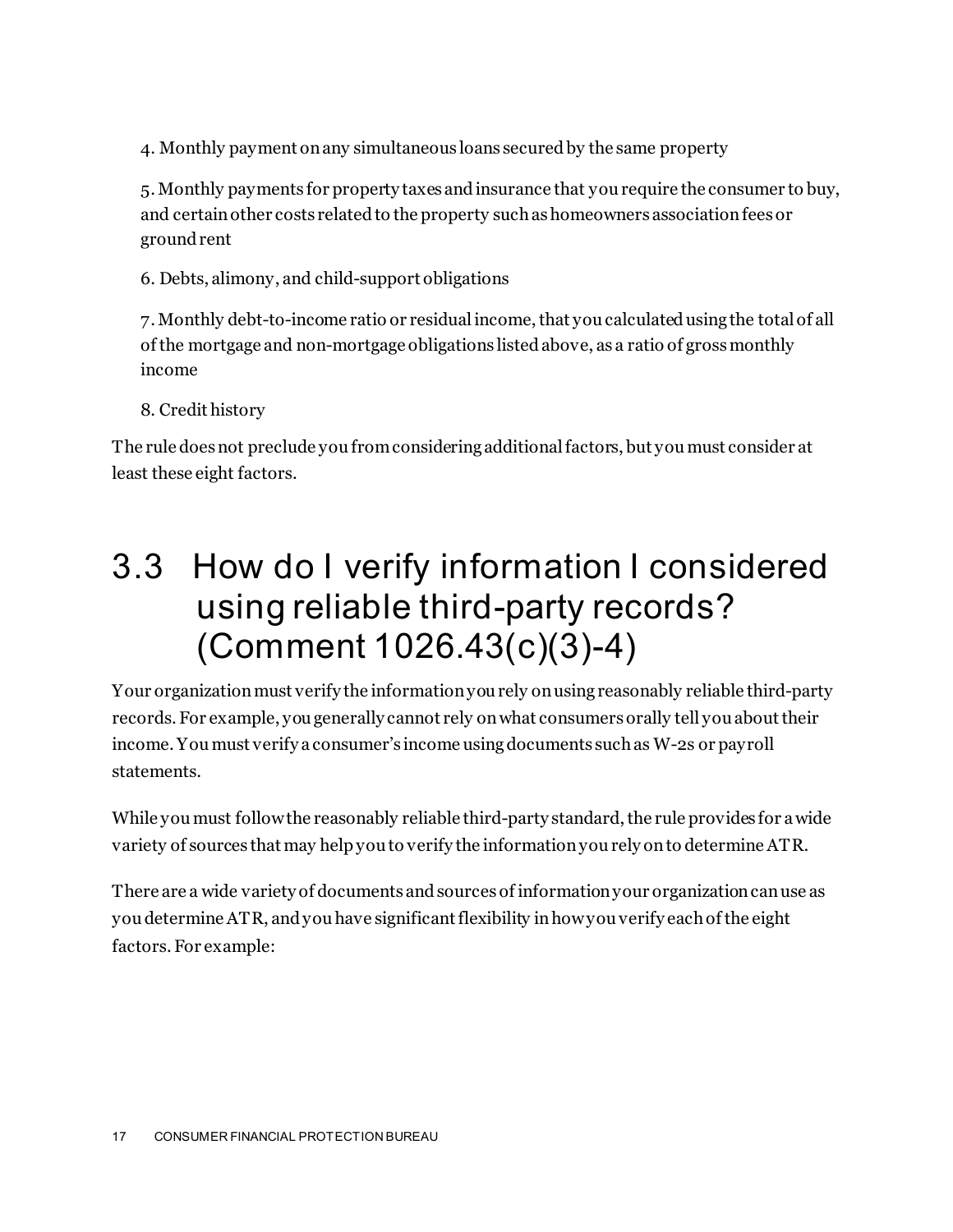- In addition to a W-2 or payroll statement, you may verify income using tax returns, bank statements, receipts from checkcashing or funds-transfer services, benefitsprogram documentation, or records from an employer. Copies of tax-return transcripts or payroll statements can be obtained directly from the consumer or from a service provider, and need not be obtained directly from a government agency or employer, as long as the records are reasonably reliable and specific to the individual consumer.
- $\Box$  While you do not have to retain actual paper copies of documentation used in underwriting a transaction, you must be able to reproduce such records accurately. For example, if y ou use a consumer's W-2 tax form to verify income, you must be able to reproduce the form itself, not merely the income information that was contained in the form. Accordingly, you can obtain records transmitted electronically, such as via email or a secure external Internet link to access information, if y ou can retain or otherwise reproduce such records accurately during the three y ears you must retain ATR records. (Comment 43(b)(13)-1)
- If a consumer has more income than, in your reasonable and good-faith judgment, is needed to repay the loan, you do not have to verify the extra income. For example, if a consumer has both a full-time and a part-time job and you reasonably determine that income from the full-time job is enough for the consumer to be able to repay the loan, you do not have to verify income from the part-time job.
- You can document a consumer's employment status by calling the employer and getting oral verification, as long as you maintain a record of the information you received on the call.
- You can use a credit report to verify a consumer's debt obligations; you do not need to obtain individual statements for every debt.
- If a consumer does not have a credit history from a credit bureau, you can choose to verify credit history using documents that show nontraditional credit references, such as rental payment history or utility payments.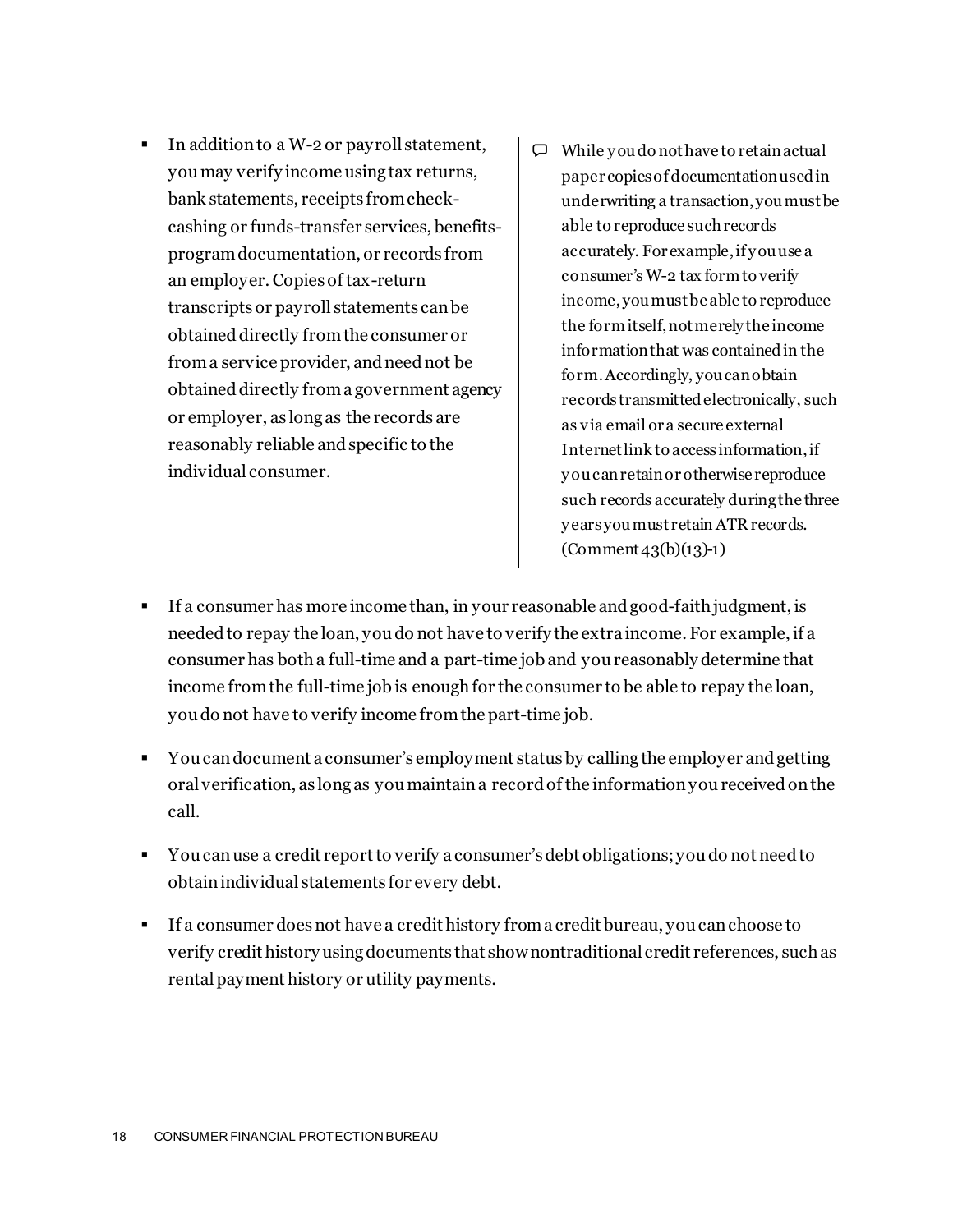# 3.4 What is a reasonably reliable third-party record? (§ 1026.43(c)(3))

Here is a list of some of the types of reasonably reliable third-party records your organization may choose to use. Note, however, that this list is not allinclusive:

- Records from government organizations such as a tax authority or local government
- Federal, state, or local government agency letters detailing the consumer's income, benefits, or entitlements
- Statements provided by a cooperative, condominium, or homeowners association
- A ground rent or lease agreement
- **Credit reports**
- Statements for student loans, auto loans, credit cards, or existing mortgages
- Court orders for alimony or child support
- Copies of the consumer's federal or state tax returns
- W-2 forms or other IRS forms for reporting wages or tax withholding
- Payroll statements
- Military leave and earnings statements
- Financial institution records, such as bank account statements or investment account statements reflecting the value of particular assets
- Records from the consumer's employer or a third party that obtained consumer-specific income information from the employer
- Check-cashing receipts
- $\Box$  When determining ATR, you have to verify only the income or assets used to qualify the consumer for the loan.
- When the consumers' applications list debt that does not show up on their credit reports, you must consider that debt in assessing either the consumers' debt-to-income ratios or residual income, but you do not need to independently verify that debt.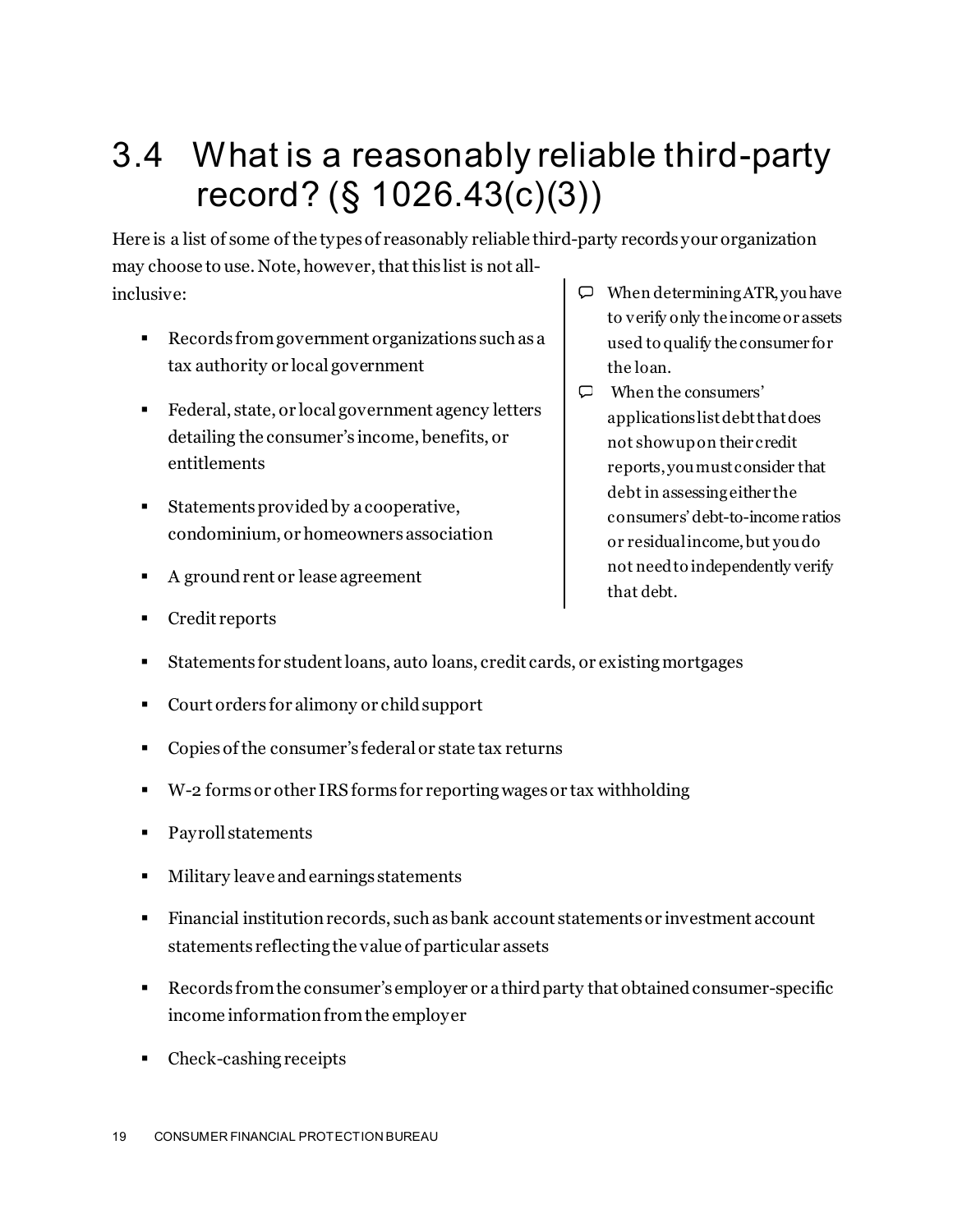Remittance-transfer receipts

# 3.5 How do I determine ATR?  $(S 1026.43(c)(1))$

Your organization is responsible for developing and applying its own underwriting standards and making changes to those standards over time in response to empirical information and changing economic and other conditions.

To help your organization incorporate the ATR concepts into its operations, the Bureau has prepared some examples that illustrate how your internal policies can influence your ATR determinations.

The list below is **not** a comprehensive list of all the ways your underwriting guidelines might measure ATR.

Each of you must look at the issue of ATR in the context of the facts and circumstances relevant to your market, your organization, and your individual consumers.

Given those caveats, here are some of the types of factors that may show that your **ATR determination was reasonable and in good faith**:

- Underwriting standards: You used standards to underwrite the transaction that have historically resulted in comparatively low rates of delinquency and default during adverse economic conditions.
- Payment history: The consumer paid on time for a significant time after origination or reset of an adjustable-rate mortgage.

Among the types of factors that may show that your ATR determination was not reasonable and in good faith:

 Underwriting standards: You ignored evidence that your underwriting standards are not effective at determining consumers' repayment ability.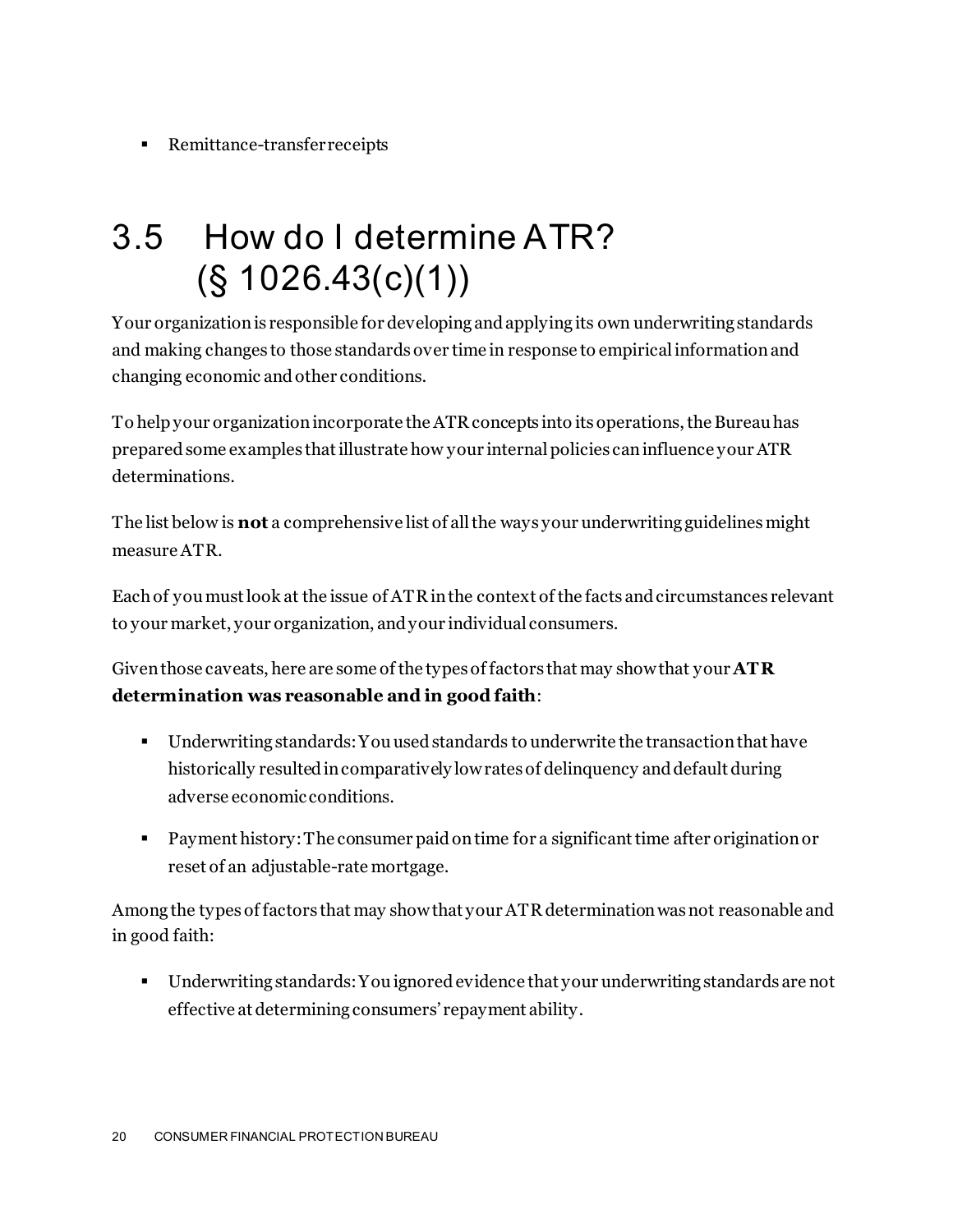- Inconsistency: You applied underwriting standards inconsistently or usedunderwriting standards different from those you used for similar loans without having a reasonable justification.
- Payment history: The consumer defaults early in the loan, or shortly after the loan resets, without having experienced a significant financial challenge or life-altering event.

The reasonableness and good faith of your determination of ATR depends on the facts and circumstances relevant to the particular loan. For example, a particular ATR determination may be reasonable and in good faith even though the consumer defaulted shortly after consummation if, for example, the consumer experienced a sudden and unexpected loss of income.

If the records you review indicate there will be a change in the consumers' repayment ability after consummation (for example, they plan to retire and not obtain new employment, or they plan to transition from full-time to part-time work) you must consider that information. (Comment  $43(c)(1)-2$ ) However, you may not make inquiries or verifications prohibited by Regulation B. (Comment  $43(c)(1)-3$ )

## 3.6 Do loans originated under the general ATR standard have to comply with a debt-to-income (DTI) threshold? (§ 1026.43(c)(2)(vii))

The general ATR standard requires creditors to consider DTI or residual income, but does not contain specific DTI or residual income thresholds.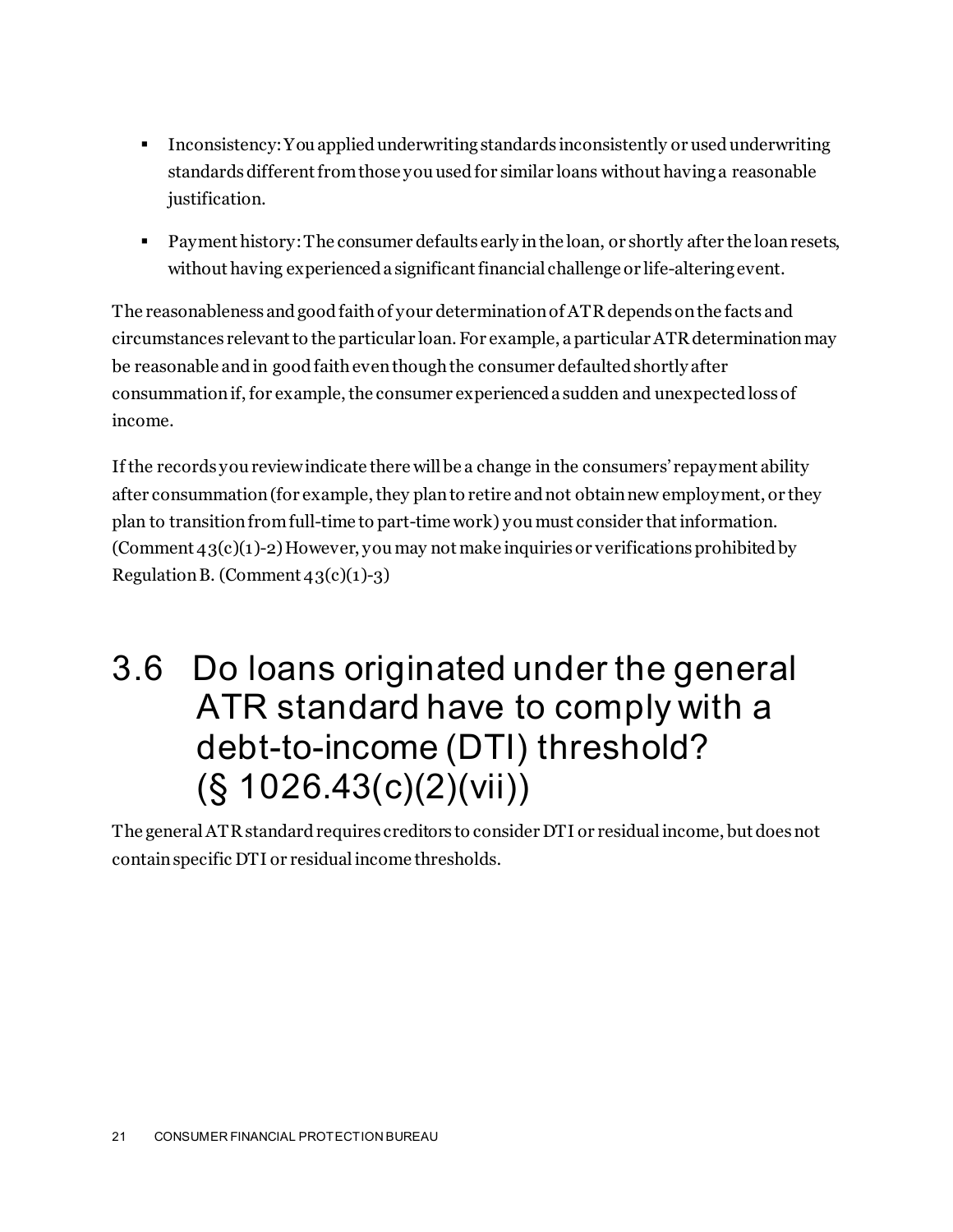## 3.7 What do I include on the income side of the debt-to-income ratio when determining ATR?

You can include earned income (wages or salary); unearned income (interest and dividends); and other regular payments to the consumer such as alimony, child support, or government benefits. In all cases, the amounts you rely upon to determine ATR must be verified.

Once you have information about the consumers' income, you will use it, along with the consumers' debt information, to calculate the DTI ratio or residual income.

## 3.8 How do I calculate, consider, and confirm income, assets, employment, and credit history?

When you are evaluating the consumer's employment history, credit history, and income or assets to determine ATR, you must verify only what is relied on to determine ATR.

If a consumer has a full-time job and a part-time job and uses only the income from the full-time job to pay the loan, you do not need to verify the income from the part-time job. If two or more consumers apply for a mortgage, you do not have to consider both incomes – unless both incomes are required to qualify for the loan and demonstrate ATR.

The same principles apply to a consumer's assets, too.

Income does not have to be full-time or salaried for you to consider it in your ATR determination. You can consider seasonal or bonus income. Remember that income relied on has to be verified using reasonably reliable third-party records.

For example, you could verify a Christmas tree farmer's seasonal income via tax returns showing that the farmer earned \$50,000 a year during the past three Decembers and nothing else the rest of the year, and divide that \$50,000 evenly across 12 months.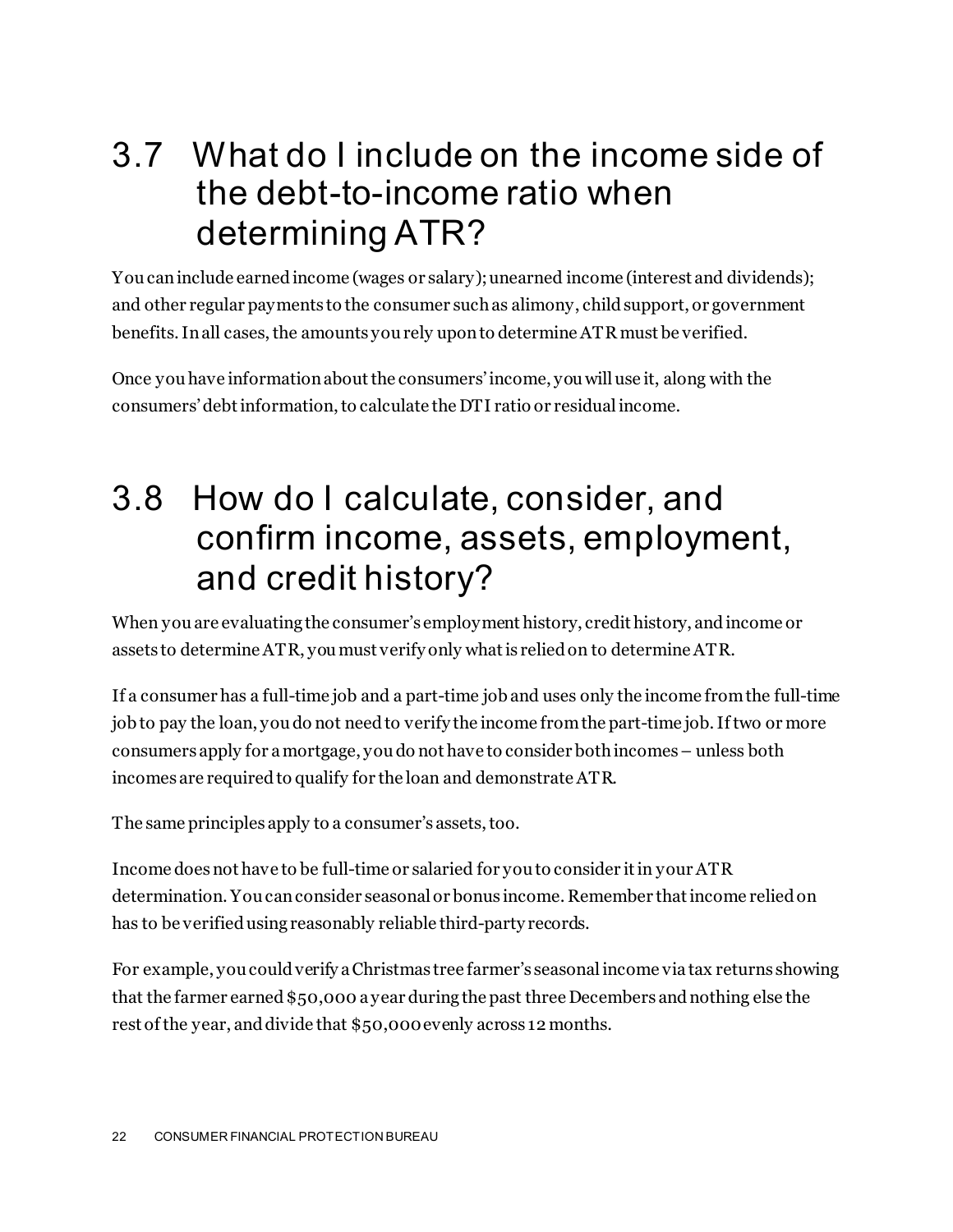Future income can count toward ATR if you verify it using reasonably reliable third-party records. Suppose you have a consumer who accepts a job in March, but will not start until he graduates from school in May. If the employer will confirm the job offer and salary in writing, you can consider the future expected income in your ATR determination.

#### 3.8.1 Consumer-supplied income documents (§ 1026.43(b)(13))

Sometimes you may have to rely on the consumers' report of their own income. For example, a cattle rancher might give you an updated profit-and-loss statement for the current year to supplement his tax returns from prior years. These records are reasonably reliable third-party records to the extent that an appropriate third party has reviewed them. For example, if a thirdparty accountant prepared or reviewed the cattle rancher's profit-and-loss statement, then you can use the statement to verify the rancher's current income.

### 3.8.2Types of employment information (§ 1026.43(c)(3))

You can consider and verify many types of employment to use in making your ATR determination, including:

- Full-time
- **Part-time**
- **Seasonal**
- **Irregular**
- **-** Military
- Self-employment

Consider the characteristics of the consumer's type of employment. A wheat farmer has a different income stream than a store clerk.

You can verify the consumer's employment by calling the employer and obtaining oral verification, so long as you make a written record memorializing the verification.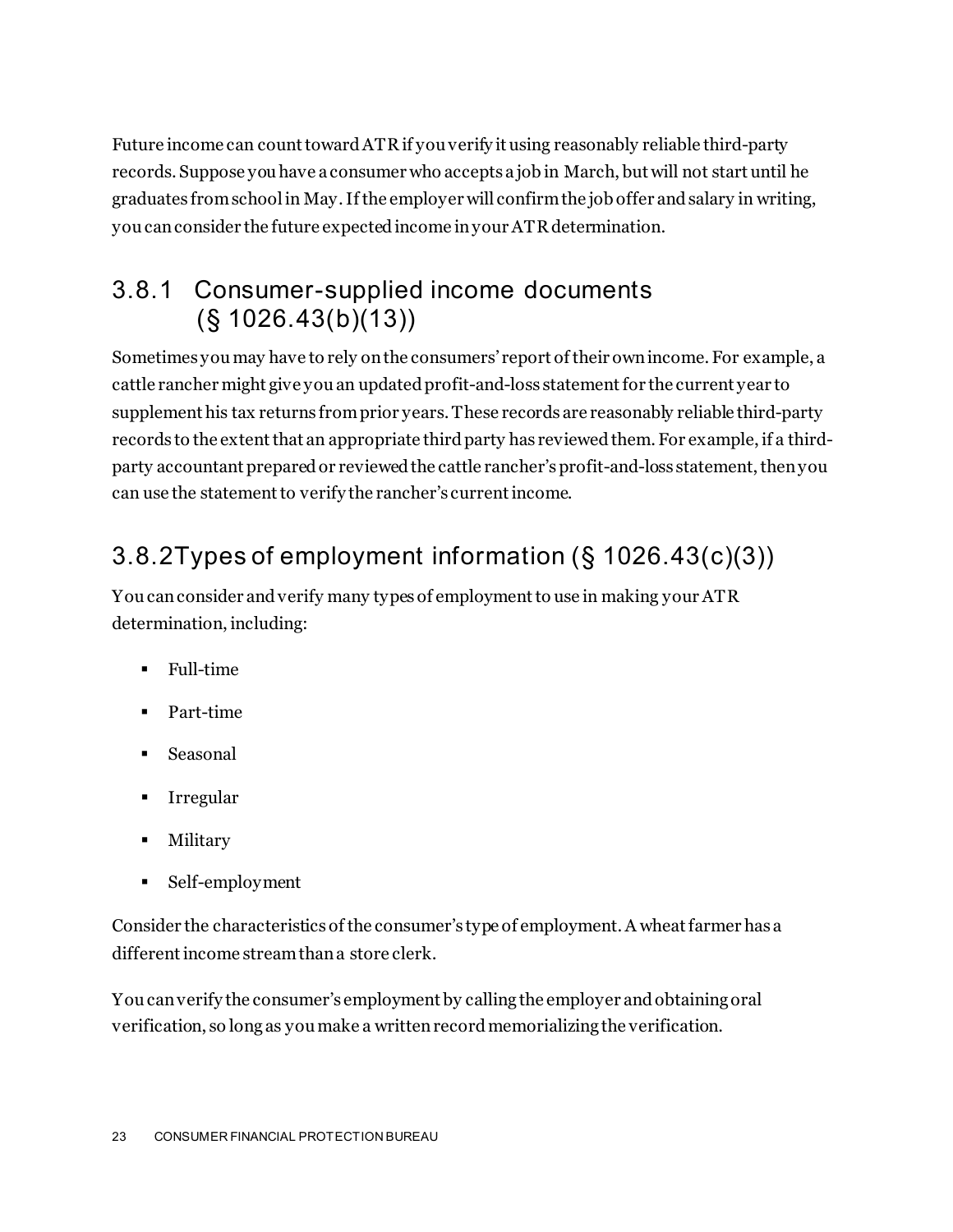#### <span id="page-24-0"></span>3.8.3 Sources of credit history information  $(S 1026.43(c)(3)(iii))$

A credit report generally is considered a reasonably reliable third-party record for verification purposes.

While the rule requires that you examine credit history, it does not prescribe a particular type of credit history to consider or prescribe specifically how you should judge the information you receive. Your consideration of credit history must be reasonable in light of the facts and circumstances.

- Credit history might include information about:
- Number and age of credit lines
- Payment history
- Judgments
- Collections
- **Bankruptcies**
- Nontraditional credit references such as rental payment history or utility payments

If you know, or have a reason to know, that the information on a consumer's credit report is inaccurate, you can ignore it. For example, there might be a fraud alert or a dispute on the credit report, or the consumer may present other evidence that contradicts the credit report. In those cases, you may choose to disregard the inaccurate or disputed items.

If the consumer lists a debt obligation that does not show up on the credit report, you may accept the consumer's statement about the existence and amount of the obligation without further verification.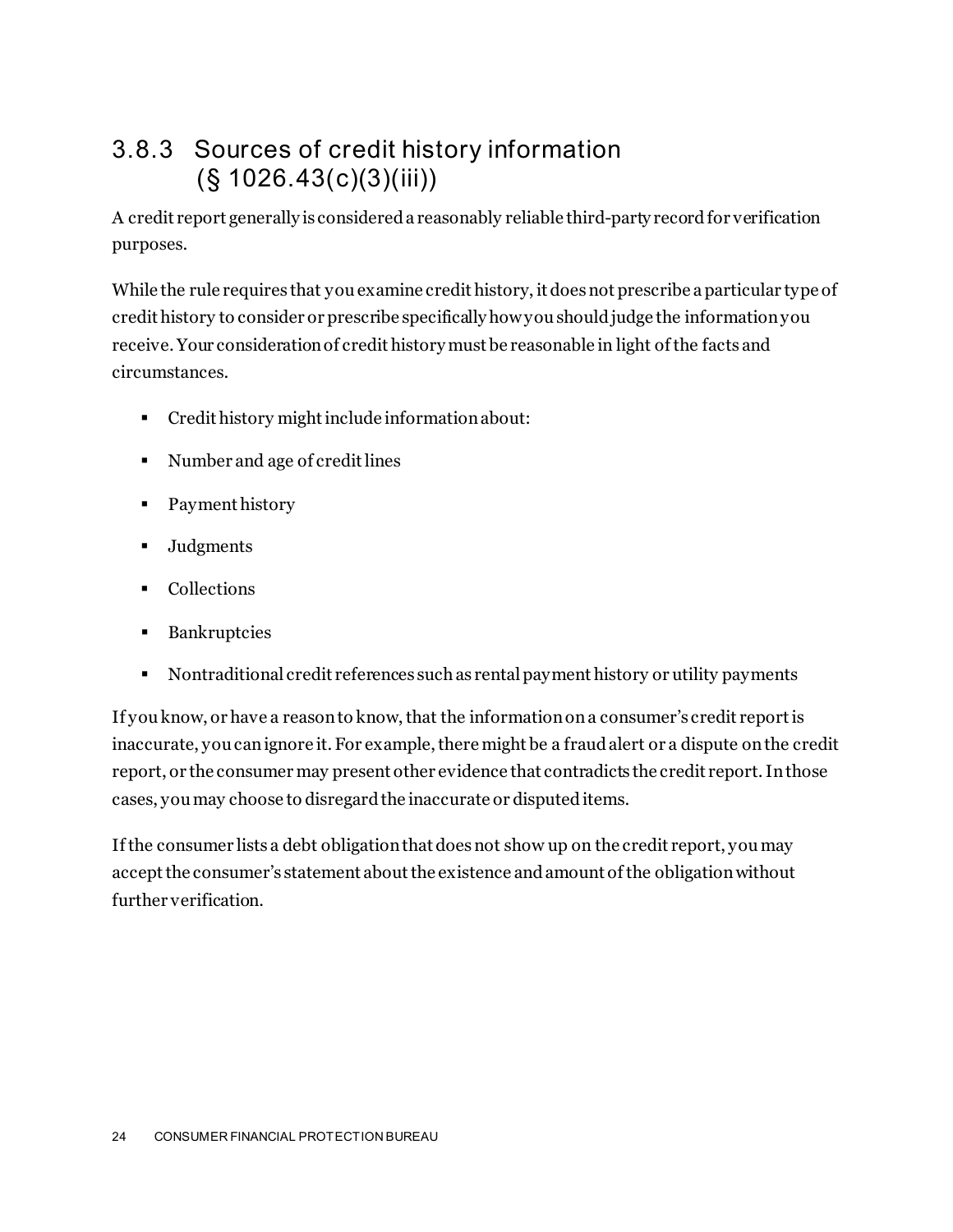### <span id="page-25-0"></span>3.9 What do I include on the debt side of the debt-to-income ratio when determining ATR?

In assessing a consumer's ATR, four underwriting factors help you evaluate the consumer's debts. You will need to find out the consumer's total monthly payments for:

1. The loan you are underwriting

2. Any simultaneous loans secured by the same property

3. Mortgage-related obligations – property taxes; insurance required by the creditor; fees owed to a condominium, cooperative, or homeowners association; ground rent or leasehold payments; and special assessments

4. Current debt obligations, alimony, and child support

Once you have the total debt figure, you will use it, along with the consumer's total monthly income, to calculate the monthly debt-to-income ratio or residual income.

**Include**ongoing, required monthly, quarterly, or annual debts of the consumer.

**Do not include**debts paid off at or before consummation.

### 3.10 How do I calculate, consider, and confirm debt information

#### <span id="page-25-1"></span>3.10.1 Calculating payments under the ATR standard for the loan you are underwriting: (§ 1026.43(c)(5))

**General rule**: If the interest rate on the loan can vary during the term of the loan, as with an adjustable-rate or step-rate mortgage, when you calculate the monthly payment the consumer will have to make for the new loan, you will usually use the greater of the fully-indexed rate or the introductory rate.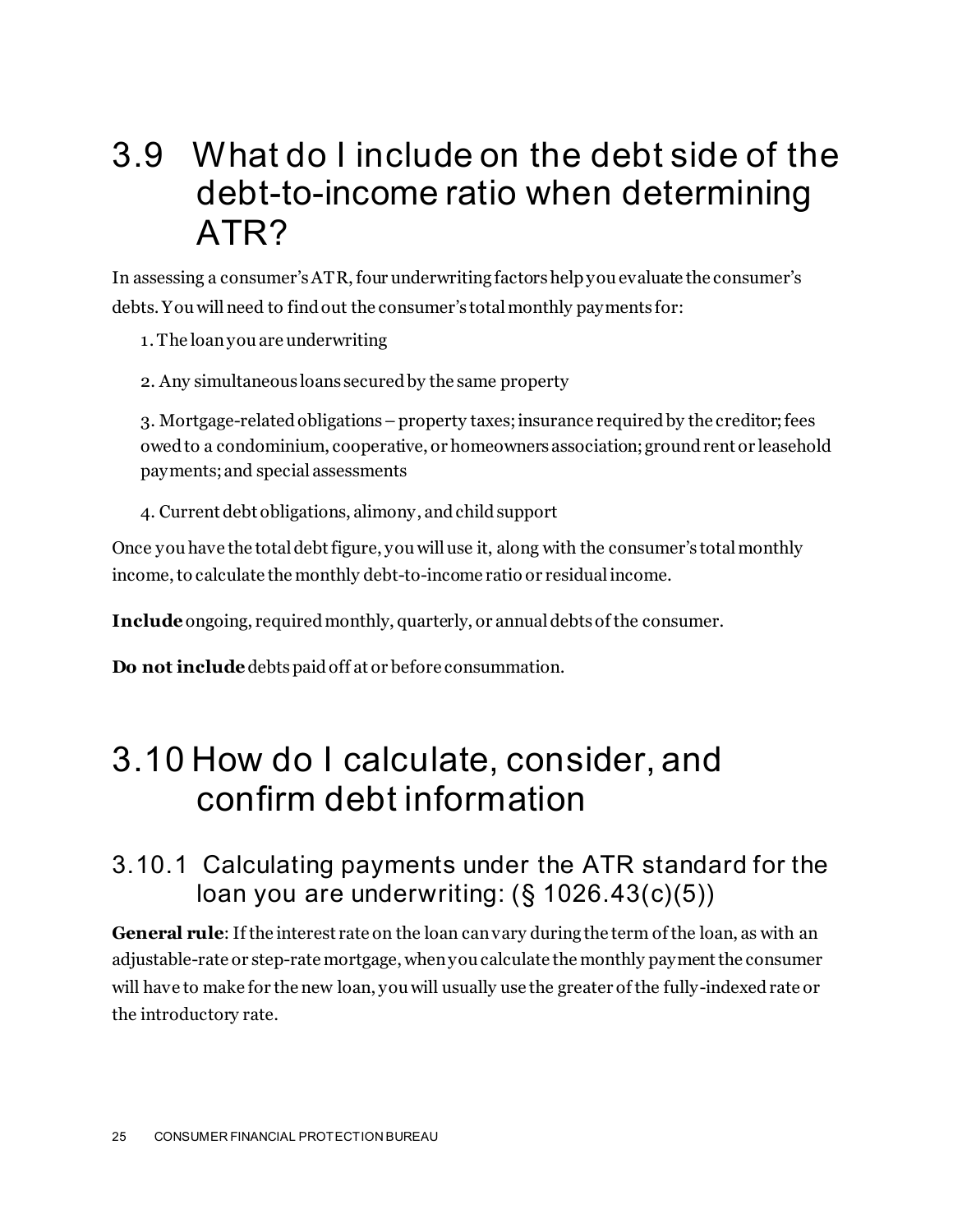You must base your calculations onsubstantially equal monthly payments that would fully amortize the loan

**Special rules:** However, there are also special rules and guidance provided for certain types of loans:

- For balloon loans, the calculation depends on whether the loan is a higher-priced loan. Higher-priced loans are generally defined as having an annual percentage rate (APR) that, as of the date the interest rate is set, exceeds the Average Prime Offer Rate (APOR) by 1.5 percentage points or more for first-lien loans and 3.5 percentage points or more for subordinate-lien loans. APOR is published weekly at <https://www.ffiec.gov/ratespread>.
- For non-higher-pricedballoon loans: Use the maximum payment scheduled during the first five years after the first regular periodic payment comes due.
- For higher-priced balloon loans: Use the maximum payment in the payment schedule, including any balloon payment.
- For interest-only loans: Use the greater of the fully-indexed or introductory rate and equal, monthly payments of principal and interest that will repay the outstanding loan amount on the date the loan recasts over the remaining term of the loan.
- For negative-amortization loans: Calculate the maximum loan amount, which will include the potential added principal assuming the consumer makes the minimum required payments until the date the loan recasts. Use the greater of the fully-indexed or introductory rate and equal, monthly payments of principal and interest that will repay that maximum loan amount on the date the loan recasts over the remaining term of the loan.

To be **substantially equal**, no two monthly payments should vary by more than 1 percent. For loans paid quarterly or annually, convert the payments into monthly payments when you determine ATR.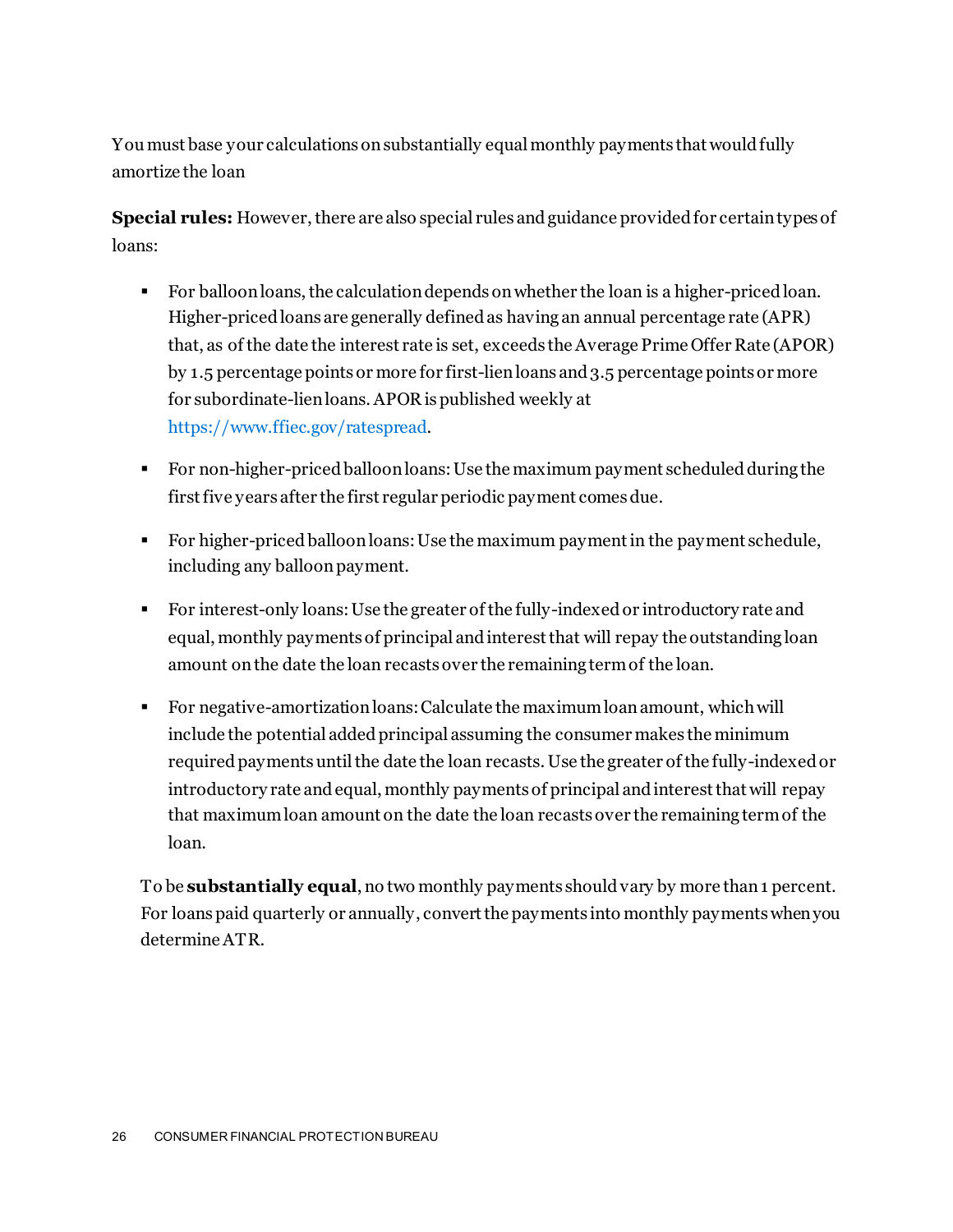#### 3.10.2 Calculating payments for simultaneous loans secured by the same property:  $(\S 1026.43(c)(6))$

A simultaneous transaction, such as a piggy-back or silent second, can influence a consumer's ATR. A transaction that recently closed or will close around the same time as the mortgage you are originating may not show up on the consumer's credit report.

But if you know, or have reason to know, that there is going to be a simultaneous transaction around the time your transaction consummates, you need to consider the monthly payment on that transaction in accordance with the following requirements.

- For simultaneous transactions that are not HELOCs Your ATR assessment should include a monthly payment on the simultaneous loan that is calculated using the appropriate calculation method for adjustable-rate mortgages, interest-only loans, or other categories discussed above, depending on what type of simultaneous loan is made.
- For simultaneous transactions that are HELOCs Your ATR assessment should include a monthly payment on the simultaneous loan that is calculated based on the amount of credit to be drawn down at or before consummation of the main loan.

#### 3.10.3 Mortgage-related obligations: (§ 1026.43(c)(3) and comment 43(c)(3)-5)

You can get records for the consumer's mortgage-related obligations from many sources including:

- Property taxes: government entities or the amount listed on the title report (if the source of the information was a local taxing authority)
- Cooperative, condominium, or homeowners associations: a billing statement from the association
- Levies and assessments: statement from the assessing entity (for example, awater district bill)
- Ground rent: the current ground rent agreement
- Lease payments: the existing lease agreement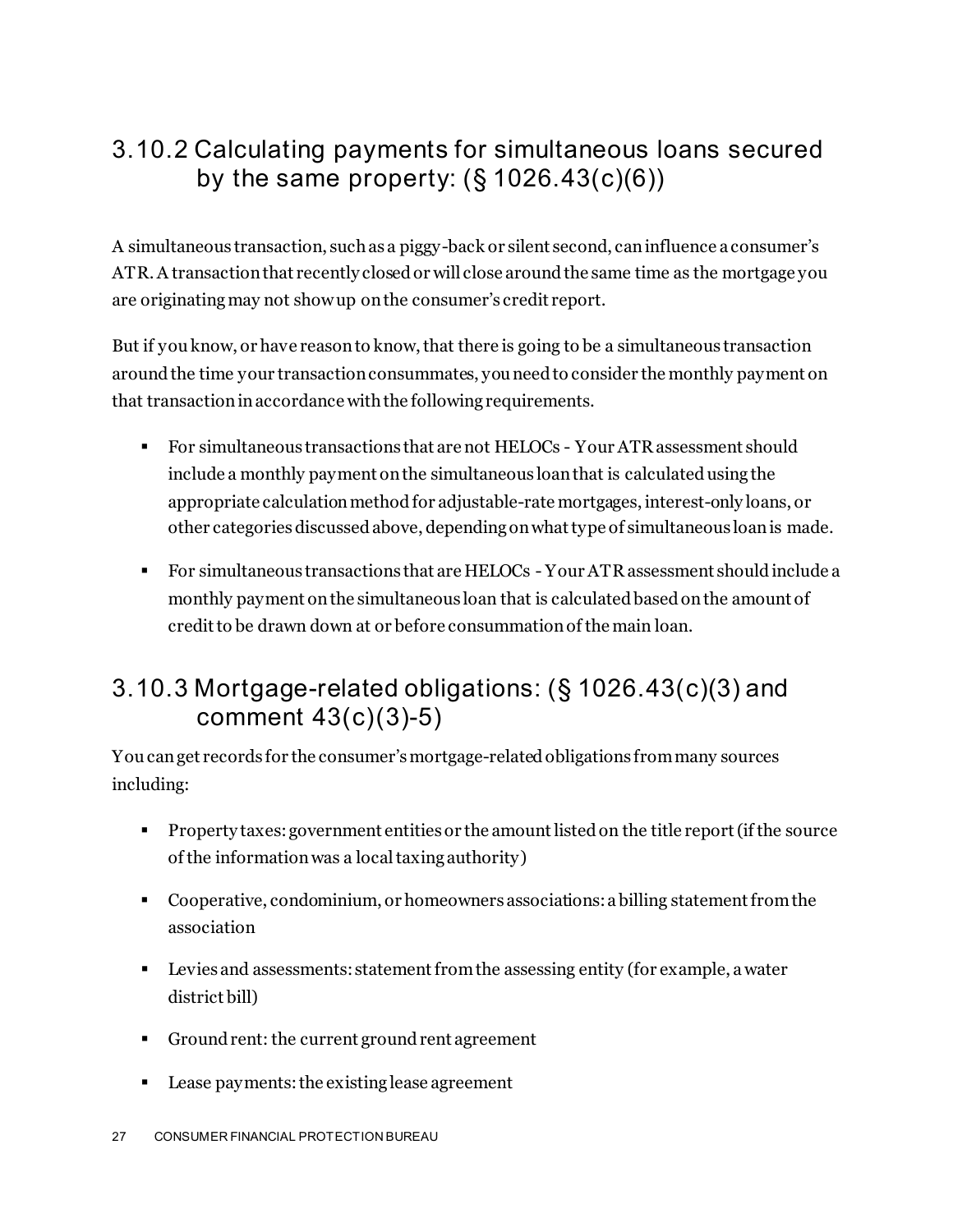Other records: can be reasonably reliable if they come from a third party

#### 3.10.4 Other recurring debts: (§ 1026.43(c)(3) and comment 43(c)(3)-6)

The rule requires you to consider a consumer's current debt obligations and any alimony or child support the consumer is required to pay.

Typical recurrent monthly **debts** include:

- Student loans
- Auto loans
- Revolving debt
- Existing mortgages not being paid off at or before consummation

You can generally verify such obligations based on the consumer's credit report or based on other items reported on the consumer's application. Creditors have significant flexibility to consider current debt obligations in light of facts and circumstances, including that an obligation is likely to be paid off soon after consummation. Similarly, creditors should consider whether debt obligations in forbearance or deferral at the time of underwriting are likely to affect the consumer's ability to pay after the expiration of the forbearance or deferral period. (*See discussion on pag[e 24](#page-24-0) regarding when it is appropriate to disregard information in a credit report because it is disputed or inaccurate*.)

When two or more customers apply as joint obligors with primary liability on a loan, consider the debt obligations and credit histories of both of them in assessing their ability to repay the loan. But you do not have to include in your ATR consideration the debt obligations or credit history of someone who is merely a guarantor or surety on the loan. (Comment  $43(c)(2)(vi)-2$ )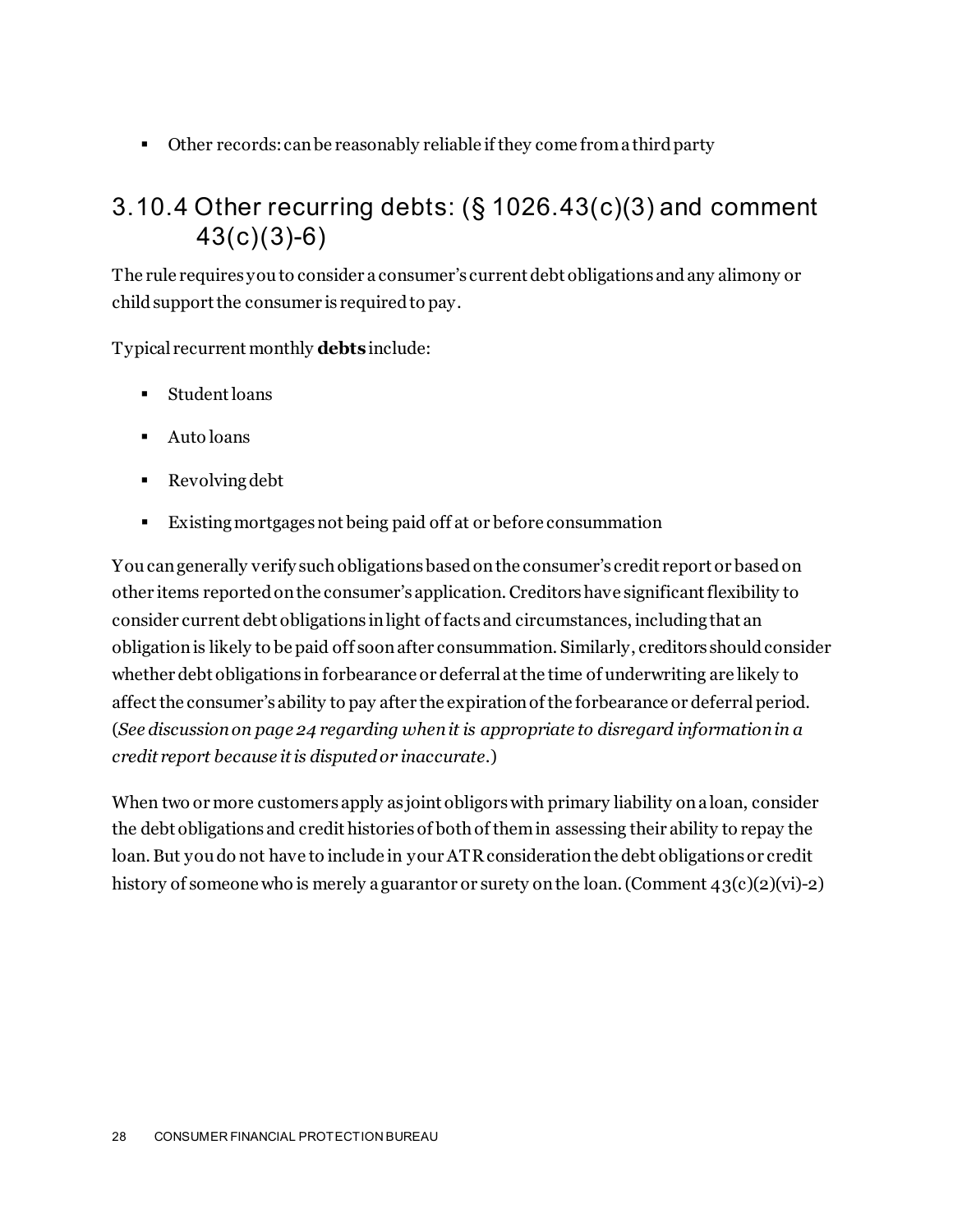## 3.11 Does the ATR rule ban certain loan features or transaction types?  $(S \ 1026.43(c)(2)$  and  $(5))$

The ATR rule does not ban any particular loan features or transaction types, but a particular loan to a particular consumer is not permissible if the creditor doesnot make a reasonable, good-faith determination that the consumer has the ability to repay. Thus, the rule helps ensure underwriting practices are reasonable.

For example, it will no longer be possible to originate loans based on stated income. You must now verify the consumer's income or assets and employment relied on in order to comply with the ATR rule.

Likewise, the rule also requires you to underwrite loans with nontraditional features, such as interest-only or negative-amortization periods, by considering the consumer's ability to repay the loan after the initial period.

For higher-priced balloon loans that do not meet the requirements of a balloon-payment QM, you will need to underwrite the balloon payment itself, though balloon loans that are not higherpriced do not have this requirement.

## 3.12 What happens if a consumer has trouble repaying a loan I originate under the general ATR rule? What happens if my organization violates the regulation?

Whether or not you complied with the ATR requirements isbased on the information available during origination.

For example, you are not in violation of the ATR requirements if consumers cannot repay their mortgage loans solely because they experienced a sudden and unexpected job loss after you originated the loan. The ATR determination applies to information known at or before consummation.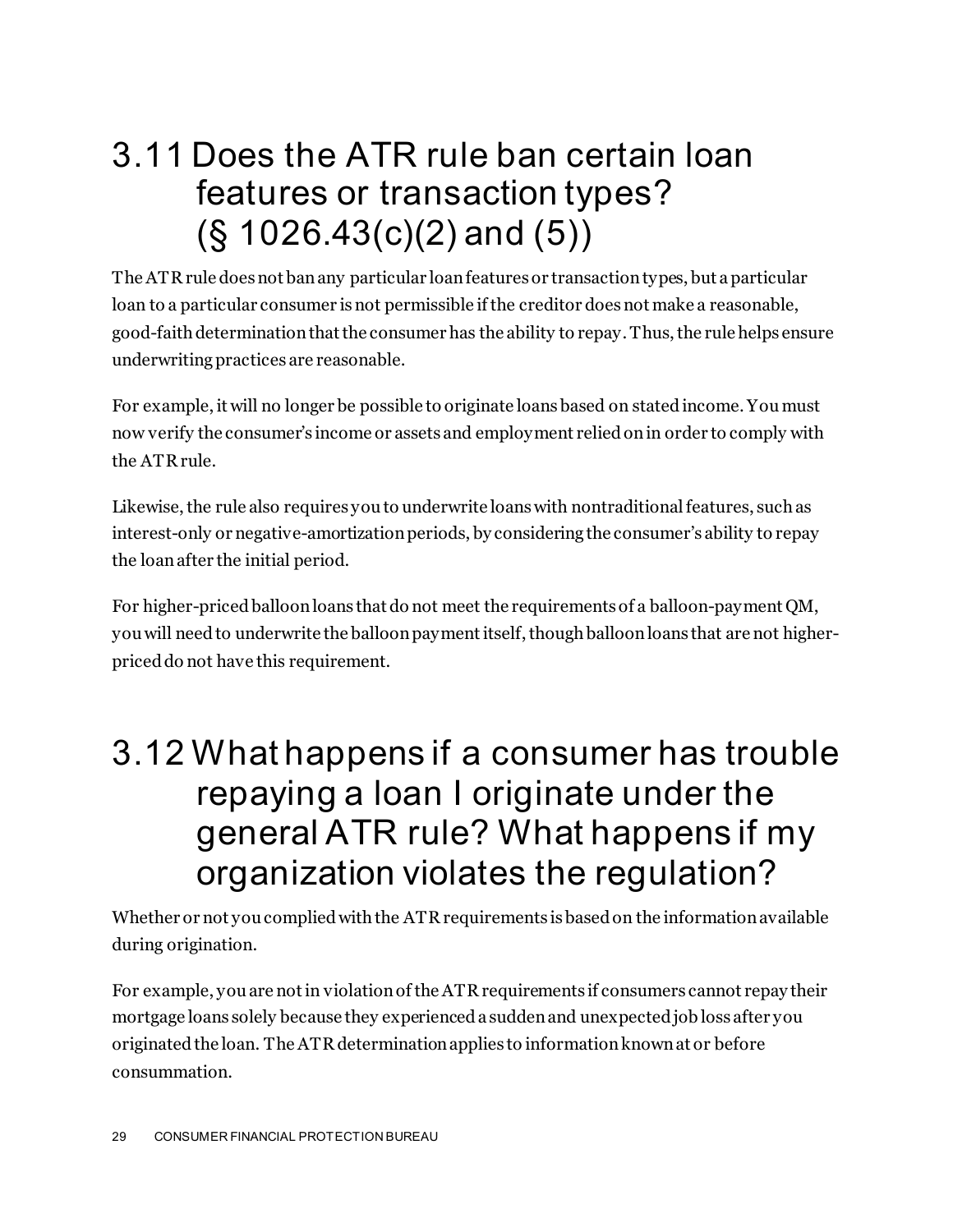However, if consumers have trouble repaying a loan you originate, they could claim that you failed to make a reasonable, good-faith determination of their ATR before you made the loan. If the consumers prove this claim in court, you could be liable for, among other things, up to three years of finance charges and fees the consumers paid as well as the consumers' legal fees.

There is a three-year statute of limitations on ATR claims brought as affirmative cases. After three years, consumers can bring ATR claims only as setoff/recoupment claims in a defense to foreclosure.

## <span id="page-30-0"></span>3.13 Which types of creditors and loan programs are exempt from the ability-torepay requirements? (§ 1026.43(a)(3)(iv) to (vi))

Extensions of credit made by certain types of creditors are exempt from the ATR requirements.

- Extensions of credit made by creditors designated by the U.S. Department of the Treasury as Community Development Financial Institutions and creditors designated by HUD as either a Community Housing Development Organization or a Downpayment Assistance Provider of Secondary Financing are exempt from the ATR requirements, under certain conditions.
- Extensions of credit made by creditors designated as nonprofit organizations under section 501(c)(3) of the Internal Revenue Code of 1986 that extend credit no more than 200 times annually, provide credit only to low-to-moderate income consumers, and follow their own written procedures to determine that consumers have a reasonable ability to repay their loans are also generally exempt from the ATR requirements. Note that some subordinate liens are not counted towards the 200-credit extension limit. *See* § 1026.43(a)(3)(vii).

Extensions of credit made pursuant to certain loan programs are exempt from the ATR requirements.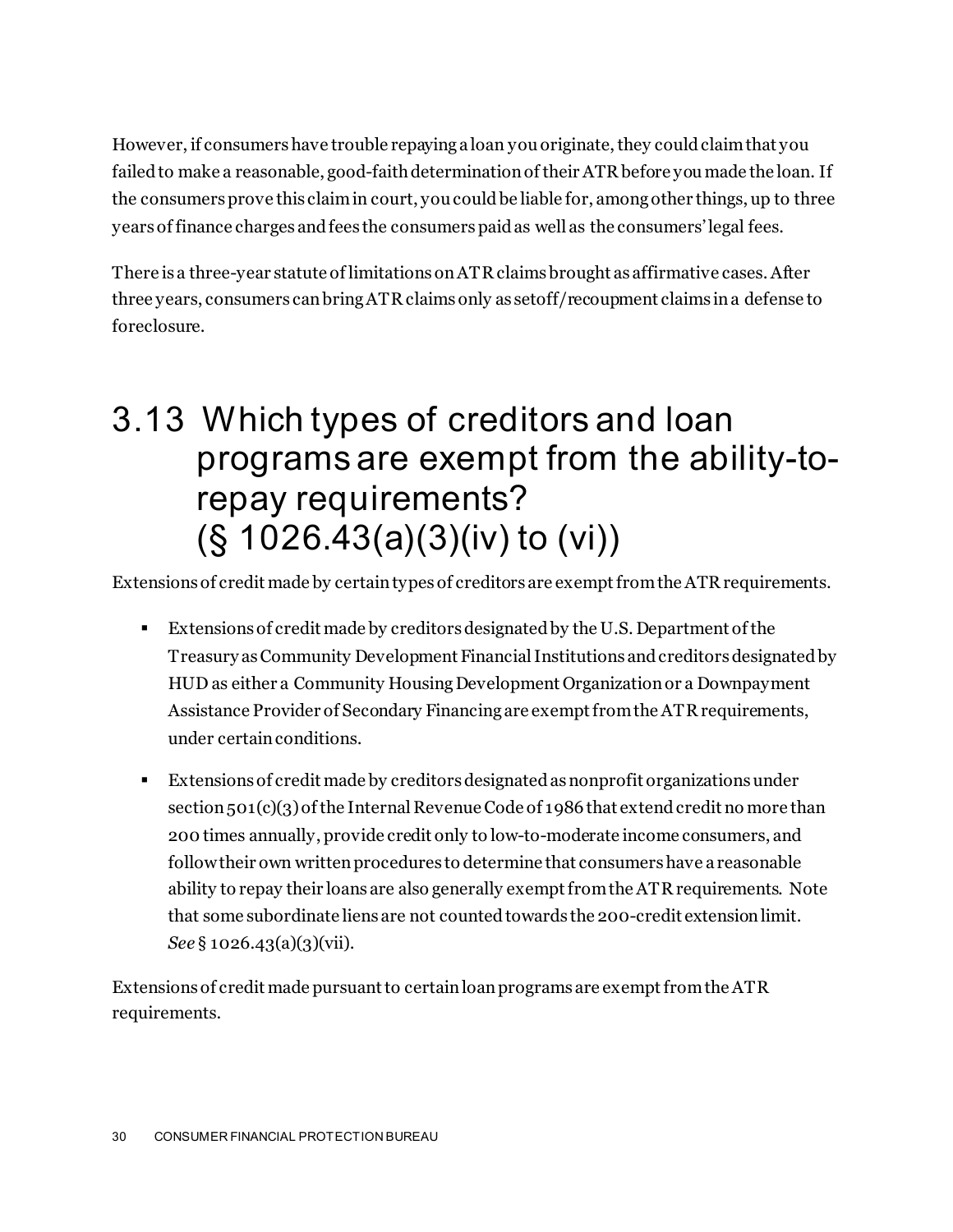- Extensions of credit made by housing finance agencies directly to consumers, as well as extensions of credit made by other creditors pursuant to a program administered by a housing finance agency, are exempt from the ATR requirements. This ATR exemption applies to extensions of credit made pursuant to a program administered by a housing finance agency, regardless of the funding source (e.g., Federal, State, or other sources).
- Extensions of credit made pursuant to an Emergency Economic Stabilization Act program, such as extensions of credit made pursuant to a State Hardest Hit Fund program, are also exempt from the ATR requirements.

The exemptions above apply to all loans made by these creditors or pursuant to these loan programs, provided the conditions for the exemption are satisfied. An exempt loan remains exempt even if it is sold, assigned, or otherwise transferred to a creditor that would not qualify for the exemption.

Note that the ATR requirements **do not apply** to these loans. Thus, a loan that is eligible for one of these exemptions is not eligible for QM status, as the QM provisions are only applicable to loans subject to the ATR requirements. A consumer who obtained a loan that was exempt from the ATR requirements would have no ability-to-repay claim under the ATR/QM rule.

Please note that although these loans are not subject to the ATR requirements, they still are subject to the restrictions on prepayment penalties discussed on pag[e 49](#page-49-0) and may not be structured as open-end credit plans to evade those restrictions.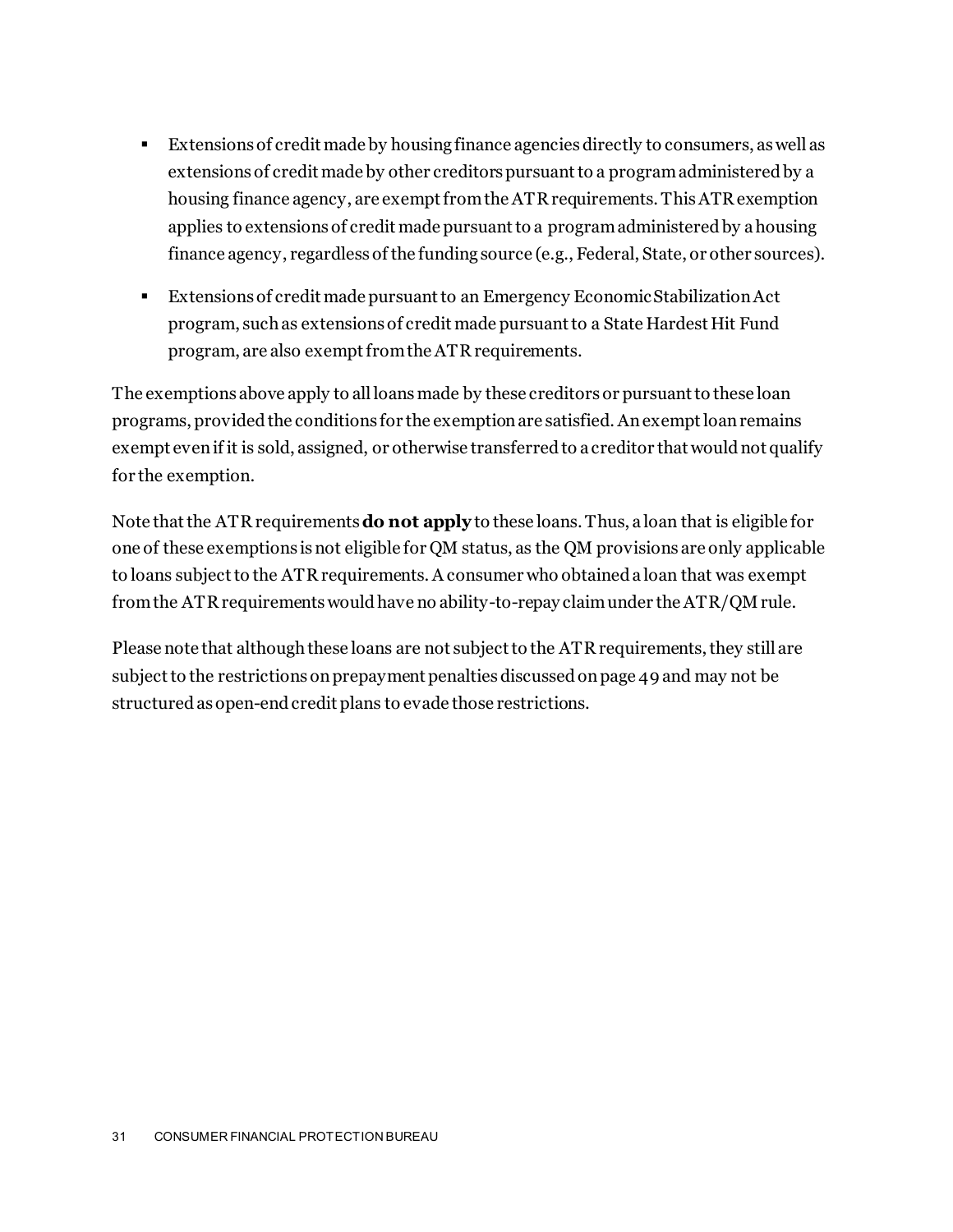# 4. About Qualified Mortgages

# 4.1 What is a Qualified Mortgage? (§ 1026.43(e) and (f))

The rule provides a presumption that creditors that originate Qualified Mortgages (QMs) have complied with the ATR requirements. That means a court will treat a case differently if a consumer files an ATR claim where the loan is a QM. Creditors will be presumed to have complied with the ATR requirements if they issue QMs. The QM standard helps protect consumers from unduly risky mortgages. It also gives you more certainty about potential liability.

There are four types of Qualified Mortgages under the rule. Two types, the General and Temporary QM definitions, can be originated by all creditors. Two other types, Small Creditor and Balloon-Payment QMs, can only be originated by small creditors. *(See "Are there different types of QMs?" on page 35.)*

The QM requirements generally focus on prohibiting certain risky features and practices, such as negative amortization and interest-only periods and loan terms longer than 30 years.

In addition, for all types of QMs, points and fees generally may not exceed 3 percent of the total loan amount, but higher thresholds are provided for loans below \$100,000. *(See "What are the QM points-and-fees caps and what do I include when calculating points and fees?" on page 43.)*

The type of presumption of compliance for a QM depends on whether it is **higher-priced**. Qualified Mortgages under the General and Temporary definitions are considered higher-priced if they have an APR that exceeds the APOR by 1.5 percentage points or more for first-lien loans and 3.5 percentage points or more for subordinate-lien loans. Small Creditor and Balloon-Payment QMs are considered higher-priced if they have an APR that exceeds the APOR by 3.5 percentage points or more for both first-lien and subordinate-lien loans.*(See "What makes a QM loan higher-priced?" on page 34.)*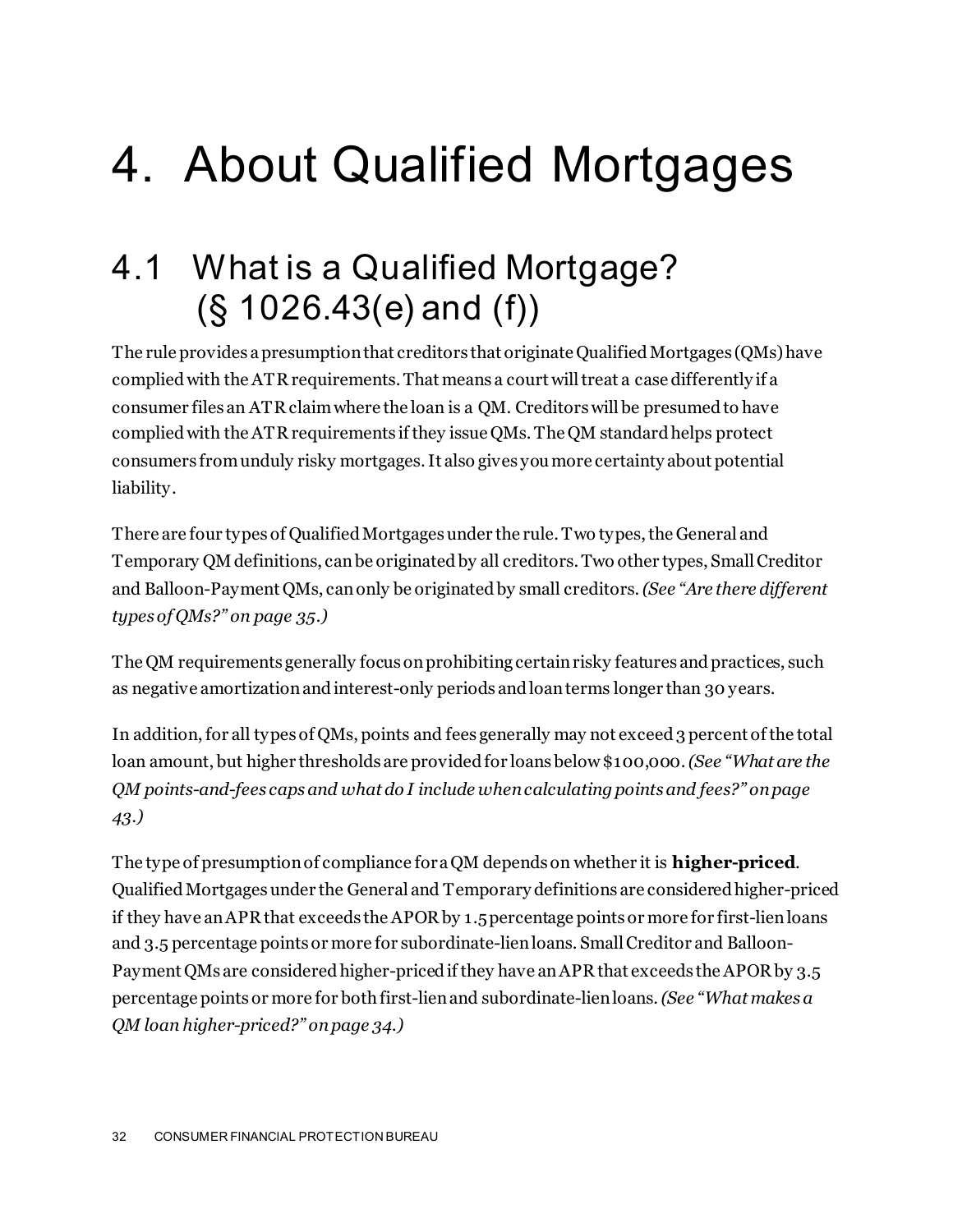If a loan that is **not higher-priced**satisfies the QM criteria, a court will conclusively presume that you complied with the ATR rule.

If a **higher-priced**loan meets the QM criteria, a court will presume it complies with the ATR requirements, but the consumer may rebut the presumption.

## 4.2 What is the difference between safe harbor and rebuttable presumption in terms of liability protection? (§ 1026.43(e)(1))

QMs can receive two different levels of protection from liability. Which level they receive depends on whether the loan is higher-priced or not. (*See "What makes a QM loan higherpriced?" on page 34*.)

#### 4.2.1 Safe harbor

QMs that **are not higher-priced**have a safe harbor, meaning that they are conclusively presumed to comply with the ATR requirements.

Under a **safe harbor**, if a court finds that a mortgage you originated was a QM, then that finding conclusively establishes that you complied with the ATR requirements when you originated the mortgage.

For example, a consumer could claim that in originating the mortgage you did not make a reasonable and good-faith determination of repayment ability and that you therefore violated the ATR rule. If a court finds that the loan met the QM requirements and was not higher-priced, the consumer would lose this claim.

The consumer could attempt to show that the loan is not a QM (for example, under the General QM definition that the DTI ratio was miscalculated and exceeds 43 percent), and therefore is not presumed to comply with the ATR requirements. However, if the loan is indeed a QM and is not higher-priced, the consumer has no recourse under this regulation.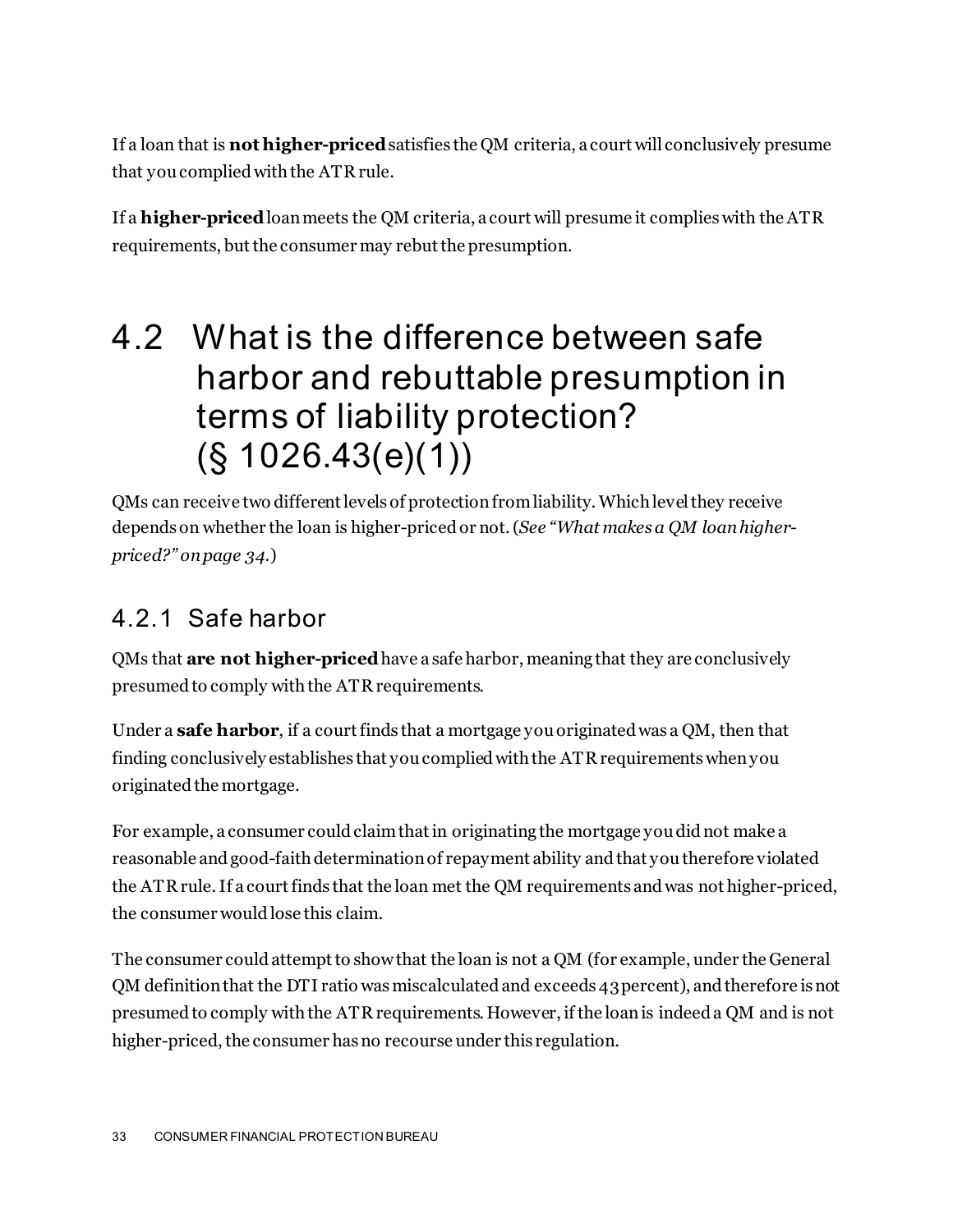#### 4.2.2 Rebuttable presumption

QMs that **are higher-priced**have a rebuttable presumption that they comply with the ATR requirements, but consumers can rebut that presumption.

Under a **rebuttable presumption**, if a court finds that a mortgage you originated was a higher-priced QM, a consumer can argue that you violated the ATR rule. However, to prevail on that argument, the consumer must show that based on the information available to you at the time the mortgage was made, the consumer did not have enough residual income left to meet living expenses after paying their mortgage and other debts.

The rebuttable presumption provides more legal protection and certainty to you than the general ATR requirements, but less protection and certainty than the safe harbor.

# <span id="page-34-0"></span>4.3 What makes a QM loan higher-priced?  $(S 1026.43(b)(4))$

A Qualified Mortgage under the General or Temporary definition is **higher-priced**if:

- It is a first-lien mortgage for which, at the time the interest rate on the loan was set, the APR was 1.5 percentage points or more over the Average Prime Offer Rate (APOR).
- It is a subordinate-lien mortgage with an APR that, when the interest rate was set, exceeded the APOR by 3.5 percentage points or more.

For example, if the APOR is 5 percent at the time when the interest rate on a mortgage is set, then a first-lien mortgage is higher-priced if it has an APR of 6.5 percent or more.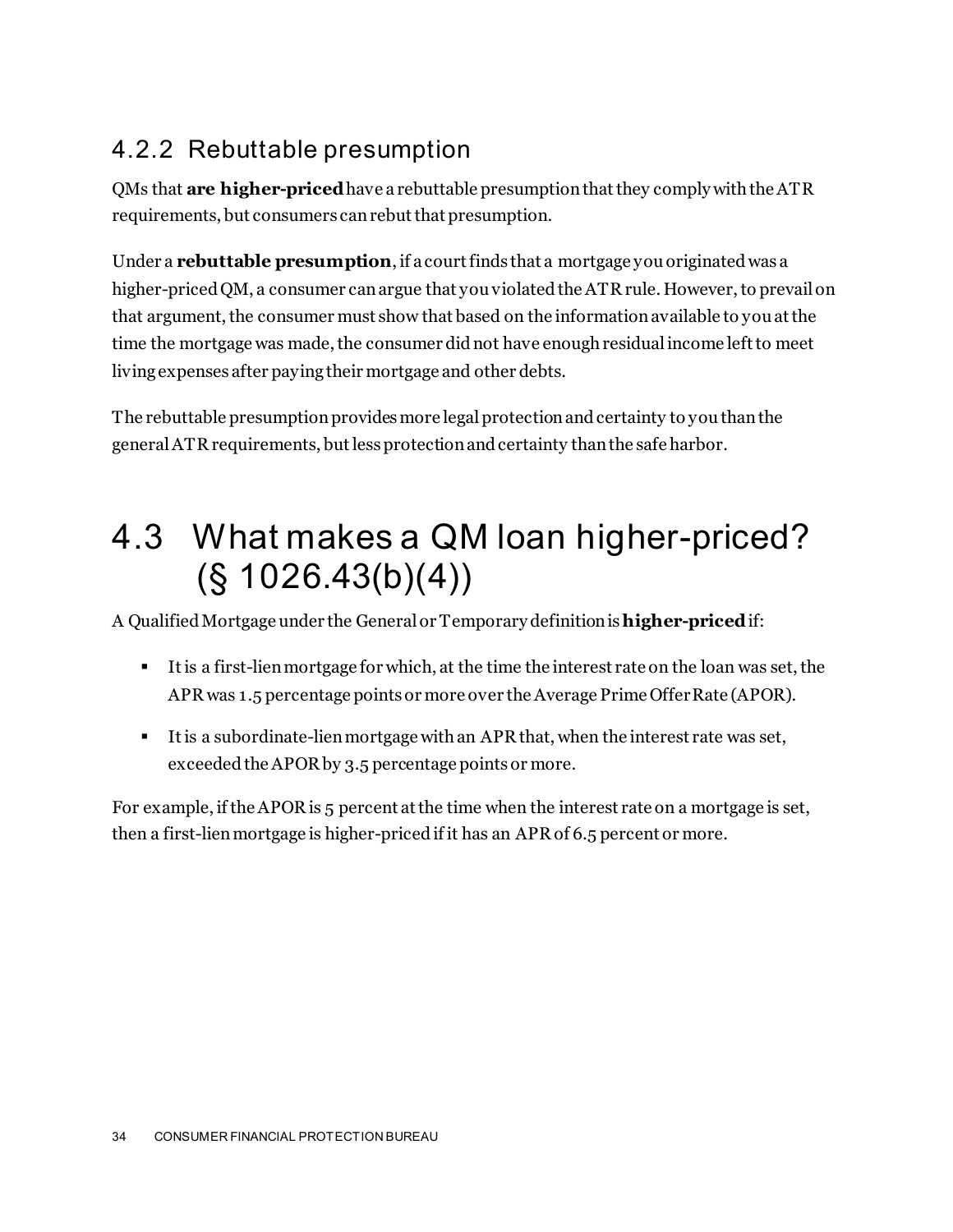A Small Creditor or Balloon-Payment QM is higherpriced if:

- It has an APR that, when the interest rate was set, exceeded the APOR by 3.5 percentage points or more, for both first-lien and subordinate-lien mortgages.
- For example, if the APOR is 5 percent at the time when the interest rate on a mortgage is set, a mortgage that is a Small Creditor Qualified Mortgage is higher-priced if it has an APR of 8.5 percent or more, regardless of whether it is first-or subordinate-lien loan.
- $\Box$  This special definition of higherpriced for Small Creditor and Balloon-Payment QMs only determines whether a loan has a safe harbor or rebuttable presumption of compliance with the ATR requirements. It does not affect whether a loan is a "higher-priced mortgage loan" (HPML) under other Bureau rules and does not exempt a loan from other requirements for HPMLs.
- To calculate whether a loan's APR exceeds the APOR for a comparable loan by more than the relevant 1.5 or 3.5 percentage-point spread, you may use the rate-spread calculators and other guidance available online at <http://www.ffiec.gov/ratespread/>.

# 4.4 Are there different types of QMs?

There are four types of QMs. Two types of QMs, the General and Temporary QMs, can be originated by any creditor, regardless of the creditor's size. Two additional types of QMs, Small Creditor and Balloon-Payment QMs, can be originated only by small creditors.

For all four types, QMs that are higher-priced receive a rebuttable presumption and QMs that are not higher-priced receive safe harbor status. However, the definition of "higher-priced" is different for Small Creditor and Balloon-Payment QMs. *(See "What makes a QM loan higher priced?" on page 34.)*

Some requirements are common across all four types of QM. These requirements include:

- A prohibition on negative amortization or interest-only payments
- A prohibition on loan terms in excess of 30 years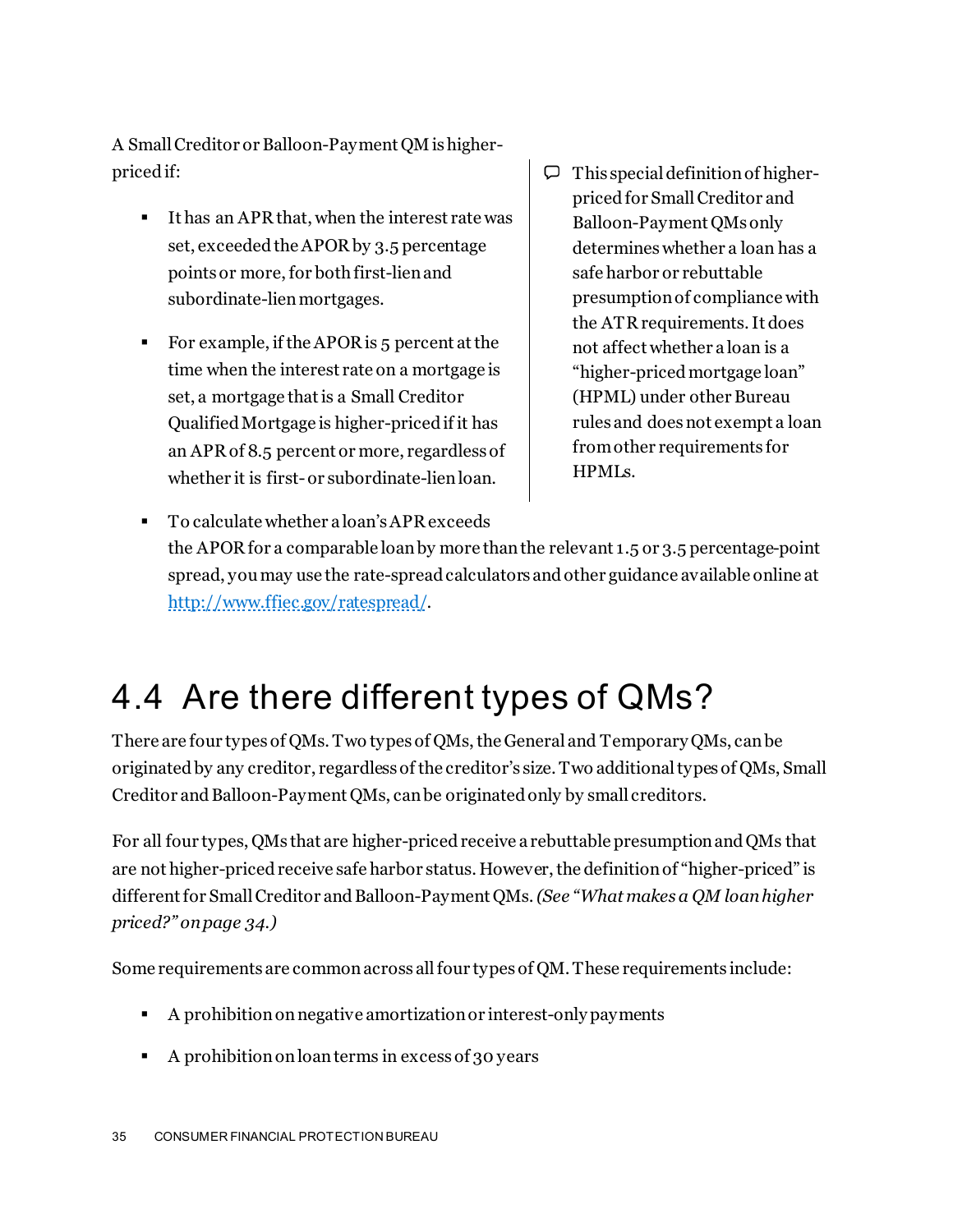**EXECUTE:** Limitations on points and fees: The threshold is generally 3 percent of the loan balance, but larger amounts are allowed for loans under \$100,000 *(See "What are the QM pointsand-fees caps and what do I include when calculating points and fees?" on page 43.)*

## 4.5 What types of QMs can all creditors originate?

There are two types of Qualified Mortgage that all creditors are eligible to originate.

#### 4.5.1 Type 1: General QM definition (§ 1026.43(e)(2))

General QM loans may not have negative-amortization, interest-only, or balloon-payment features or terms that exceed 30 years. They also may **not** have points and fees that exceed the specified limits.

In addition, in order for a loan to be a General QM loan, the creditor must:

- Underwrite based on a fully-amortizing schedule using the maximum rate permitted during the first five years after the date of the first periodic payment
- Consider and verify the consumer's income or assets, current debt obligations, alimony and child-support obligations
- Determine that the consumer's total monthly debt-to-income ratio is no more than 43 percent, using the definitions and other requirements provided in appendix Q, which is derived from the Federal Housing Administration manual
- $\Box$  Although consideration and verification of a consumer's credit history is not specifically incorporated into the General QM definition, you must verify a consumer's debt obligations using reasonably reliable thirdparty records, which may include use of a credit report or records that evidence nontraditional credit references.
- $\Box$  When appendix O does not resolve how a specific type of debt or income should be treated, creditors may rely on guidelines of the GSEs or certain federal agencies (listed below under "Temporary QM definition") to resolve the issue. However, a creditor may not rely on GSE or agency guidelines where such guidelines are in conflict with appendix Q standards.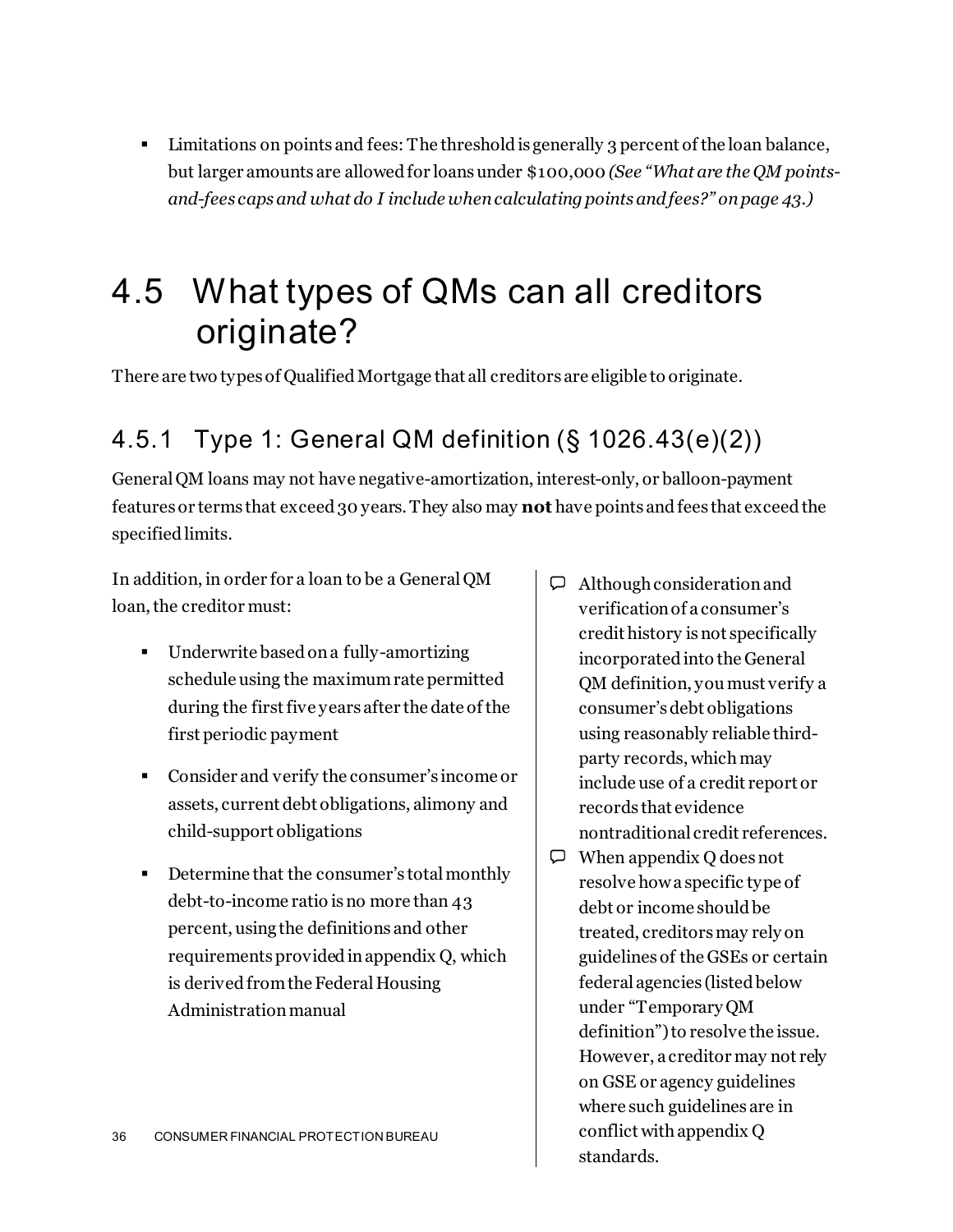### <span id="page-37-0"></span>4.5.2 Type 2: Temporary QM definition (§ 1026.43(e)(4))

The rule also extends QM status to certain loans that are originated during a transitional period if they are eligible for purchase or guarantee by Fannie Mae or Freddie Mac (the governmentsponsored enterprises (GSEs)) or for insurance or guarantee by certain federal agencies. Loans that receive QM status under the temporary provision will retain that status after the temporary provision expires, but new loans will not receive QM status after that date under the temporary provision. So, after expiration of the temporary provision, loans must meet the requirements for one of the other categories of Qualified Mortgages to be QMs.

The temporary provision expires, for loans eligible for purchase or guarantee by the GSEs, on the date that the GSEs exit federal conservatorship or receivership or on January 10, 2021, whichever occurs first.

The temporary provision for loans eligible for insurance or guarantee by specified federal agencies is a transition measure designed to give the agencies time to exercise separate authority under the Dodd-Frank Act to determine which of their loans will receive QM status. This temporary provision will expire on the date that the relevant agency's own QM rules take effect or on January 10, 2021, whichever occurs first.

Loans falling under the **Temporary QM definition** must meet the same requirements as General QM loans regarding prohibitions on risky features (negative-amortization, interestonly, and balloon-payment features), a maximum loan term of 30 years, and points-and-fees restrictions.

They must also meet at least **one**of these additional requirements:

- Eligible for purchase or guarantee by the Federal National Mortgage Association (Fannie Mae) or the Federal Home Loan Mortgage Corporation (Freddie Mac) while operating under federal conservatorship or receivership
- Eligible to be guaranteed by the U.S. Department of Agriculture (USDA)
- Eligible to be insured by the Rural Housing Service

Previously, a loan could be a Temporary QM if it was eligible to be guaranteed by the U.S. Department of Veterans Affairs (VA)or was eligible for Federal Housing Administration (FHA) insurance. However, since the initial issuance of the ATR/QM rule, the VA and HUD have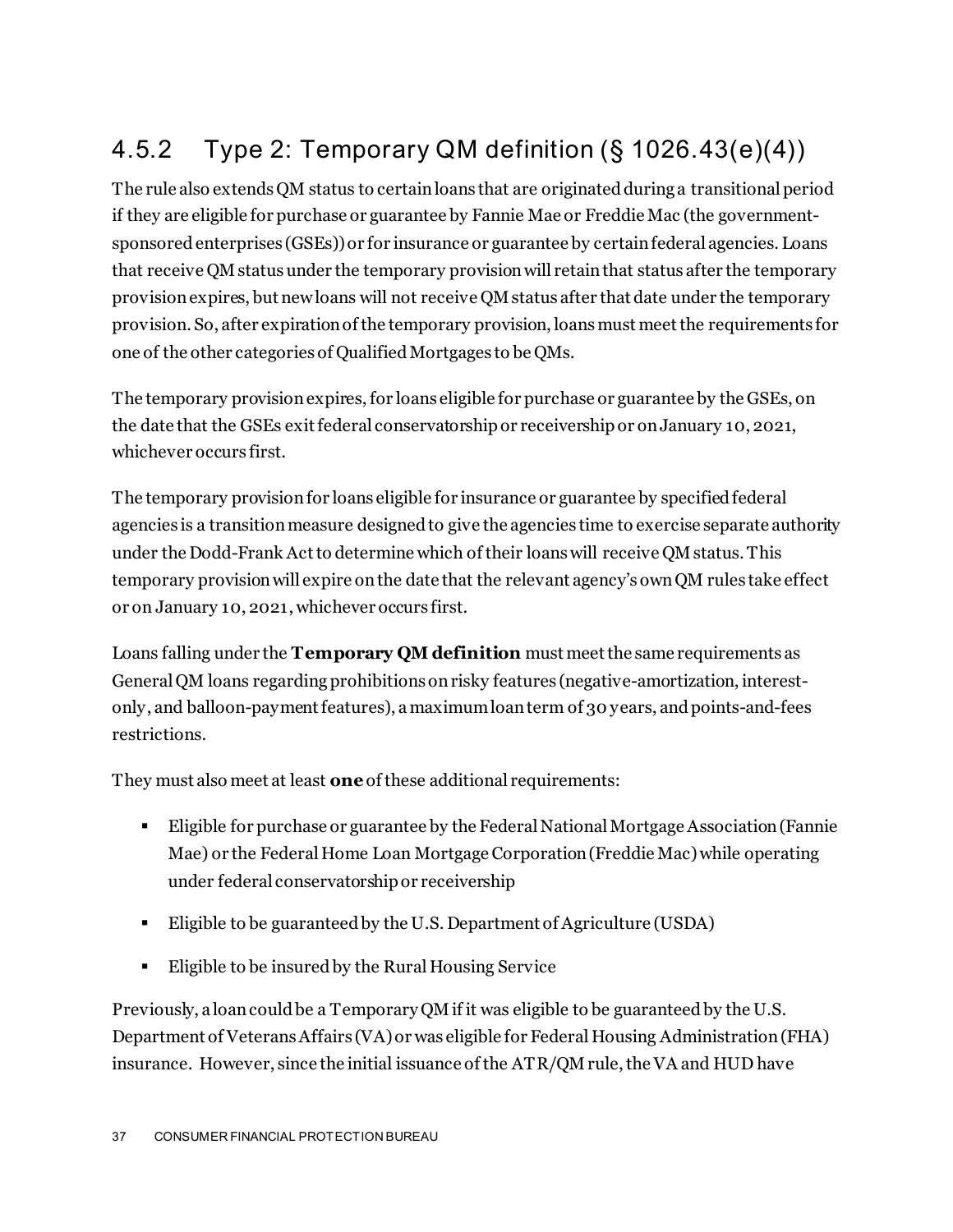issued their own QM rules, and those QM rules have taken effect. Under HUD's and the VA's rules, loans guaranteed, insured, or made by the FHA or the VA are generally QMs.

Eligibility for purchase or guarantee by a GSE or insurance or guarantee by an agency can be established based on the following methods:

- Valid recommendation from a GSE Automated Underwriting System (AUS) or an AUS that relies on an agency underwriting tool
- GSE or agency guidelines contained in official manuals
- Written agreements between a GSE or agency and the creditor (or a direct sponsor or aggregator of the creditor)
- Individual loan waivers from a GSE or agency

To meet the Temporary QM definition, loans must be underwritten using the required guidelines of the entities above, including any relevant DTI guidelines. They do **not** have to meet the 43 percent debt-to-income ratio threshold that applies to General QM loans.

The creditor does not have to satisfy GSE or agency standards which are wholly unrelated to the credit risk or underwriting of the loan or any standards which apply after the consummation of the loan.

### <span id="page-38-0"></span>4.6 What types of QMs can small creditors originate?

Small creditors can originate Qualified Mortgages under the General and Temporary QM definitions discussed above. In addition, there are two additional types of Qualified Mortgages that can only be originated by small creditors.

You can make these types of QMs only if you meet both of the following requirements:

 You and your affiliates that regularly extended covered transactions (*i.e.*, closed-end residential mortgages that are subject to the ATR requirements) in the last calendar year had assets below \$2 billion (to be adjusted annually for inflation by the Bureau) at the end of the last calendar year.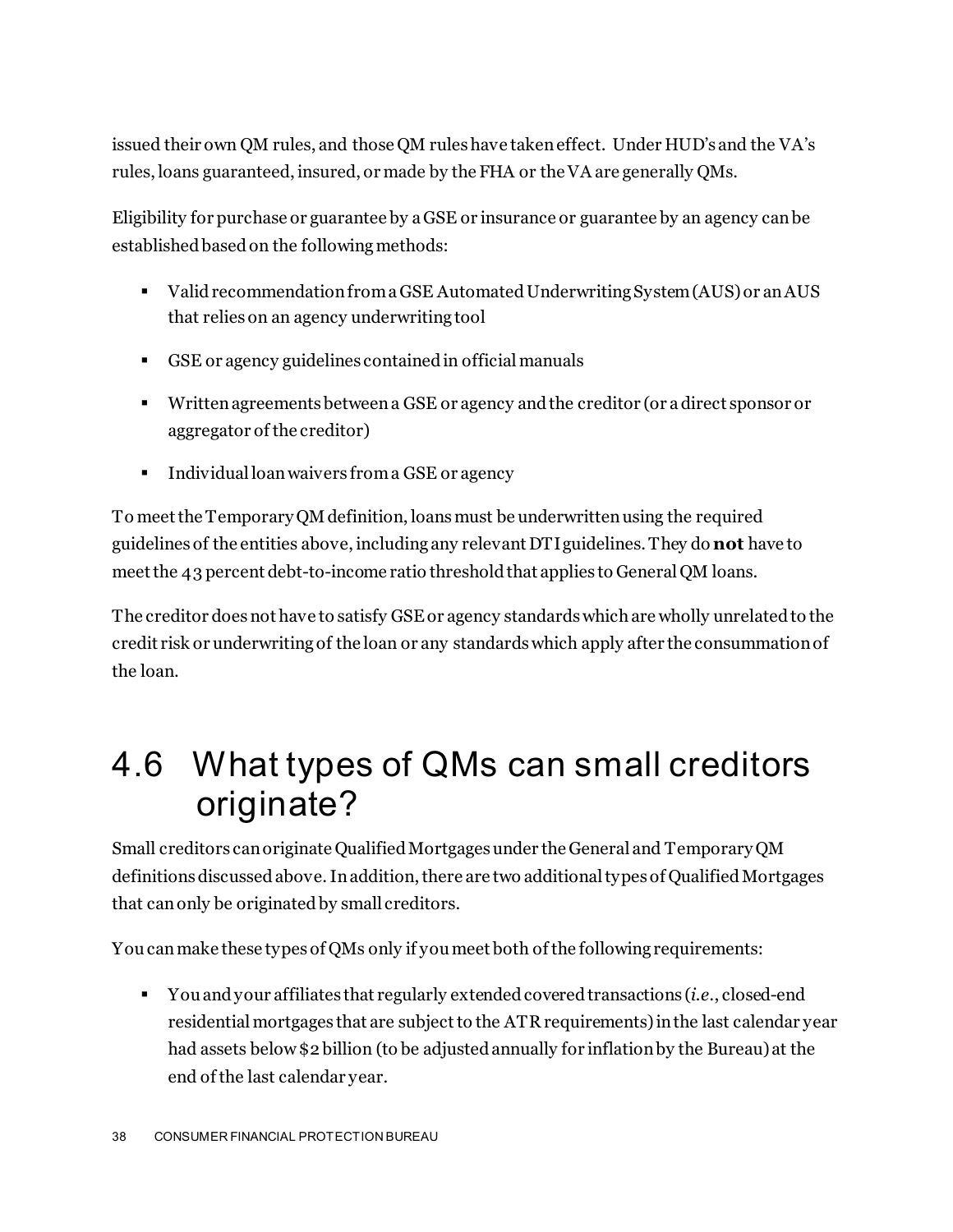You and all your affiliates together originated no more than 2,000 first-lien covered transactions in the preceding calendar year. You are not required to count loans that you originated and kept in portfolio or loans that your affiliate originated and kept in its portfolio.

The September 2015 Final Rule created a grace period for creditors that no longer meet the small creditor origination limit or asset-size limit. If you exceededthe asset-size or origination limit during the immediately preceding calendar year but met the limit in the calendar year before the immediately preceding year, you can operate as a small creditor and originate smallcreditor QMs for applications you receive before April 1 of the current calendar year.

An affiliate is any company that controls, is controlled by, or is under common control with, your company. This generally means that your affiliates are your parent company, your subsidiaries, and your sister companies. For example, if your organization is a bank owned by a bank holding company that also owns another bank, both the bank holding company and the other bank are your bank's affiliates.

To determine if youmeet the asset-size limit, you count your assets and the assets of your affiliates that, during the relevant period, regularly extended first-lien, closed-end mortgages subject to the ATR requirements.

To determine if you meet the originations limit, you count all first-lien, closed-end mortgages subject to the ATR requirements originated by you or one of your affiliates. Do not count subordinate-lien mortgages or mortgages that are not subject to the ATR/QM rule, such as HELOCs, time-share plans, reverse mortgages, or temporary or bridge loans with terms of 12 months or less. *(See "When do I have to start following this rule?" on page [14.](#page-14-0))*

### 4.6.1 Type 1: Small Creditor QM (§ 1026.43(e)(5))

Small Creditor QM loans may not have negative-amortization, interest-only, or balloon-payment features or terms that exceed 30 years. They also may not have points and fees that exceed the specified QM limits. *(See "What are the QM points-and-fees caps and what do I include when calculating points and fees?" on pag[e 43.](#page-43-0))*

In addition, in order for a loan to be a Small Creditor QM loan: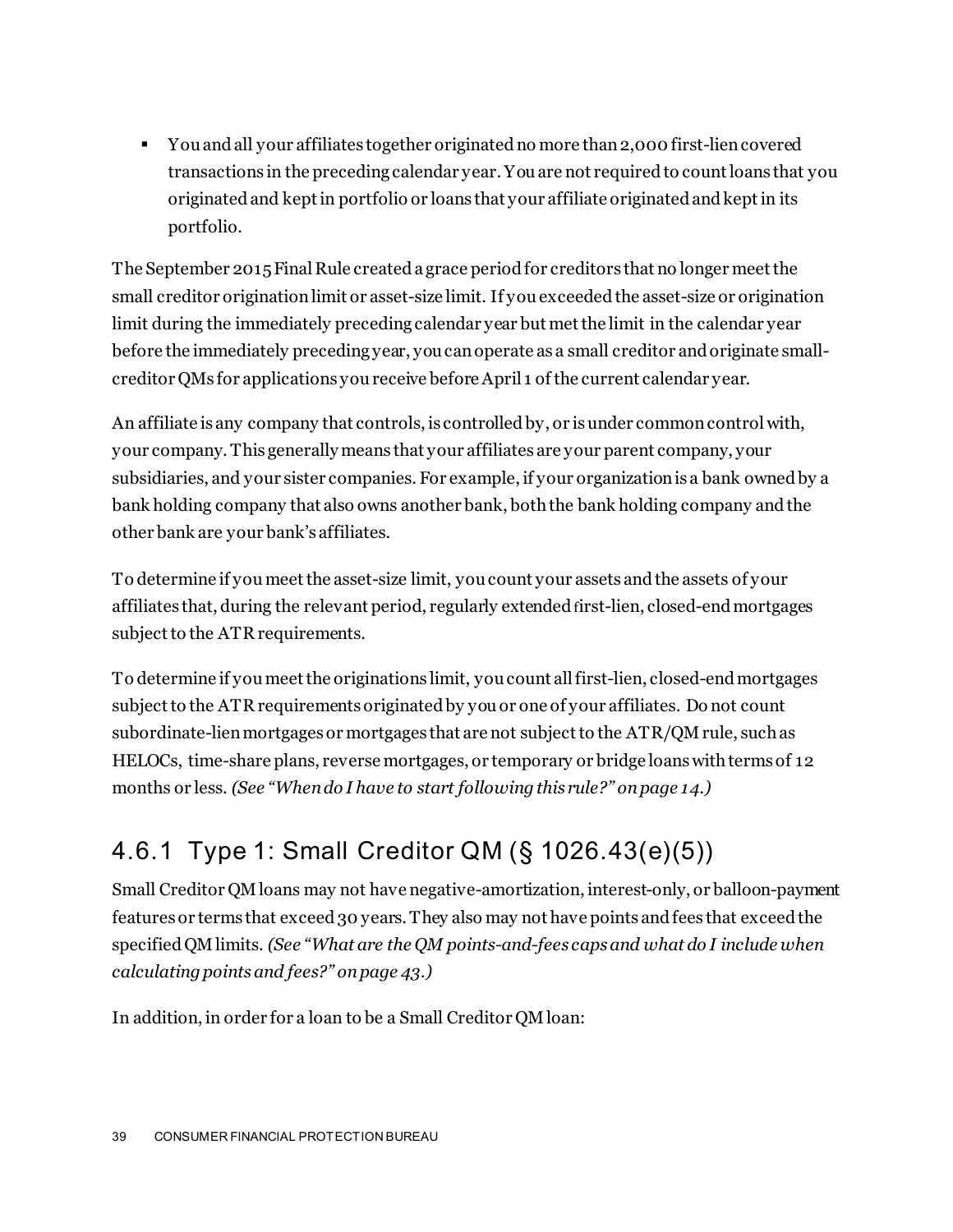- You must underwrite based on a fully-amortizing schedule using the maximum rate permitted during the first five years after the date of the first periodic payment.
- The loan must not be subject to a forward commitment (an agreement made at or prior to consummation of a loan to sell the loan after consummation, other than to a creditor that itself is eligible to make Small Creditor QMs).
- You must consider and verify the consumer's income or assets, and debts, alimony, and child support.
- You must consider the consumer's debt-to-income ratio (DTI) or residual income, although the rule sets no specific threshold for DTI or residual income.

Small Creditor QMs generally lose their QM status if you sell or otherwise transfer them less than three years after consummation. However, a Small Creditor QM keeps its QM status if it meets one of these criteria:

- It is sold more than three years after consummation.
- It is sold to another creditor that meets the criteria regarding number of originations and asset size, at any time.
- It is sold pursuant to a supervisory action or agreement, at any time.
- It is transferred as part of a merger or acquisition of or by the creditor, at any time.

#### 4.6.2 Type 2: Balloon-Payment QM (§ 1026.43 (f))

Small creditors that operate in a rural or underserved area will be able to make Balloon-Payment QMs. Additionally, the September 2015 Final Rule provides a grace period to allow certain creditors that no longer meet these requirements to continue to originate Balloon-Payment QMs for applications received before April 1 of the current year.

#### **For mortgage transactions with applications received on and after March 31, 2016**,

you can originate Balloon-Payment QMs if you are a small creditor (*i.e*., you satisfy the assetsize and originations limits), and you operated in a rural or underserved area in the preceding calendar year. If you are not a small creditor or you did not operate in a rural or underserved area in the preceding calendar year, you may be able to originate Balloon-Payment QMs during a grace period. A small creditor that did not operate in a rural or underserved area in the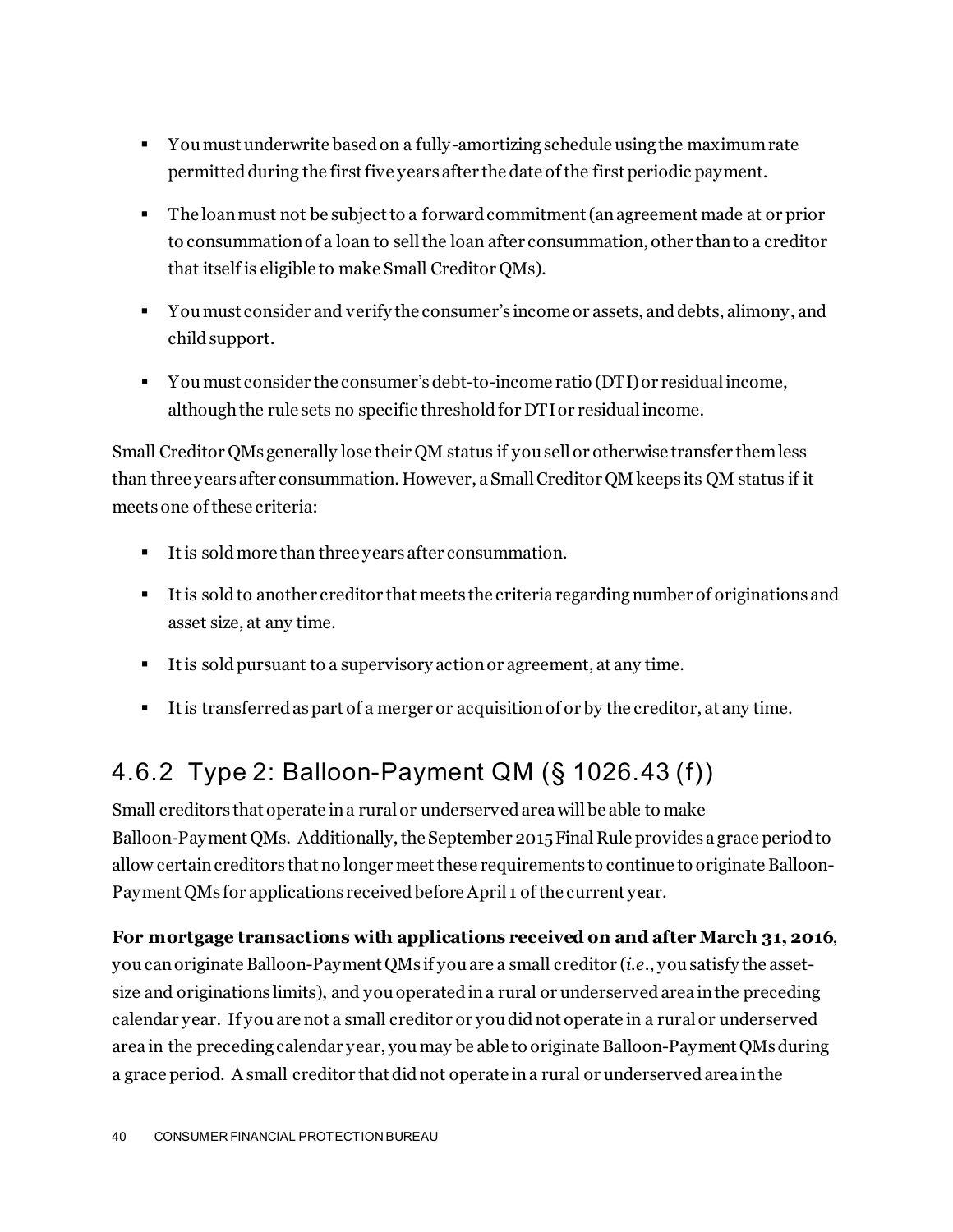preceding calendar year can originate Balloon-Payment QMs for transactions with applications received prior to April 1 of the current calendar year if the small creditor operated in a rural or underserved area in the calendar year before the preceding calendar year. Similarly, a creditor that operated in a rural or underserved area in the preceding calendar year but that did not satisfy the small creditor origination limit or asset-size limit in the preceding calendar year can originate Balloon-Payment QMs for transactions with applications received before April 1 of the current calendar year if the creditor met the limit in the calendar year before the preceding calendar year.

**Balloon-Payment QMs** must not have negative-amortization or interest-only features and must comply with the points-and-fees limits for Qualified Mortgages.

In addition:

- The loan must have a fixed interest rate and periodic payments (other than the balloon payment) that would fully amortize the loan over 30 years or less.
- The loan must have a term of five years or longer.
- The loan must not be subject to a forward commitment (an agreement made at or prior to consummation of a loan to sell the loan after consummation, other than to a creditor that itself is eligible to make Balloon-Payment QMs).
- You must determine that the consumer will be able to make the scheduled periodic payments (including mortgage-related obligations) other than the balloon payment. Unlike the calculation of balloon loan monthly payments for determining ATR *(See "Calculating payments under the ATR standard for the loan you are underwriting: § 1026.43(c)(5)" on pag[e 25\)](#page-25-1)*, the Balloon-Payment QM calculation excludes the balloon payment even if the loan is a higher-priced loan,
- Youmust consider and verify the consumer's income or assets, and debts, alimony, and child support.
- You must consider the consumer's debt-to-income ratio (DTI) or residual income, although the rule sets no specific threshold for DTI or residual income.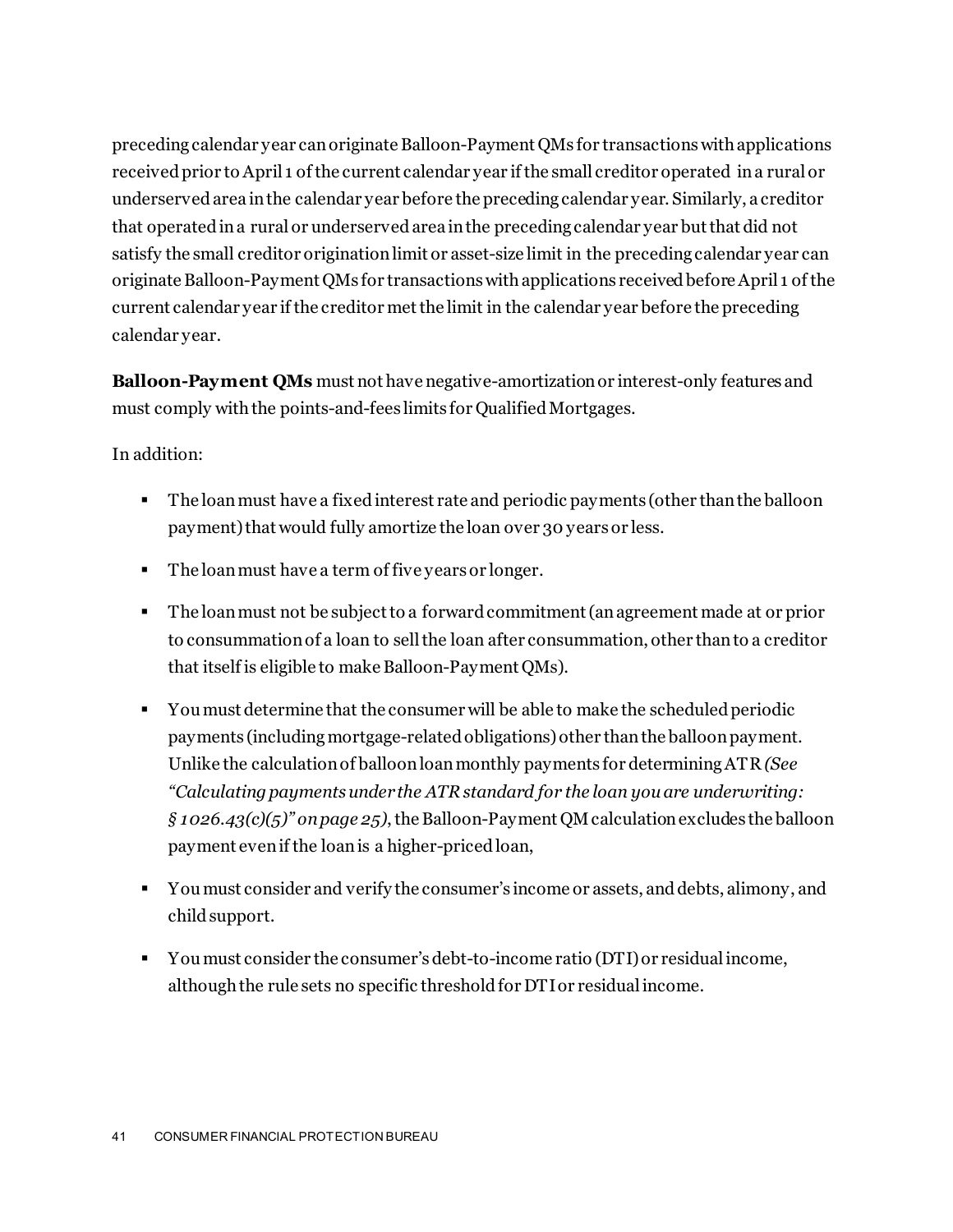Like Small Creditor QMs, Balloon-Payment QMs generally lose their QM status if you sell or otherwise transfer them less than three years after consummation. However, a Balloon-Payment QM keeps its QM status if it meets one of these criteria:

- It is sold more than three years after consummation.
- It is sold to another creditor that meets the criteria regarding operating in rural or underserved areas, number of originations, and asset size, at any time.
- It is sold pursuant to a supervisory action or agreement, at any time.
- It is transferred as part of a merger or acquisition of or by the creditor, at any time.

# 4.7 Are there special requirements for calculating the DTI ratio on QM loans? (§ 1026.43(e)(2)(vi) and appendix Q)

As described above, the General QM definition requires that a consumer's total debt-to-income ratio not exceed 43 percent. Section 1026.43(e)(2)(vi) and appendix Q of the ATR/QM rule contain the definitions of debt and income for purposes of the General QM definition.

Keep in mind that different DTI rules apply to loans complying under the ATR standard and to the other QM definitions:

- To satisfy the general ATR standard, you must consider DTI or residual income.
- To originate a QM under the temporary definition (eligible for sale to or guarantee by a GSE or insured or guaranteed by a specified federal agency), you must meet the relevant entity's applicable DTI and other requirements.
- To originate a Small Creditor or Balloon-Payment QM, you must consider DTI or residual income, but you do not have to meet a specific threshold requirement.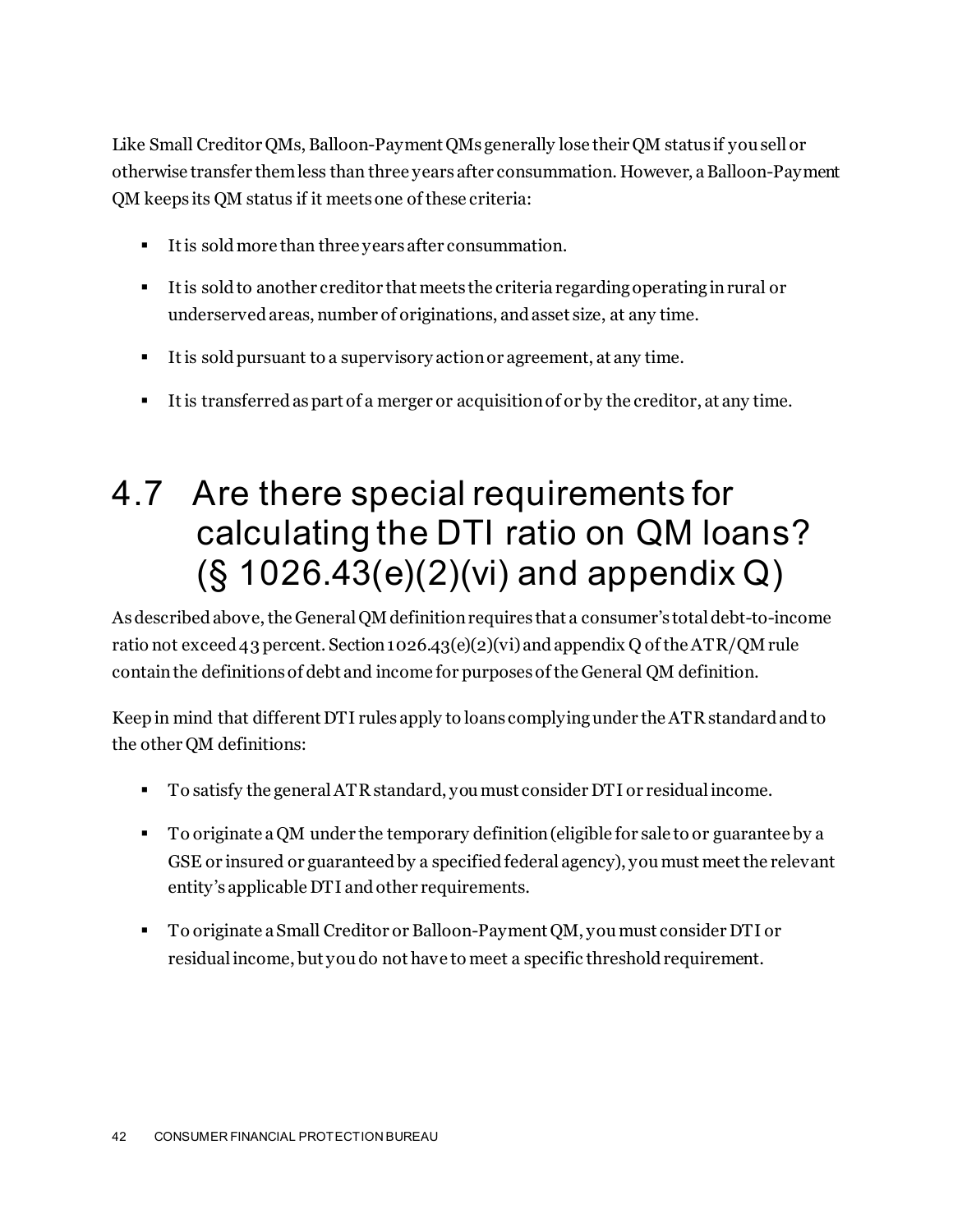## <span id="page-43-0"></span>4.8 What are the QM points-and-fees caps and what do I include when calculating points and fees? (§§ 1026.32(b)(1) and 1026.43(e)(3))

For a loan to be a QM, the points and fees may not exceed the points-and-fees caps. The pointsand-fees caps are higher for smaller loans.

- <sup>3</sup> 3 percent of the total loan amount for a loan greater than or equal to \$100,000
- \$3,000 for a loan greater than or equal to \$60,000 but less than \$100,000
- 5 percent of the total loan amount for a loan greater than or equal to \$20,000 but less than \$60,000
- \$1,000 for a loan greater than or equal to \$12,500 but less than \$20,000
- 8 percent of the total loan amount for a loan less than \$12,500

The dollar amounts listed above will be adjusted annually for inflation and published each year in the commentary to Regulation Z. *(See § 1026.43(e)(3)(ii) and accompanying Commentary.)*

#### **To determine whether a loan is within the QM points-and-fees caps, follow these steps:**

- First, determine which of the caps applies to the loan amount on the face of the note.
- Second, calculate the maximum points and fees for that loan amount:
- For a loan amount that has a **fixed-dollar cap** (for example, \$3,000 for loan amounts of \$60,000 but less than \$100,000), that fixed-dollar cap is the maximum allowable points and fees.
- For a loan amount that has a **percentage cap**(for example, 5 percent of the total loan amount for loan amounts greater than or equal to \$20,000 but less than \$60,000) determine the "total loan amount" for your transaction. The total loan amount equals the "amount financed" (§ 1026.18) minus any points and fees that are rolled into the loan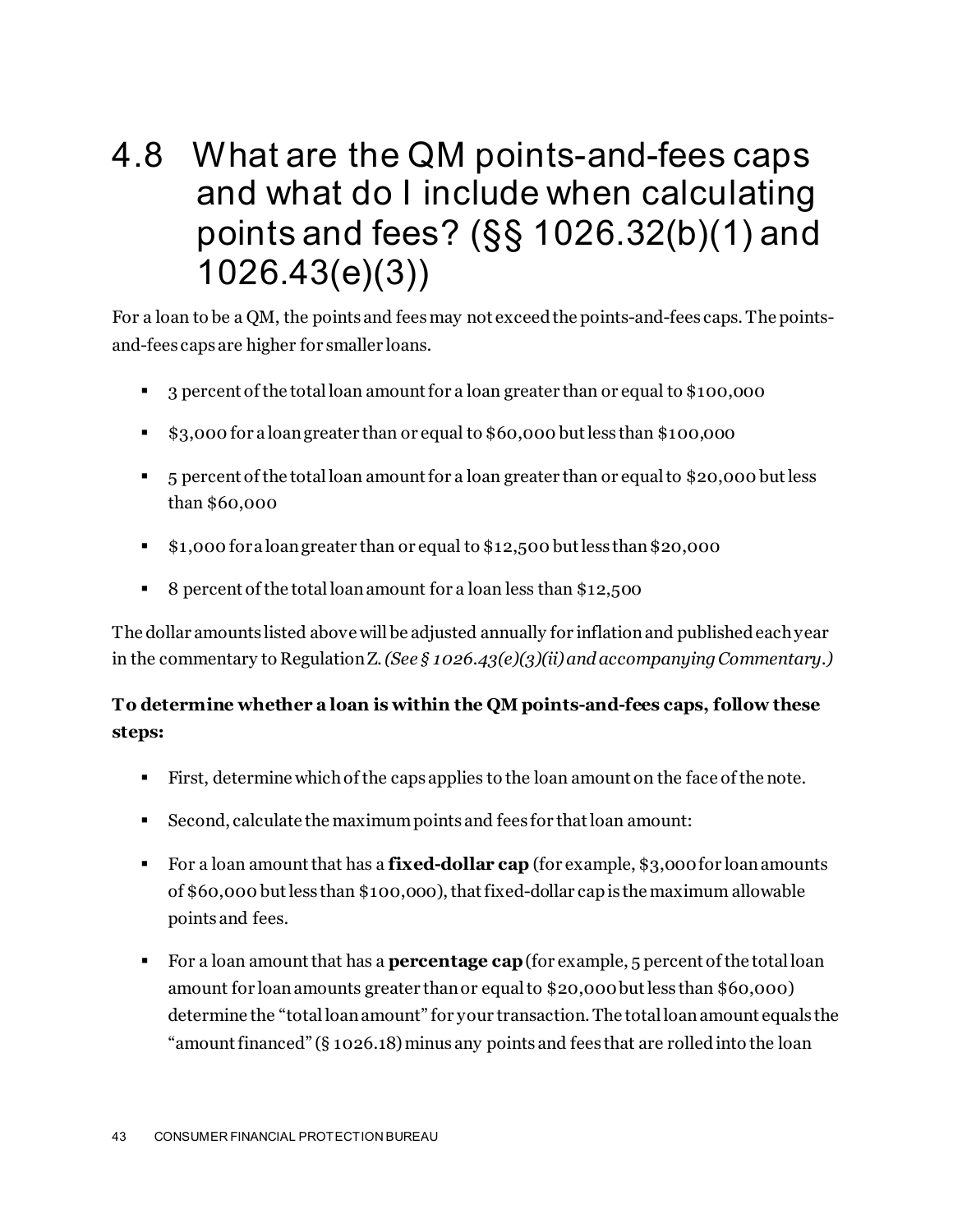amount. Multiply the total loan amount by the percentage cap to determine the maximum allowable points and fees.

- Finally, calculate the total points and fees for your transaction*.* If the total points and fees for your transaction exceed the maximum allowable points and fees, then the loan is not a QM.
- If, after consummation, you determine that the total points and fees for your transaction exceed the maximum allowable for a QM, the rule allows you to cure that overage if you take certain steps within 210 days after consummation and maintain and follow certain policies and procedures. *See* § 1026.43(e)(3)(iii) and (iv) and the accompanying commentary. (Note that the cure is not available for transactions consummated before the effective date of  $\S 1026.43(e)(3)(iii)$  and (iv) and when certain events have occurred).

#### 4.8.1 Points-and-fees calculation (§ 1026.32(b)(1))

To calculate points and fees for the QM points-and-fees caps, you will use the same approach that you use for calculating points and fees for closed-end loans under the Home Ownership and Equity Protection Act (HOEPA) thresholds in the Bureau's High-Cost Mortgage and Homeownership Counseling Amendments to the Truth in Lending Act (Regulation Z) and Homeownership Counseling Amendments to the Real Estate Settlement Procedures Act (Regulation X) rulemakings. Those rules are available online at <http://www.consumerfinance.gov/regulations/>.

Unless specified otherwise, include amounts that are **known at or before consummation**, even if the consumer pays them after consummation by rolling them into the loan amount.

In addition, unless specified otherwise, closing costs that you pay and recoup from the consumer over time through the interest rate are **not** counted in points and fees.

To calculate points and fees, add together the amounts paid in connection with the transaction for the six categories of charges listed below: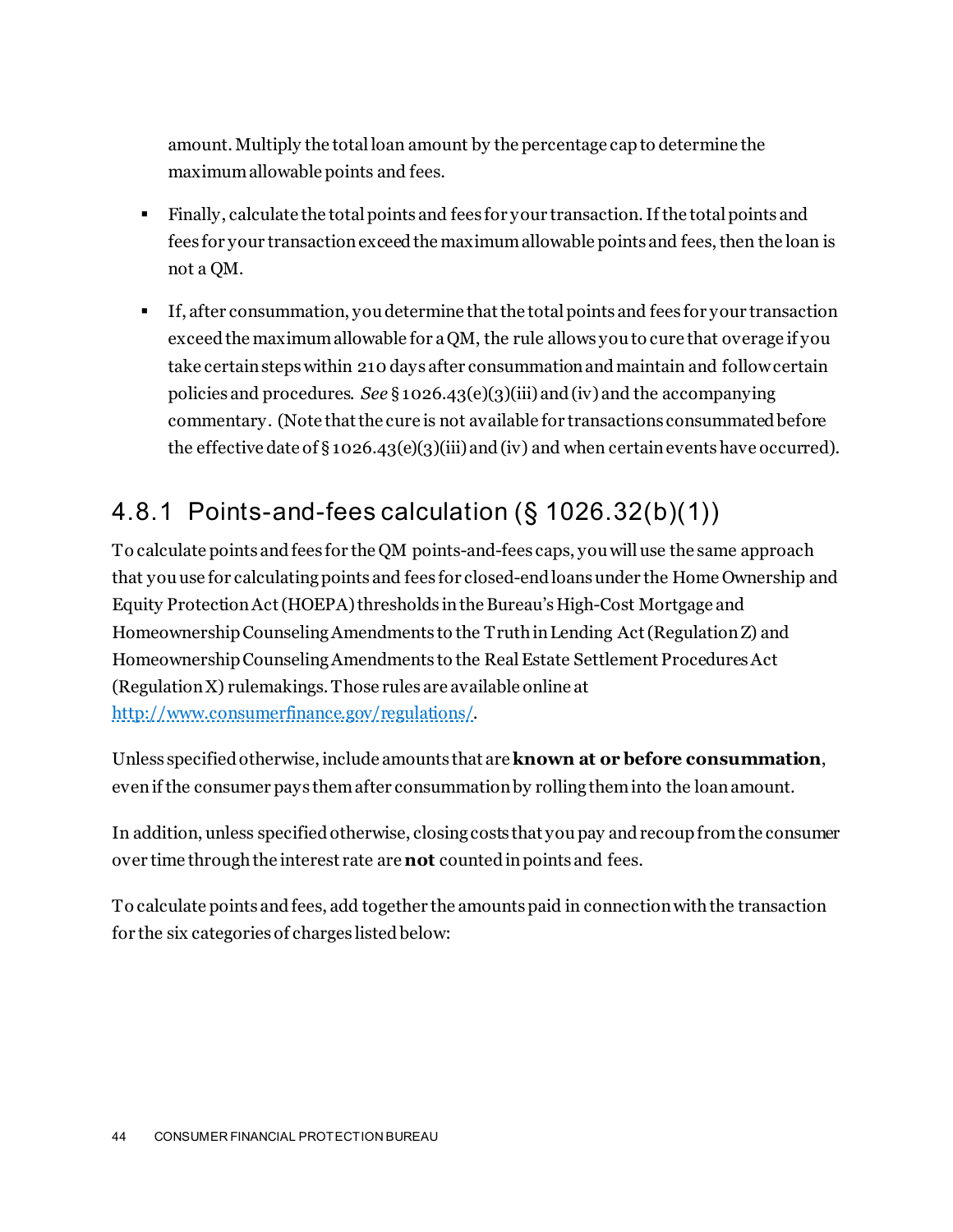#### 1. Finance charge (§ 1026.32(b)(1)(i))

In general, include all items included in the finance charge. (§ 1026.4(a) and (b)). However, you may **exclude**the following types and amounts of charges, even if they normally would be included in the finance charge:

- Interest or the time-price differential
- Mortgage insurance premiums (MIPs)
- Federal or state government-sponsored MIPs: For example, exclude up-front and annual FHA premiums, VA funding fees, and USDA guarantee fees.
- Private mortgage insurance (PMI) premiums: Exclude monthly or annual PMI premiums. You may also exclude up-front PMI premiums if the premium is refundable on a prorated basis and a refund is automatically issued upon loan satisfaction. However, even if the premium is excludable, you must include any portion that exceeds the upfront MIP for FHA loans. Those amounts are published in HUD Mortgagee Letters, which you can access on HUD's website at [http://portal.hud.gov/hudportal/HUD?src=/program\\_offices/administration/hudclips/](http://portal.hud.gov/hudportal/HUD?src=/program_offices/administration/hudclips/letters/mortgagee/) [letters/mortgagee/.](http://portal.hud.gov/hudportal/HUD?src=/program_offices/administration/hudclips/letters/mortgagee/)
- A charge paid by a third party may be included in points and fees, but is not included in points and fees under § 1026.32(b)(1)(i) if the exclusions to points and fees in § 1026.32(b)(1)(i)(A) through (F) apply. For example, seller's points are not included in points and fees under  $\S 1026.32(b)(1)(i)$  as they are not included in the finance charge. But they still may be included in points and fees under  $\S 1026.32(b)(1)(ii)$  through  $(vi)$  – for example, if they cover loan originator compensation, credit life insurance premiums, or a prepayment penalty.
- *Bona fide* third-party charges not retained by the creditor, loan originator, or an affiliate of either (§ 1026.32(b)(1)(i)(D))
- In general, you may exclude these types of charges even if they would be included in the finance charge. For example, you may exclude a *bona fide* charge imposed by a thirdparty settlement agent (for example, an attorney) so long as neither the creditor nor the loan originator (or their affiliates) retains a portion of the charge.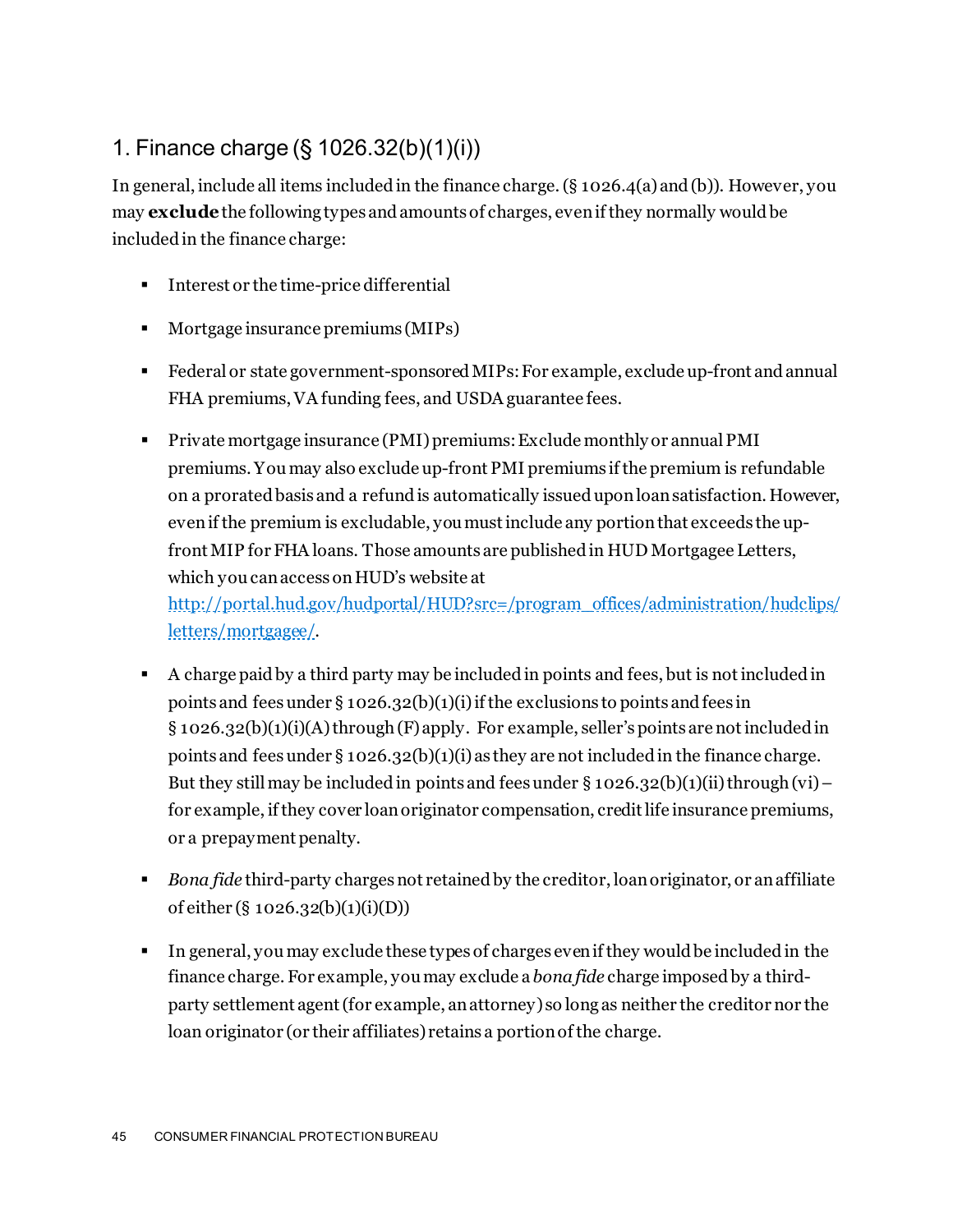- However, you must still **include** any third-party charges that are specifically required to be included under other provisions of the points-and-fees calculation (for example, certain PMI premiums, certain real estate-related charges, and premiums for certain credit insurance and debt cancellation or suspension coverage). Note that up-front fees you charge consumers to recover the costs of loan-level price adjustments imposed by secondary market purchasers of loans, including the GSEs, are not considered *bona fide* third-party charges and must be included in points and fees.
- **Bona fide discount points (§ 1026.32(b)(1)(i)(E), 32(b)(1)(i)(F), and 32(b)(3))**
- Exclude up to 2 *bona fide* discount points **if** the interest rate before the discount does not exceed the APOR for a comparable transaction by more than 1 percentage point; or
- Exclude up to 1 *bona fide* discount point **if** the interest rate before the discount does not exceed the APOR for a comparable transaction by more than 2 percentage points.

Note that a discount point is "bona fide" if it reduces the consumer's interest rate by an amount that reflects established industry practices, such as secondary mortgage market norms. An example is the pricing in the to-be-announced market for mortgage-backed securities.

#### 2. Loan originator compensation (§ 1026.32(b)(1)(ii))

Include compensation paid directly or indirectly by a consumer or creditor to a loan originator other than compensation paid by a mortgage broker, creditor, or retailer of manufactured

homes to an employee. Include compensation that is attributable to the transaction, to the extent that such compensation is known as of the date the interest rate for the transaction is set. In general, include the following:

**Compensation paid directly by a consumer to a mortgage broker:**Include the amount the consumer paysdirectly to the mortgage broker. If this payment is already included in points and fees because it is included in the finance charge under §  $\Box$  In the context of determining what loan originator compensation must be included in points and fees, the term "mortgage broker" refers to both brokerage firms and individual brokers. Compensation paid by a mortgage broker to an employee is not included in points and fees.

1026.32(b)(1)(i), it does not have to be included again as loan originator compensation under § 1026.32(b)(1)(ii).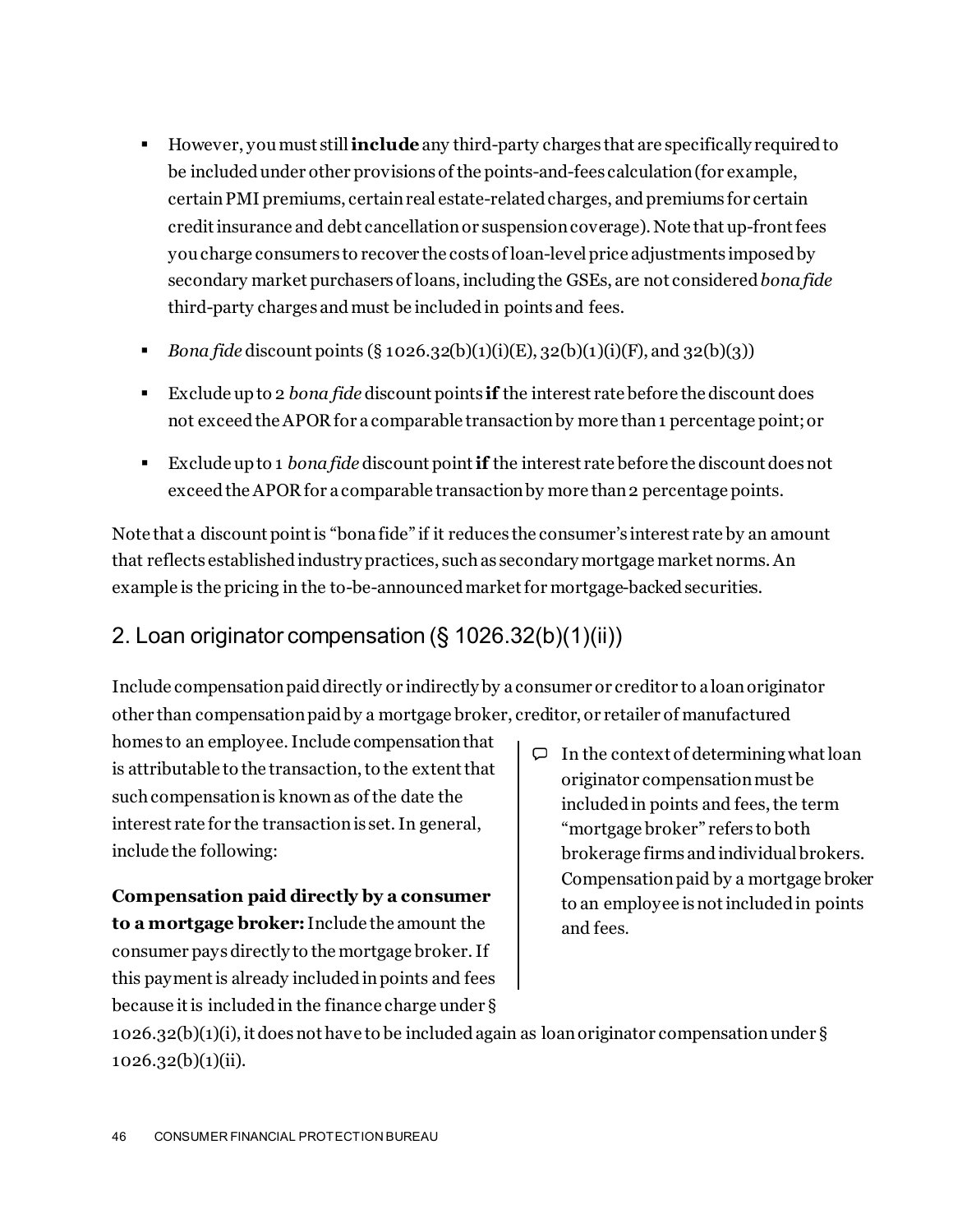**Compensation paid by a creditor to a mortgage broker:**Include the amount the creditor pays to the broker for the transaction. Include this amount even if the creditor included origination or other charges paid by the consumer to the creditor as points and fees under § 1026.32(b)(1)(i) as a finance charge or if the creditor does not receive an up-front payment from the consumer to cover the broker's fee but rather recoups the fee from the consumer through the interest rate over time.

#### **Compensation paid by a consumer or creditor to a manufactured home retailer:**

Include the amount paid by a consumer or creditor to a manufactured home retailer that qualifies as a loan originator under  $\S 1026.36(a)(1)$  for loan origination activities. Compensation paid by the manufactured home retailer to its employees does not have to be included. § 1026.32(b)(1)(ii)(D) and comment 32(b)(1)(ii)-5.

**Compensation included in the sales price of a manufactured home:** Include loan originator compensation that the creditor has knowledge is included in the sales price of a manufactured home. The creditor is not required to investigate the sales price of a manufactured home to determine if the sales price includes loan originator compensation. Comment  $32(b)(1)(ii)-5$ .

#### 3. Real estate-related fees (§ 1026.32(b)(1)(iii))

The following categories of charges are **excluded**from points and fees **only if:**

1. The charge is reasonable;

2. The creditor receives no direct or indirect compensation in connection with the charge; and

3. The charge is not paid to an affiliate of the creditor.

If one or more of those three conditions is **not** satisfied, **you must include**these charges in points and fees even if they would be excluded from the finance charge:

- Fees for title examination, abstract of title, title insurance, property survey, and similar purposes
- Fees for preparing loan-related documents, such as deeds, mortgages, and reconveyance or settlement documents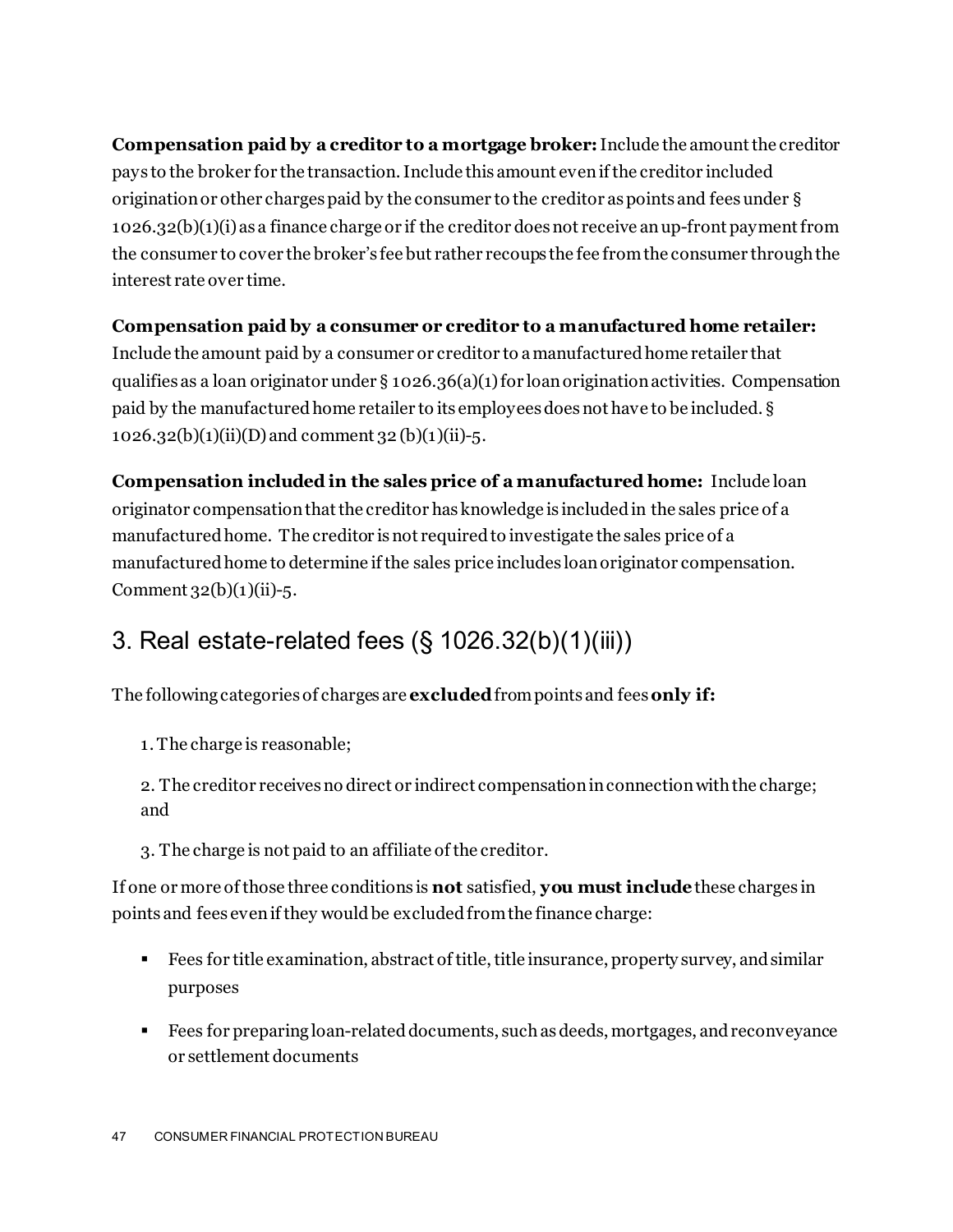- Notary and credit-report fees
- **Property appraisal fees or inspection fees to assess the value or condition of the property** if the service is performed prior to consummation, including fees related to pestinfestation or flood-hazard determinations
- Amounts paid into escrow or trustee accounts that are not otherwise included in the finance charge (except amounts held for future payment of taxes)

#### 4. Premiums for credit insurance; credit property insurance; other life,accident, health or loss-of-income insurance where the creditor is beneficiary; or debt cancellation or suspension coverage payments (§ 1026.32(b)(1)(iv))

Include premiums for these types of insurance that are payable at or before consummation even if such premiums are rolled into the loan amount, if permitted by law.

You do not need to include these charges if they are paid after consummation (*e.g.*, monthly premiums).

Note that credit property insurance means insurance that protects the creditor's interest in the property. It does not include homeowner's insurance that protects the consumer.

You do not need to include premiums for life, accident, health, or loss-of-income insurance if the consumer (or another person designated by the consumer) is the sole beneficiary of the insurance.

#### 5. Maximum prepayment penalty (§ 1026.32(b)(1)(v))

Include the maximum prepayment penalty that a consumer could be charged for prepaying the loan.*(See "Can I charge prepayment fees on a covered transaction?" on page 49 to determine if you are permitted to charge a prepayment penalty).*

#### 6. Prepayment penalty paid in a refinance (§ 1026.32(b)(1)(vi))

If you are refinancing a loan that you or your affiliate currently holds or is currently servicing, then include any penalties you charge consumers for prepaying their previous loans.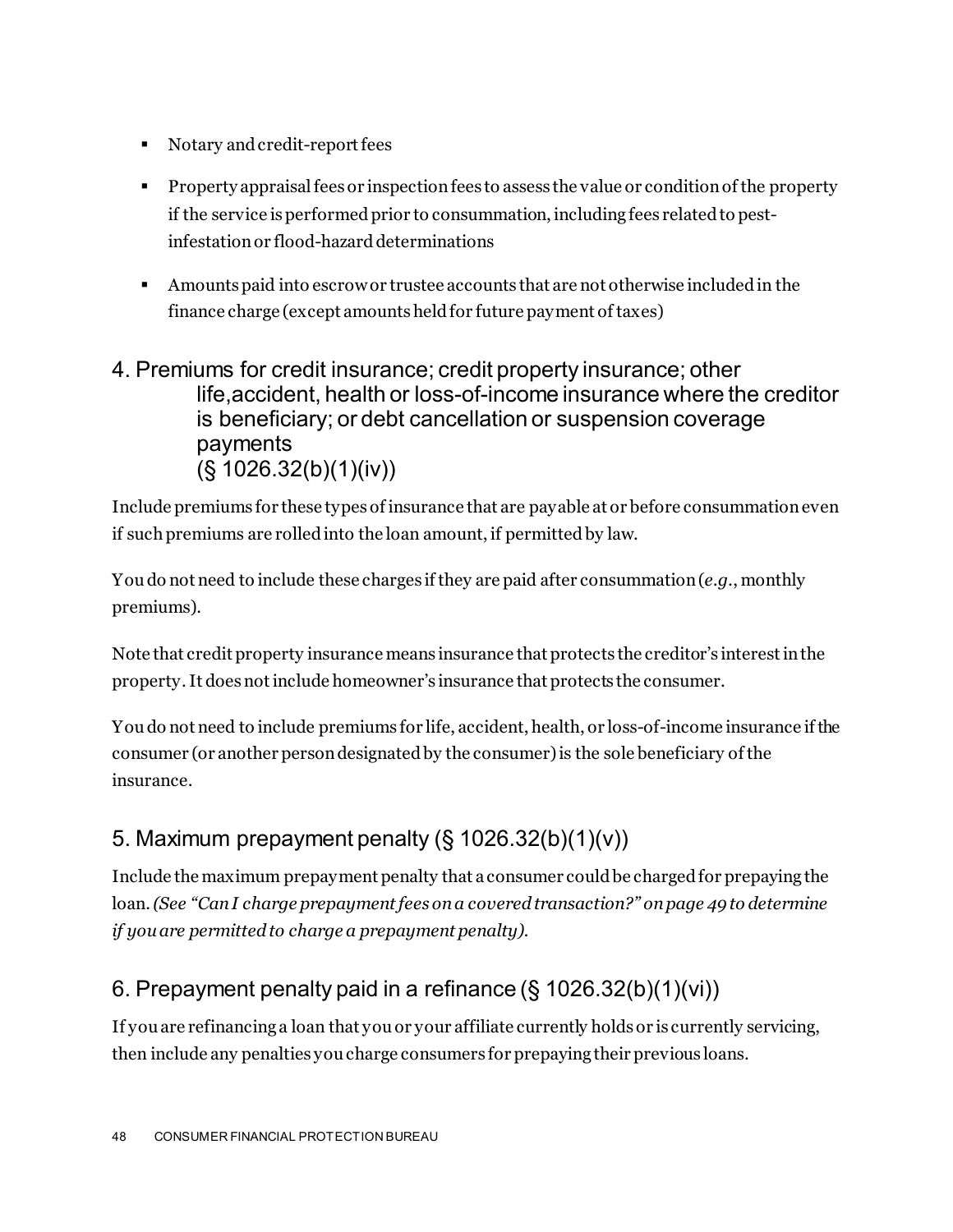#### 7. Charges paid by third parties. (Comment 32(b)(1)-2))

Include charges paid by third parties that fall within the definition of points and fees in § 1026.32(b)(1)(i) through (vi) (discussed above), including charges included in the finance charge. Charges paid by third parties that fall within the exclusions to points and fees in § 1026.32(b)(1)(i)(A) through (F) do not have to be included in points and fees. Seller's points are excluded from the finance charge (see § 1026.4(c)(5)) and therefore can be excluded from points and fees, but charges paid by the seller should be included if they are for items listed as points and fees in  $\S 1026.32(b)(1)(ii)$  through (vi).

#### 8. Creditor-paid charges. (Comment 32(b)(1)-2))

Charges paid by the creditor, other than loan originator compensation paid by the creditor that is required to be included in points and fees under  $\S 1026.32(b)(1)(ii)$ , can be excluded from points and fees.

# <span id="page-49-0"></span>4.9 Can I charge prepayment fees on a covered transaction? (§ 1026.43(g))

If you wish to include a prepayment penalty option, you may only do so for fixed-rate or steprate QMs that are not higher-priced and only when applicable law otherwise permits the prepayment penalty.

Note that the definition of prepayment penalty does not include certain *bona fide* third-party charges that were waived at consummation (and expected to be reimbursed via the interest rate) in cases where the consumer fully prepays the loan within three years and must repay the charges.

Include the maximum prepayment penalty amount when you calculate the loan's fees and points to determine whether the points and fees exceed the limits discussed above. *(See "What are the QM points-and-fees caps and what do I include when calculating points and fees?" on page 45.)*

You cannot impose a prepayment penalty after the first three years of the loan term

A prepayment penalty also **cannot** be greater than: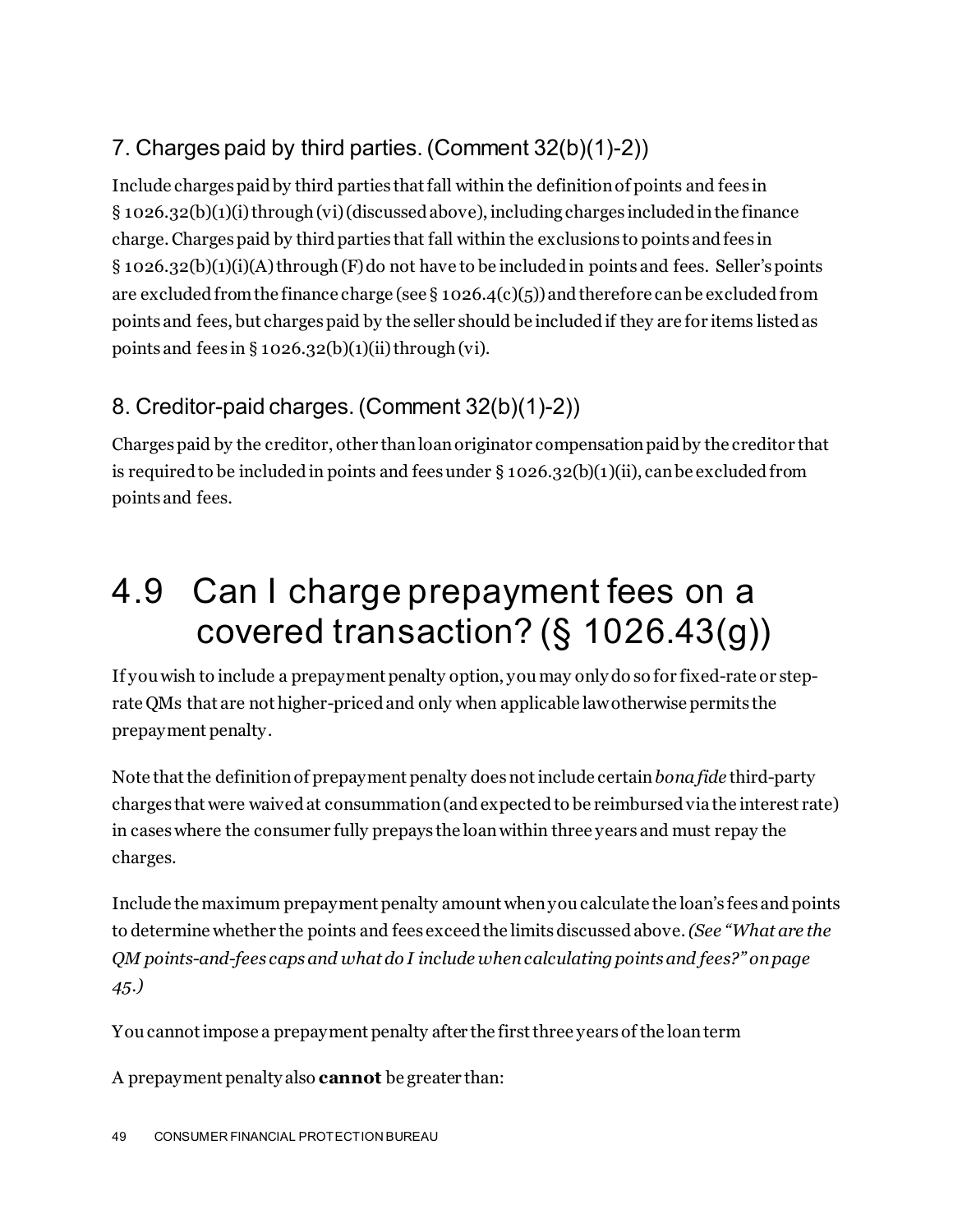- $\blacksquare$  2 percent of the outstanding loan balance prepaid during the first two years of the loan
- $\blacksquare$  1 percent of the outstanding loan balance prepaid during the third year of the loan

If you wish to charge a prepayment fee, **you must alsooffer the consumer an alternative transaction that you believe the consumer will qualify for. The alternative loan cannot have** a prepayment penalty. The alternative loan must be similar to the loan with the prepayment penalty, so the consumer can choose between two products he will likely qualify for.

#### The **alternative loan**:

- Must be a fixed-rate or graduated-payment loan and must match the rate type from the loan with the prepayment penalty
- Must have the same term as the mortgage with the prepayment penalty
- Cannot have deferred principal, balloon or interest-only payments, or negative amortization

When your organization is a broker or table-funds loans and you want to use the safe harbor for compliance with anti-steering rules for loan originators under § 1026.36(e) of Regulation Z, you must show the consumer:

- The loan with the lowest interest rate overall
- The loan with the lowest interest rate with a prepayment penalty
- The loan with the lowest total origination points or fee and discount points
- $\Box$  The alternative loans do not have to come from the same secondary market partner. You may show the consumer alternative loans from more than one investor or aggregator.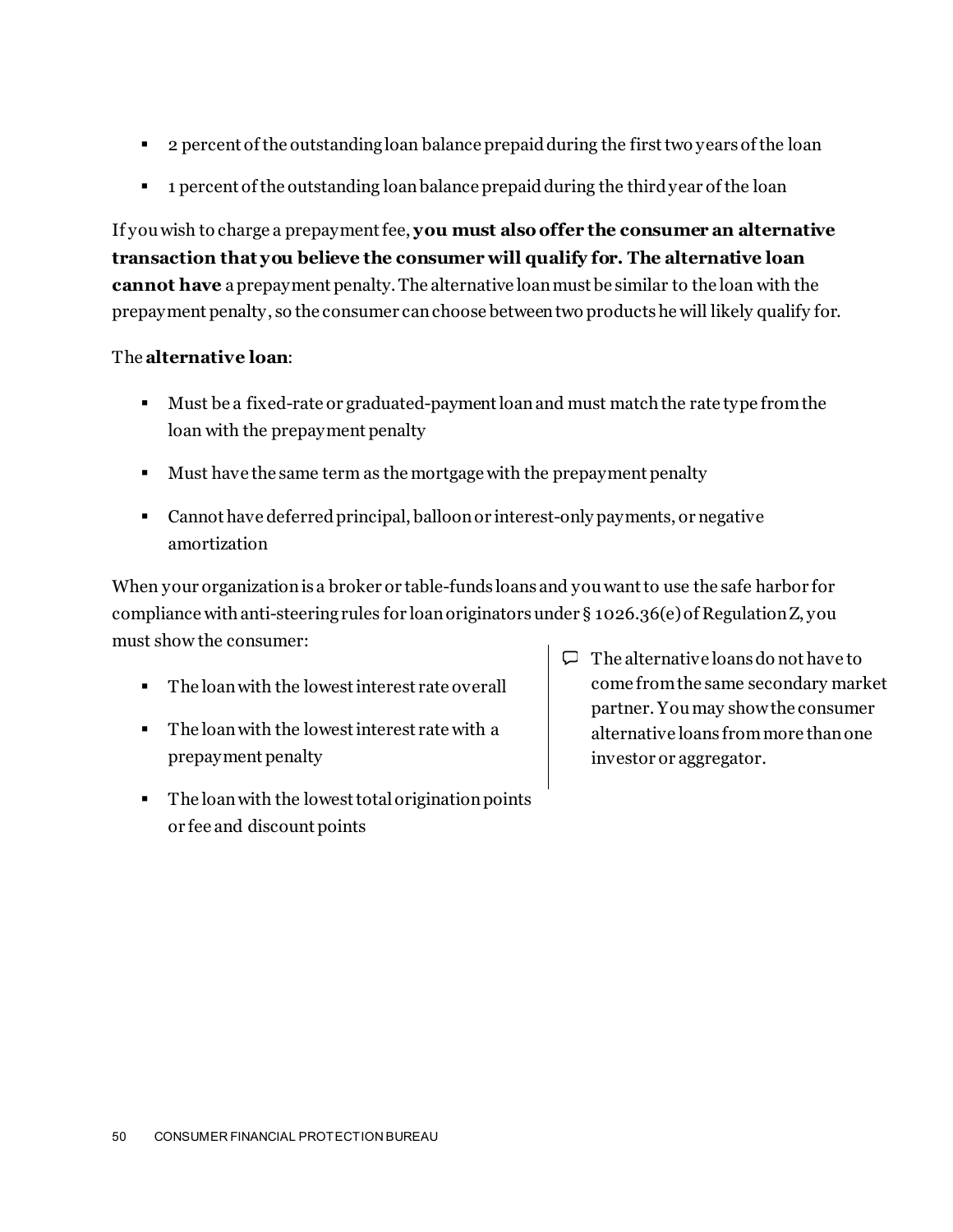# 5. Refinancing from Non-Standard to Standard Loans: ATR Special Circumstance (§1026.43(d))

## 5.1 Do the standard ATR requirements apply when I refinance consumers from a non-standard to a standard loan? (§ 1026.43(d)(1)(ii)(A))

Many consumers have adjustable-rate, interest-only, or negative-amortization loans that they may not be able to afford when the loan recasts. To give you more flexibility to help these homeowners refinance, the ATR/QM rule gives you the option to **refinance your current mortgage customers** from a **non-standard**mortgage (which includes various types of mortgages that can lead to payment shock and can result in default) into a **standard mortgage**without having to meet the rule's ATR requirements including considering the eight underwriting factors required for ATR.

This option applies only to mortgages your organization holds or services. Subservicers and third parties cannot use it.

You can use this option **only** when:

- The payments under the refinance will not cause the consumer's principal balance to increase.
- The consumer uses the proceeds to pay off the original mortgage and for closing or settlement charges appearing on the HUD-1 settlement statement. The consumer takes out no cash.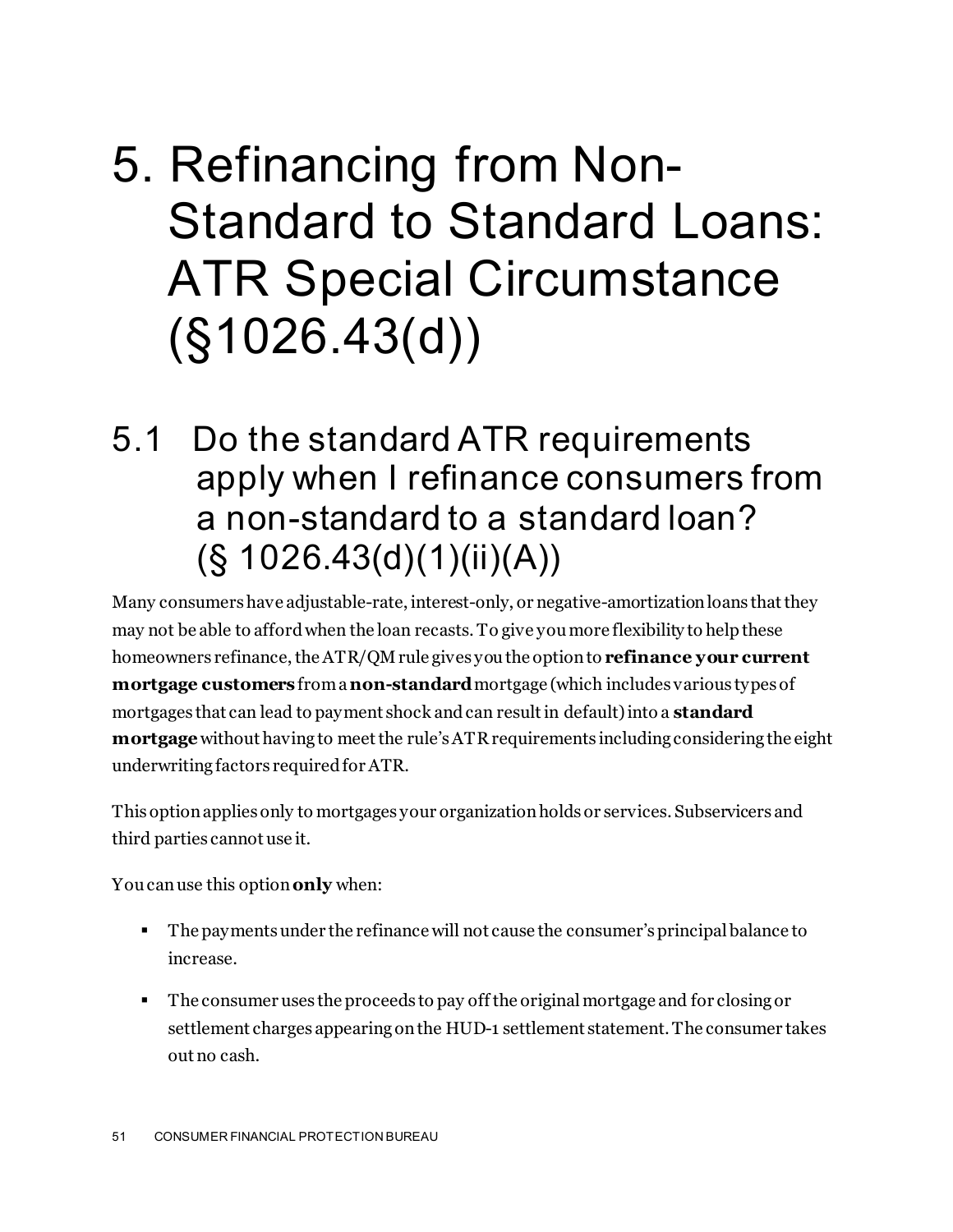- The consumer's monthly payment will materially decrease (*i.e.*, at least 10 percent).
- The consumer has only one 30-day late payment in the past 12 months and no late payments within six months.
- The consumer's written application for the standard mortgage is received no later than two months after the non-standard mortgage has recast.
- You have considered whether the standard mortgage likely will prevent the consumer from defaulting on the non-standard mortgage once the loan is recast.
- If the non-standard mortgage was consummated on or after January 10, 2014, the nonstandard mortgage was made in accordance with the rule's Ability-to-Repay requirements or Qualified Mortgage provisions, as applicable.

The new loan has to meet these guidelines:

- The loan cannot have deferred principal, negative amortization, or balloon payments.
- Points and fees must fall within the thresholds for Qualified Mortgages.
- The loan term cannot exceed 40 years.
- The interest rate must be fixed for at least the first five years of the loan.
- $\Box$  The ATR/QM rule does not apply when you alter an existing loan without refinancing it. So you can provide a loan modification to a defaulted (or nondefaulted) consumer without complying with ATR. You can find a discussion of what changes to a loan will be treated as a modification rather than a refinancing in Regulation Z at  $\S$  1026.20(a).

5.2 How do I calculate non-standard and standard payment amounts to determine whether the consumer's monthly payment on the standard mortgage will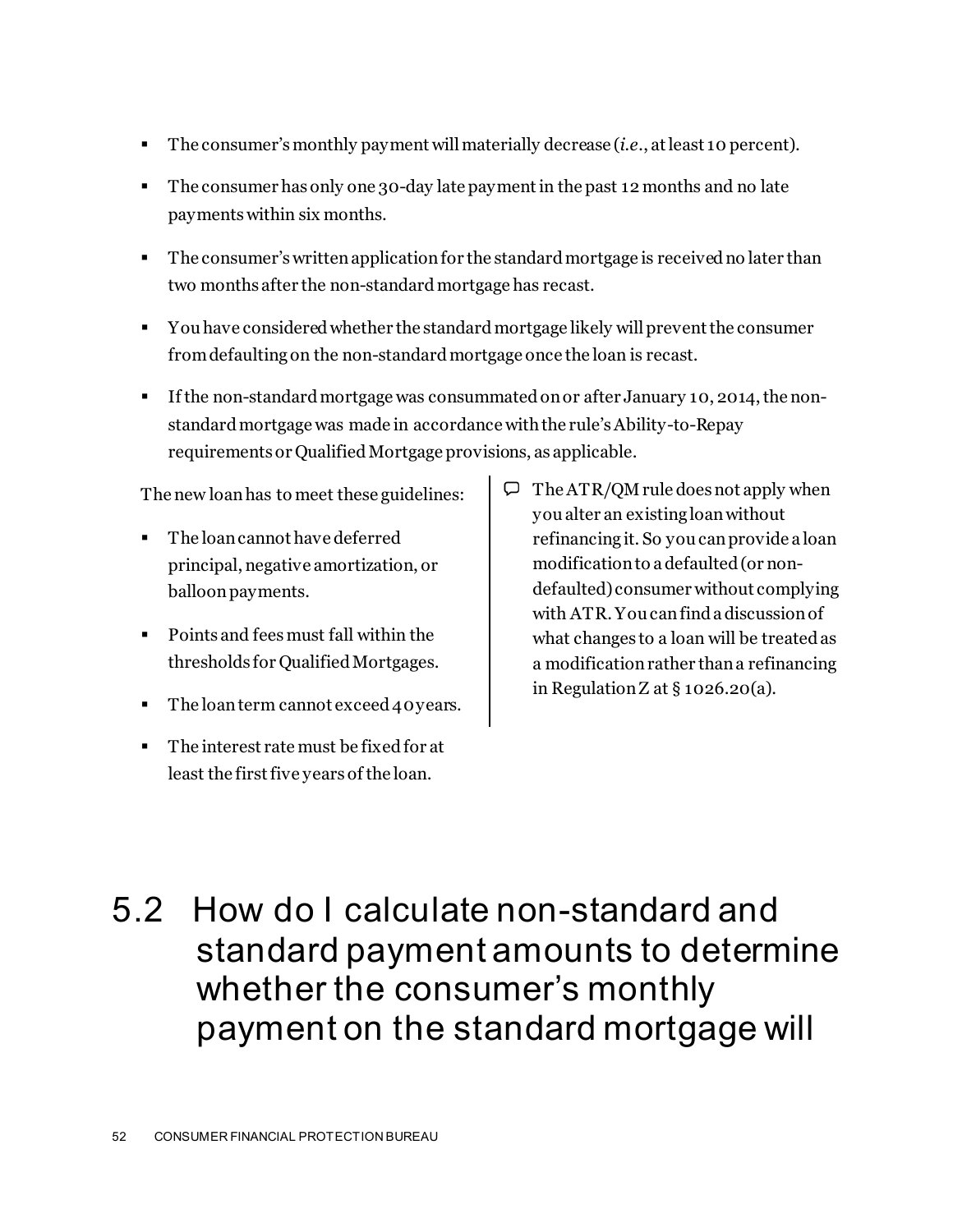# represent a material decrease? (§ 1026.43(d)(5))

To calculate payments when comparing non-standard loans to standard loans, first calculate the payment the consumer will have to make if the non-standard loan reaches a **recast** point. **Recast** occurs when:

- For an adjustable-rate mortgage, the introductory fixed-rate period ends.
- For an interest-only loan, the interest-only period ends.
- For a negatively-amortizing loan, the negatively-amortizing payment period ends.

Then calculate the payment for the standard loan, using the fully-indexed rate and the monthly payment that will fully amortize the loan based on equal monthly payments.

Finally, compare the two payments. A material decrease must be evaluated in light of the facts and circumstances for the particular loan. A payment reduction of 10 percent or more meets the "materially lower" standard.

Note that the payment calculation for this special refinancing provision is slightly different from the payment calculation used under the ATR/QM provisions. Under this special provision, you must base the calculation of the maximum loan amount on the amount of principal that will be outstanding at the time of recast, taking into account any principal payments that the consumer will have made by that time.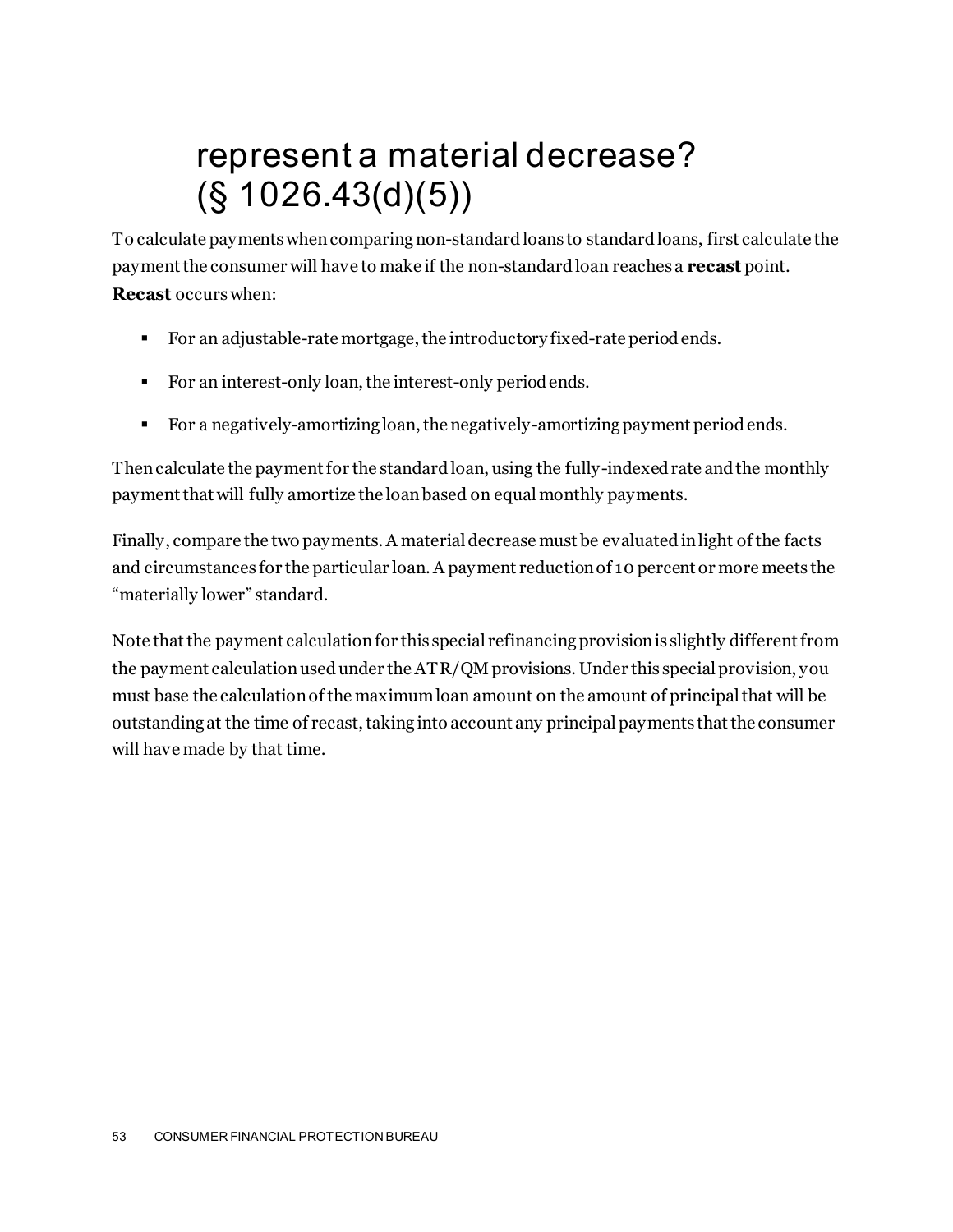# 6. Practical implementation and compliance considerations

You should consult with legal counsel or your compliance officer to understand your obligations under the rule, and to devise the policies and procedures you will need to have in place to comply with the rule's requirements.

How you comply with the rule may depend on your business model. When mapping out your compliance plan, you should consider practical implementation issues in addition to understanding your obligations under the rule. Your compliance plan may include:

#### **1. Identifying affected products, departments, and staff**

Creditors may offer some, or all, of the loan products discussed in the ATR/QM rule. To plan for implementation of the rule, you should identify all products, departments, and staff affected by the rule.

#### **2. Identifying the business-process, operational, and technology changes that will be necessary for compliance**

The requirements may affect a number of parts of your business systems and processes. The forms and processes you use to communicate internally and externally may be affected by the verification requirements. The systems and processes you use to underwrite loans may also be affected. Secondary marketing and servicing processes and systems may be affected by the special ATR provisions regarding the refinancing of a non-standard loan into a standard loan. It is likely that as you originate new loans after January 10, 2014, you will want to identify those loans on your transaction systems with their definitional status under the rule (*i.e.,*ATR, QM), which may involve creating new data element(s) within your processing systems. Likewise, if the loan is a QM, you probably want to note which level of liability protection the loan is receiving, which may have similar impacts.

Fully understanding the changes required may involve a review of your existing business processes, as well as the hardware and software that you, your agents, or other business partners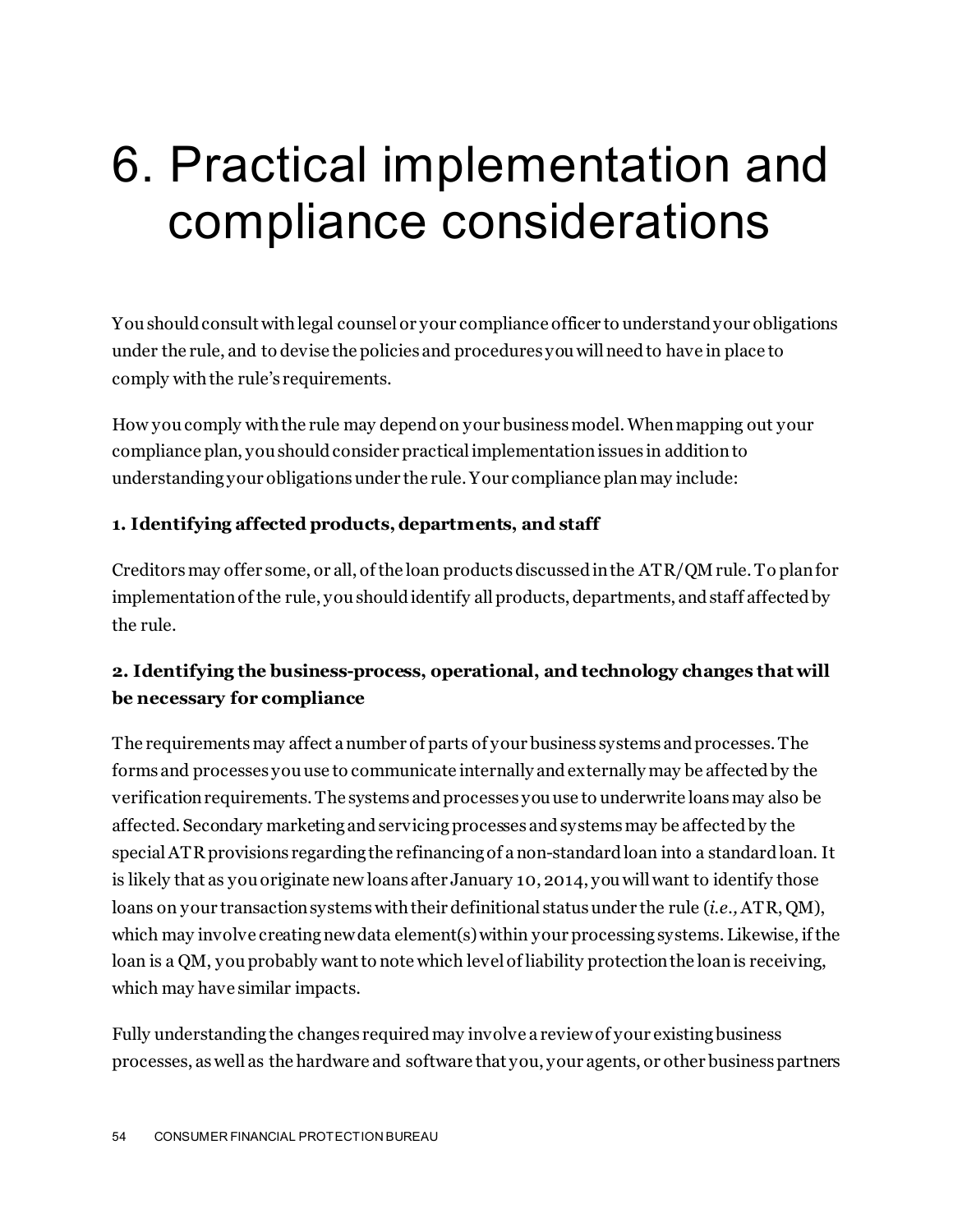use. Gap analyses may be a helpful output of such a review and help you to create a robust implementation plan.

#### **3. Identifying critical impacts on key service providers or business partners**

Third-party updates may be necessary to obtain required information or verifications;update disclosures, underwriting software, compliance and quality-control systems and processes; and update records-management protocols.

Software providers, or other vendors and business partners, may offer compliance solutions that can assist with any necessary changes. Identifying these key partners will depend on your business model. For example, banks and credit unions may find it helpful to talk to their correspondent banks, secondary market partners, and technology vendors. In some cases, you may need to negotiate revised or new contracts with these parties, or seek a different set of services.

If you seek the assistance of vendors or business partners, make sure you understand the extent of the assistance that they provide. For example, if vendors provide software that calculates loan cost to determine which transactions are higher-priced, do they guarantee the accuracy of their conclusions?

The CFPB expects supervised banks and nonbanks to have an effective process for managing the risks of service provider relationships. For more information on this, vie[w CFPB Bulletin 2012-](http://files.consumerfinance.gov/f/201204_cfpb_bulletin_service-providers.pdf) [03 Service Providers](http://files.consumerfinance.gov/f/201204_cfpb_bulletin_service-providers.pdf).

#### **4. Identifying training needs**

Consider what training will be necessary for your loan officers; secondary marketing, processing, compliance, and-quality control staff; as well as anyone else who approves, processes, or monitors credit transactions. Training may also be necessary for other individuals who are your employees, or for the employees of your agents and business partners.

#### **5. Considering other Title XIV rules**

The ATR/QM rule is just one component of the Bureau's Dodd-Frank Act Title XIV rulemakings.

Other Title XIV rules include: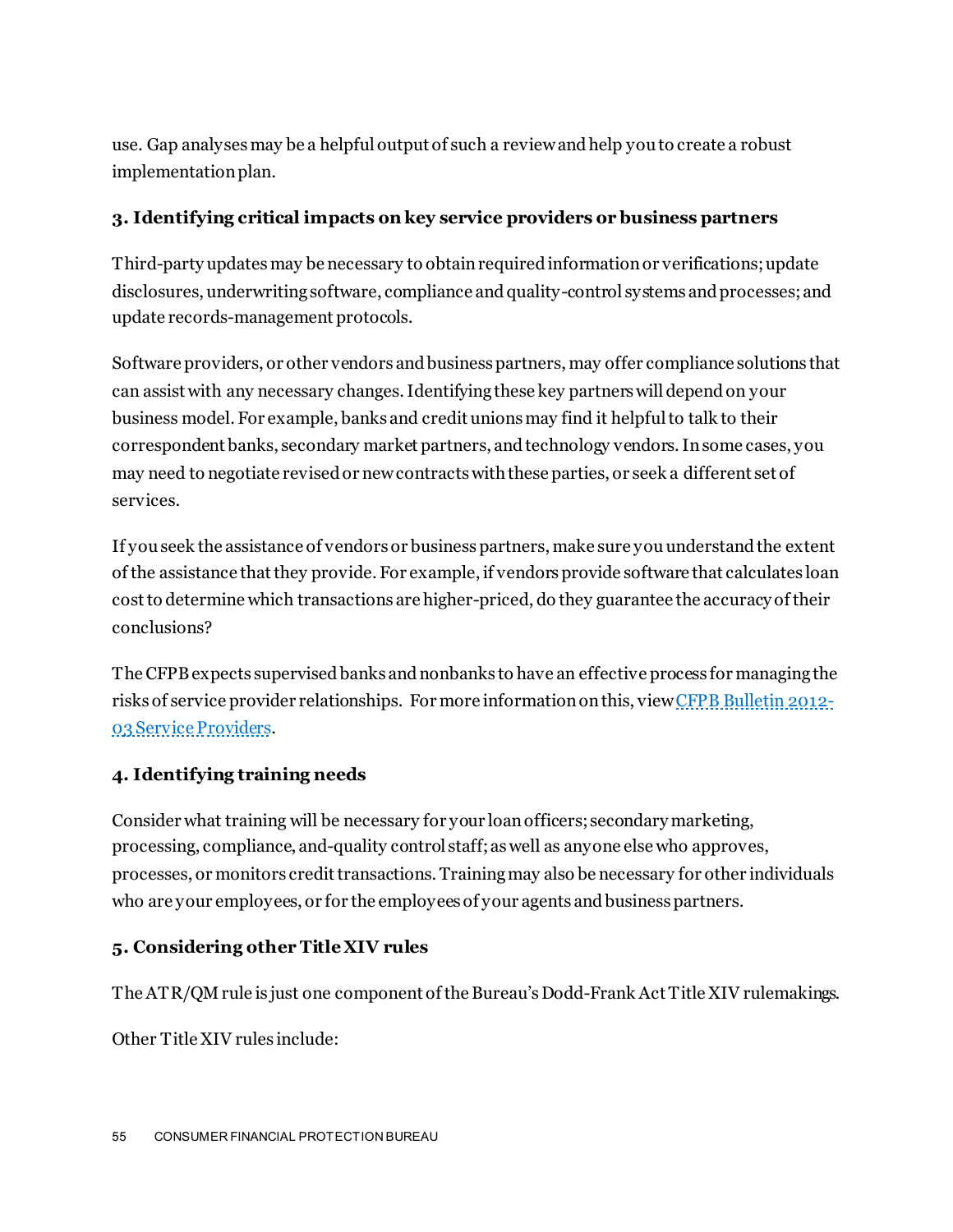- **2013 HOEPA Rule**
- ECOA Valuations Rule
- TILA Higher-Priced Mortgage Loans Appraisal Rule
- Loan Originator Rule
- **RESPA and TILA Mortgage Servicing Rules**
- TILA Higher-Priced Mortgage Loans Escrow Rule

Each of these rules affects aspects of the mortgage industry and its regulation. Many of these rules intersect with one or more of the others. Therefore, the compliance considerations for these rules may overlap in your organization. You will find copies of these rules online at <http://www.consumerfinance.gov/regulations/>.